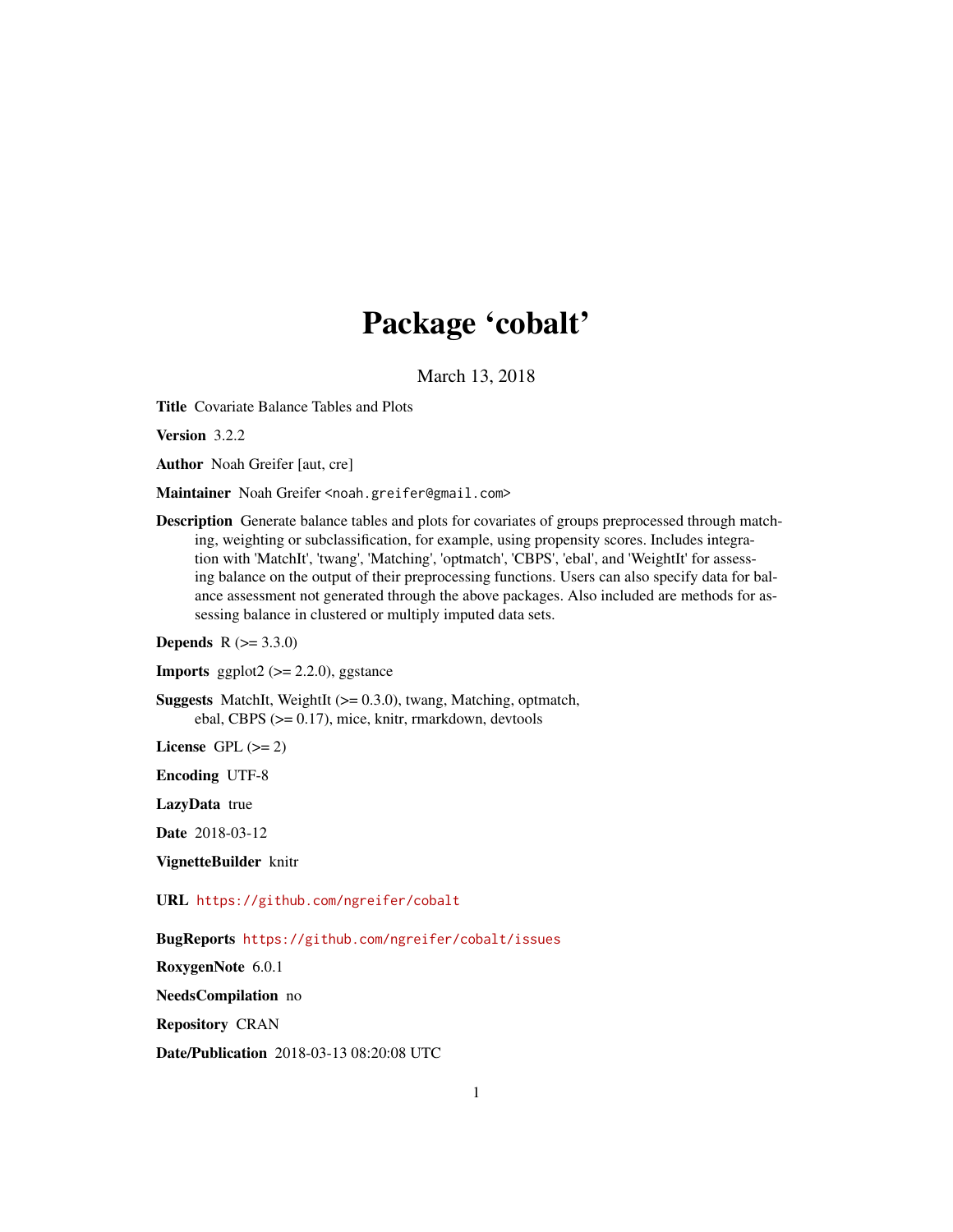## <span id="page-1-0"></span>R topics documented:

| Index | 67 |
|-------|----|

bal.plot *Generate Univariate Balance Plots*

## Description

Generates density plots, bar graphs, or scatterplots displaying distributional balance between treatment and covariates using ggplot2.

## Usage

```
bal.plot(obj,
   var.name,
    ...,
   which,
    which.sub = NULL,cluster = NULL,
    which.cluster = NULL,
    imp = NULL,
    which.imp = NULL,
    which.treat = NULL,
   which.time = NULL,
    size.weight = FALSE)
```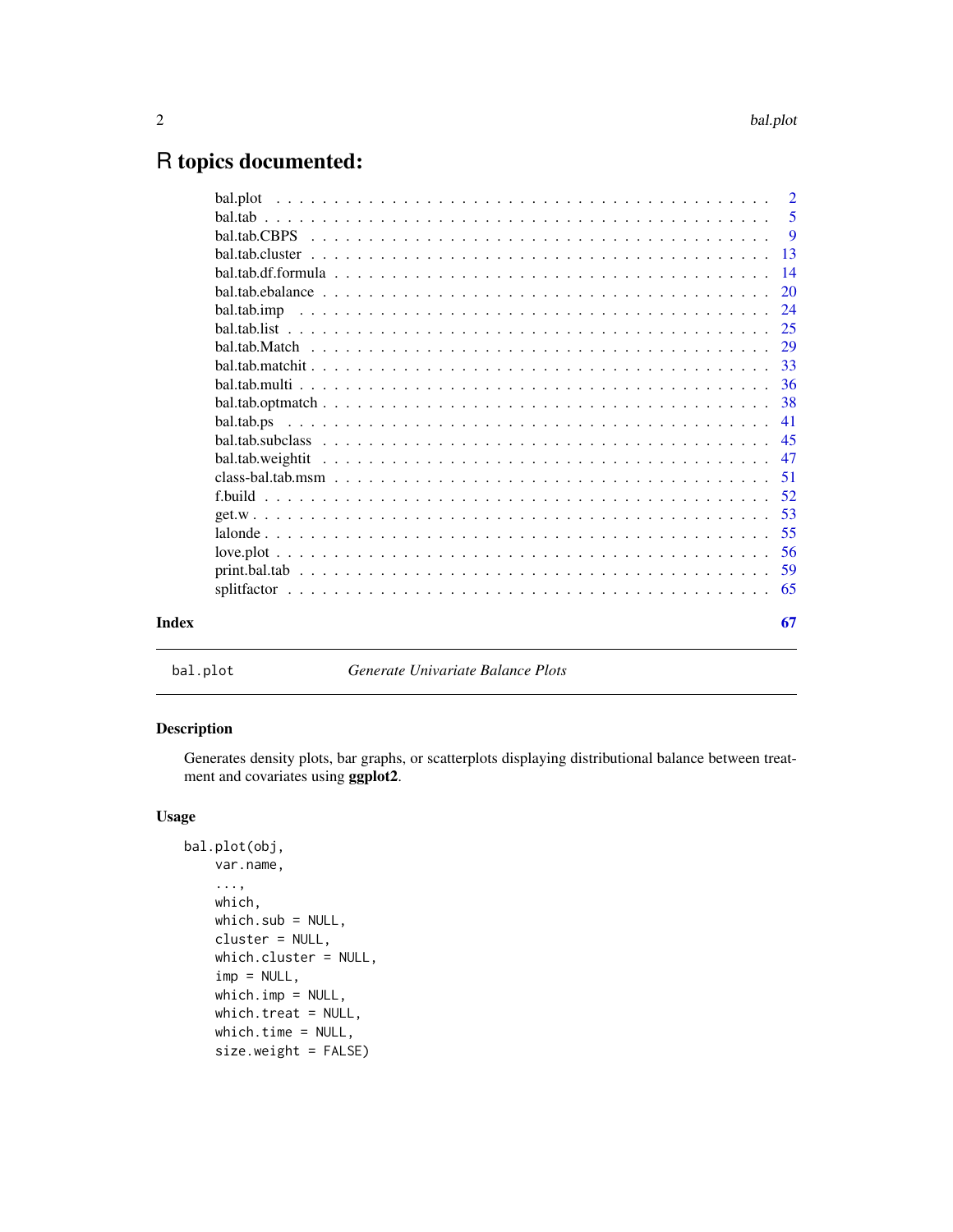#### <span id="page-2-0"></span>bal.plot 3

## Arguments

| obj           | the object for which balance is to be assessed; can be a matchit object from<br>MatchIt, a weightit object from WeightIt, a ps object from twang, a Match<br>object from Matching, an optmatch object from optmatch, a CBPS or CBPSContinuous<br>object from CBPS, an ebalance object from ebal, or a formula or data frame<br>containing covariate information.                                                  |
|---------------|-------------------------------------------------------------------------------------------------------------------------------------------------------------------------------------------------------------------------------------------------------------------------------------------------------------------------------------------------------------------------------------------------------------------|
| var.name      | character; the name of the variable whose values are to be plotted. To view dis-<br>trbutions of the distance measure (e.g., propensity score), if any, use "distance"<br>as the argument unless the distance variable has been named. If there are du-<br>plicate variable names across inputs, bal.plot() will first look in the covariate<br>data frame from obj, followed by addl, and then distance, if any. |
| .             | other arguments to define the variable, treatment, and weights. Some inputs are<br>required depending on the method. See Additional Arguments. Can also be used<br>to supply the bw, adjust, kernel, and n arguments for stat_density.                                                                                                                                                                            |
| which         | whether to display distributional balance for the adjusted ("adjusted") or unad-<br>justed sample ("unadjusted") or both at the same time ("both"). The default<br>is to display balance for the adjusted sample only unless no weights, subclasses,<br>or matching strata are specified. Abbreviations allowed.                                                                                                  |
| which.sub     | numeric; if subclassification is used, a vector corresponding to the subclass(es)<br>for which the distributions are to be displayed. If NULL (the default), distributions<br>from all subclasses are displayed in a grid.                                                                                                                                                                                        |
| cluster       | optional; a vector of cluster membership, or the name of a variable in an avail-<br>able data set passed to bal.plot() that contains cluster membership.                                                                                                                                                                                                                                                          |
| which.cluster | if clusters are used, which cluster(s) to display. Can be cluster names or numer-<br>ical indices for which to display balance. Indices correspond to the alphabetical<br>order of cluster names. If NULL (the default) or NA, all clusters are displayed.                                                                                                                                                        |
| imp           | optional; a vector of imputation indices, or the name of a variable in an available<br>data set passed to bal.plot() that contains imputation indices.                                                                                                                                                                                                                                                            |
| which.imp     | if imputations are used, which imputations(s) to display. Must be numerical<br>indices for which to display balance. If NULL (the default) or NA, all imputations<br>are displayed.                                                                                                                                                                                                                               |
| which.treat   | which treatment groups to display. If NULL (the default) or NA, all treatment<br>groups are displayed.                                                                                                                                                                                                                                                                                                            |
| which.time    | for longitudinal treatments, which time points to display. Can be treatment<br>names or time period indices. If NULL (the default) or NA, all time points are<br>displayed.                                                                                                                                                                                                                                       |
| size.weight   | logical; if both the treatment and the covariate are continuous, whether points<br>should be sized according to their weight.                                                                                                                                                                                                                                                                                     |

## Details

bal.plot() uses ggplot() from the ggplot2 package, and (invisibly) returns a "ggplot" object. For categorical treatments with continuous covariates or continuous treatments with categorical covariates, density plots are created using ggplot2's geom\_density() method; for categorical treatments with categorical covariates, bar graphs are created using ggplot2's geom\_bar()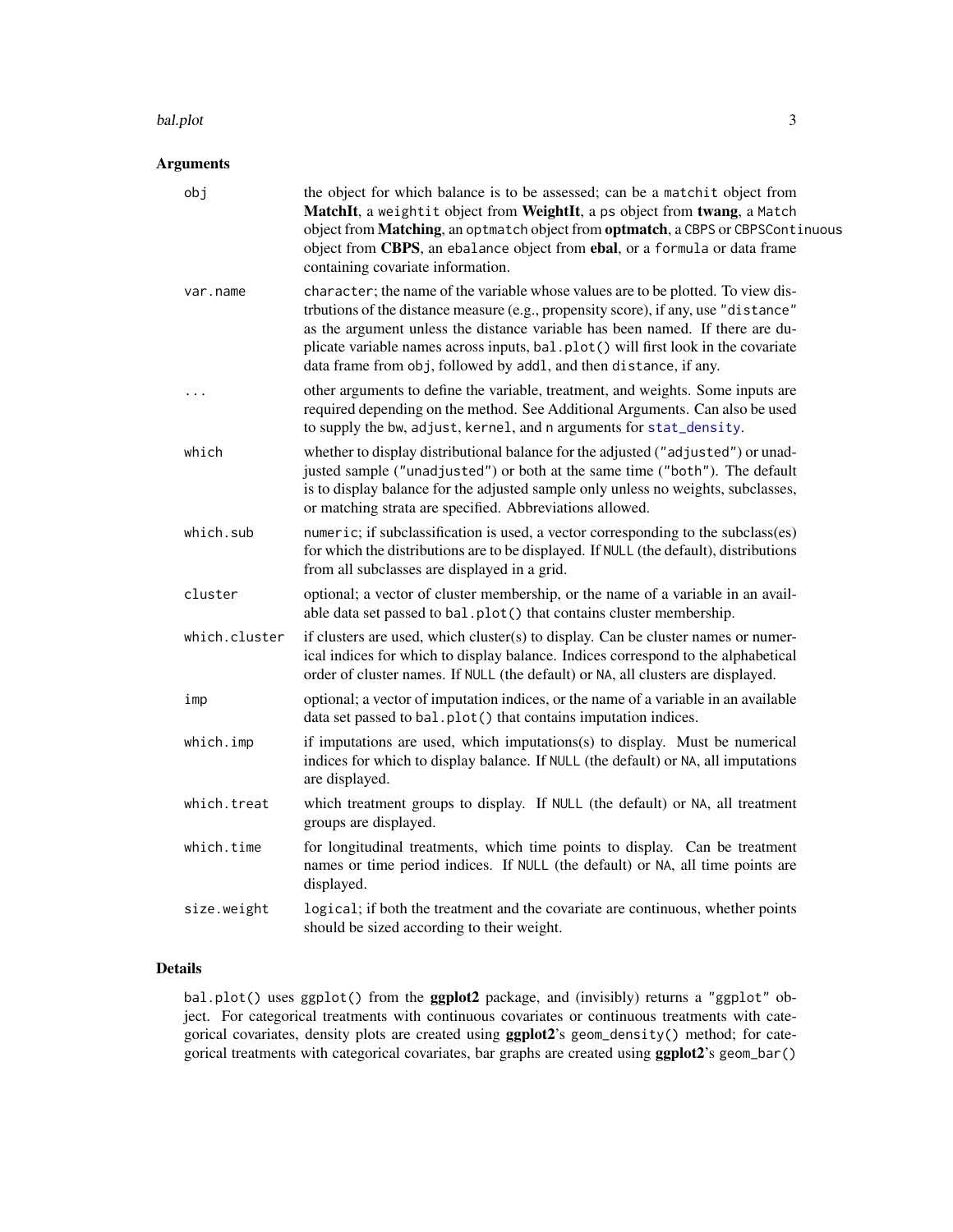<span id="page-3-0"></span>method; for continuous treatments with continuous covariates, scatterplots are created using **gg**plot2's geom\_point() method.

For continuous treatments with continuous covariates, three additional lines are presented for aid in balance assessment. The dashed blue line is the linear fit line. The solid blue line is a Loess fit curve generated with  $ggplot2$ 's geom\_smooth(method = "loess"). The solid black line is a horizontal reference line intercepting the (weighted) treatment mean. Proximity of the fit lines to the reference line is indicative of independence between the covariate and treatment variable.

When multiple plots are to be displayed (i.e., when requesting subclass balance, cluster balance, or imputation balance, or when multiple sets of weights are provided or which = "both", or when treatment is longitudinal), the plots will be displayed in a grid using **ggplot2**'s facet\_grid(). Subclassification cannot be used with clusters or multiply imputed data.

## Value

A "ggplot" object, returned invisbly.

#### Additional Arguments

bal.plot() works like bal.tab() in that it can take a variety of types of inputs and yield the same output for each. Depending on what kind of input is given, different additional paramaters are required in .... For details on what is required and allowed for each additional input and their defaults, see the help file for the [bal.tab](#page-4-1) method associated with the input. The following are the required additional arguments based on each input type (optional arguments in parentheses):

For matchit objects: None

For weightit objects: None

For ps and mnps objects: (stop.method; see [defaults\)](#page-40-1).

For iptw objects: None

For Match objects: formula and data or covs and treat.

For optmatch objects: formula and data or covs and treat.

For CBPS objects: None

For ebalance objects: formula and data or covs and treat.

For formulas: data, weights, (distance), (method; see [defaults\)](#page-13-1)

For data frames: treat, (data), weights, (distance), (method; see [defaults\)](#page-13-1)

#### Author(s)

Noah Greifer

## See Also

[bal.tab](#page-4-1)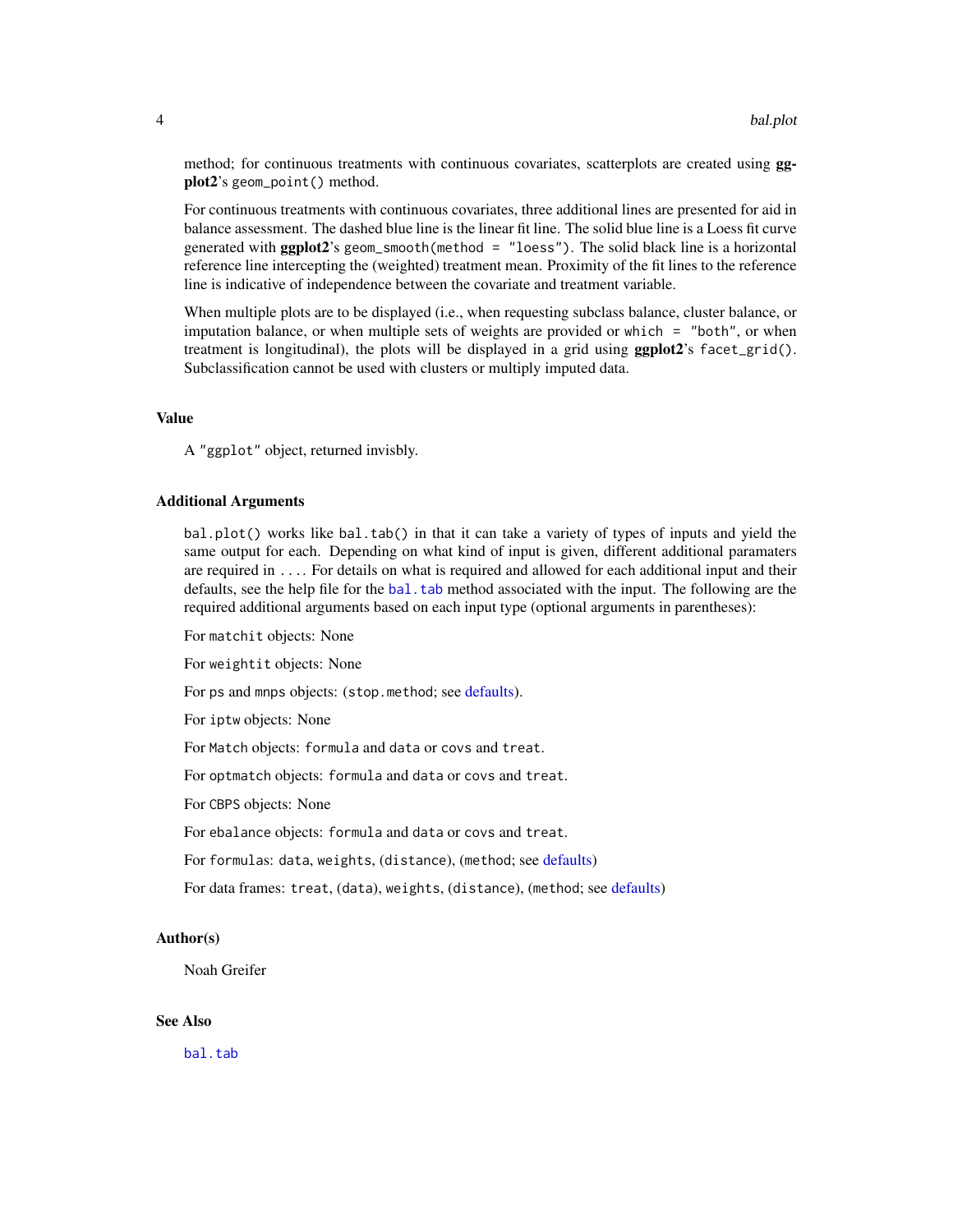#### <span id="page-4-0"></span>bal.tab 5

## Examples

```
library(MatchIt); data("lalonde", package = "cobalt")
#Nearest Neighbor Matching
m.out \leq matchit(treat \sim age + educ + race +
                 married + nodegree + re74 + re75,
                 data = lalonde)
bal.plot(m.out, "age", which = "both")
bal.plot(m.out, "race", which = "both")
```
<span id="page-4-1"></span>

#### bal.tab *Generates Balance Statistics*

#### Description

Generates balance statistics on covariates in relation to an observed treatment variable. It is a generic function that dispatches to the method corresponding to the class of the first argument. This page links to each method page and documents the calculation and details of aspects all bal.tab methods use.

#### Usage

 $bal.tab(...)$ 

## Arguments

... arguments passed to other methods. These arguments may be data-related, computation-related, or print-related.

#### Details

bal.tab() performs various calculations on the the data objects given, and some of these calculations are not transparent on the help pages of the individual methods. This page details the calculations that are used across bal.tab methods.

#### With Binary Point Treatments:

Prior to computation, all variables are checked for variable type, which allows users to differentiate balance statistic calculations based on type using the arguments to continuous and binary. First, if a given covariate is numeric and has only 2 levels, it is converted into a binary (0,1) variable. If 0 is a value in the original variable, it retains its value and the other value is converted to 1; otherwise, the lower value is converted to 0 and the other to 1. Next, if the covariate is not numeric or logical (i.e., is a character or factor variable), it will be split into new binary variables, named with the original variable and the value, seperated by an underscore. Otherwise, the covariate will be used as is and treated as a continuous variable.

The default balance statistic for mean differences for continuous variables is the standardized difference, which is the difference in the means divided by a measure of spread (i.e., a d-type effect size measure). This is the default because it puts the mean differences on the same scale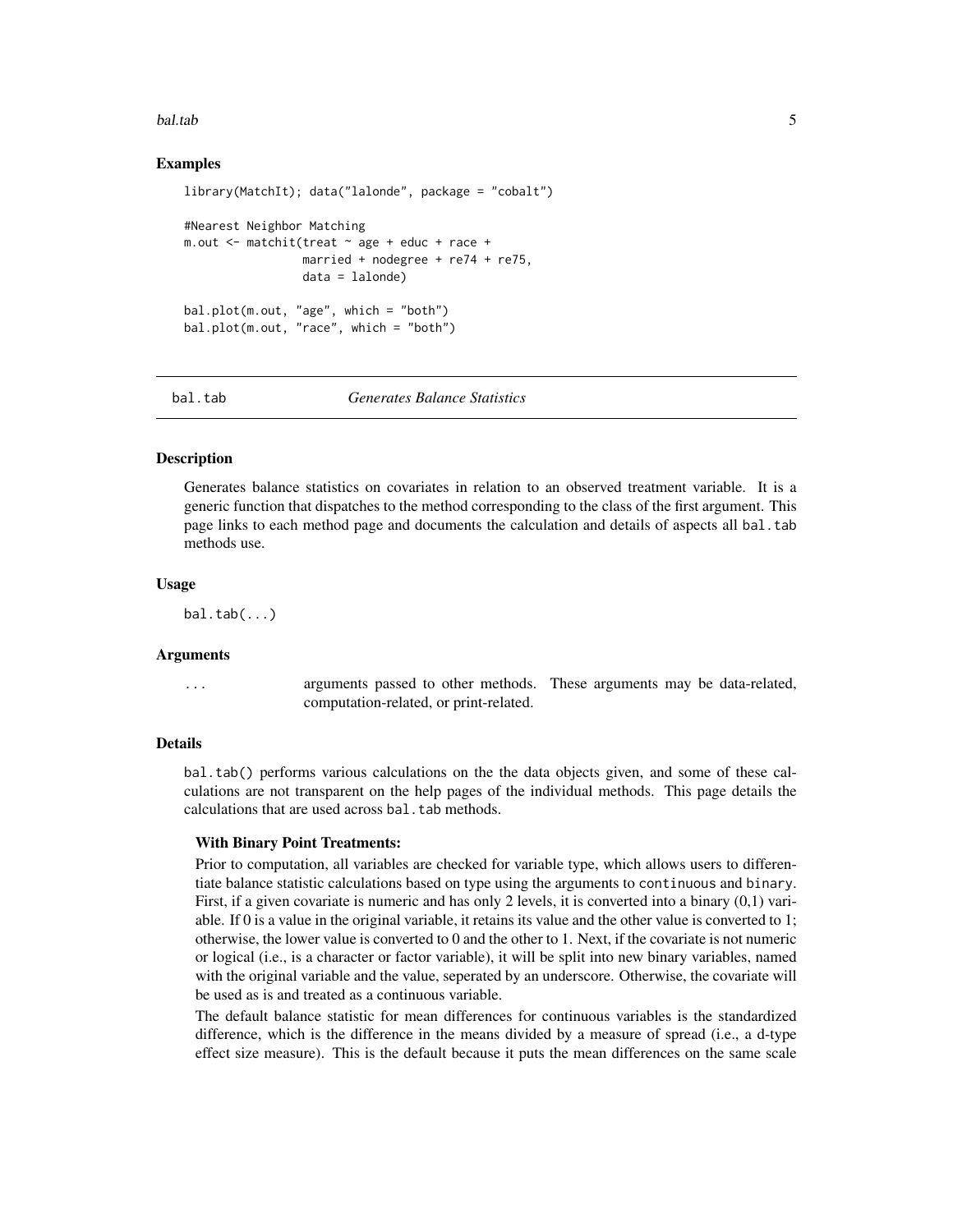<span id="page-5-0"></span>for comparison with each other and with a given threshold. It can be helpful to see the raw mean differences if the analyst is familiar with the true significance of the mean difference irrespective of the spread of the variable in the sample. For binary variables, the default balance statistic is the raw difference in proportion. Although standardized differences can be computed, proportion differences for binary variables are already on the same scale, and computing the standardized difference can obscure the true difference in proprotion by dividing the difference in proportion by a number that is itself a function of the observed proportions. For example, if  $XT = .2$  and  $XC = .3$ , the standardized difference in proportion would be different from that if  $XT = .5$  and  $XC = .6$ , which seems counterintuitive and not a useful distinction. However, to remain in line with the methodological literature and for comparability with other balance assessment tools (e.g., MatchIt's summary()), the option to use standardized differences for binary variables remains.

Standardized differences are calculated as follows: the numerator is the mean of the treated group minus the mean of the control group, and the denominator is a measure of spread calculated in accordance with the argument to s.d.denom or the default of the specific method used. Common approaches in the literature include using the standard deviation of the treated group or using the "pooled" standard deviation (i.e., the square root of the mean of the group variances) in calculating standardized mean differences. The computed spread bal.tab() uses is always that of the full, unadjusted sample (i.e., before matching, weighting, or subclassification), as recommended by Stuart (2010) and institued in MatchIt, though some analysts and other packages use the spread of the sample in question (i.e., before or after adjustment). One reason to favor the use of the spead of the unadjusted sample is that it prevents the paradoxical situation of adjustment descreasing both the mean difference and the spread of the sample, yielding a larger standardized mean difference than that prior to adjusting even though the adjusted groups are now more similar.

Although the reported mean differences (standardized or otherwise) are presented as they are calculated, when m.threshold is specified, it is compared to the absolute mean difference for simplicty of reporting. bal.tab() takes the absolute value of the input to m. threshold as well before comparing.

Variance ratios are computed within-sample, with the larger of the two variances in the numerator, always yielding values greater than or equal to 1. Variance ratios are not calculated for binary variables since they are only a function of the group proportions and thus provide the same information as differences in proportion. bal.tab() takes the reciprocal of the input to  $v$ .threshold if it is less than 1.

When matching is used for conditioning, the presented sample sizes are calculated simply by summing the number of observations in each group with matching weights greater than 0. When weighting is used, an "effective sample size" is calculated for each group using the following formula:  $(\sum w)^2 / \sum w^2$ , as is used in **twang**. The effective sample size is "approximately the number of observations from a simple random sample that yields an estimate with sampling variation equal to the sampling variation obtained with the weighted comparison observations" (Ridgeway et al., 2016). The calculated number tends to underestimate the true effective sample size of the weighted samples. The number depends on the variability of the weights, so sometimes trimming units with large weights can actually increase the effective sample size, even though units are being discarded.

When subclassification is used, the balance tables for each subclass stored in \$Subclass.Balance use values calculated as described above. For the aggregate balance table stored in \$Balance.Across.Subclass, the values of each statistic are computed as a weighted average of the statistic across subclasses, weighted by the proportion of units in each subclass. See [bal.tab.subclass](#page-44-1) for more details.

#### With Continuous Point Treatments: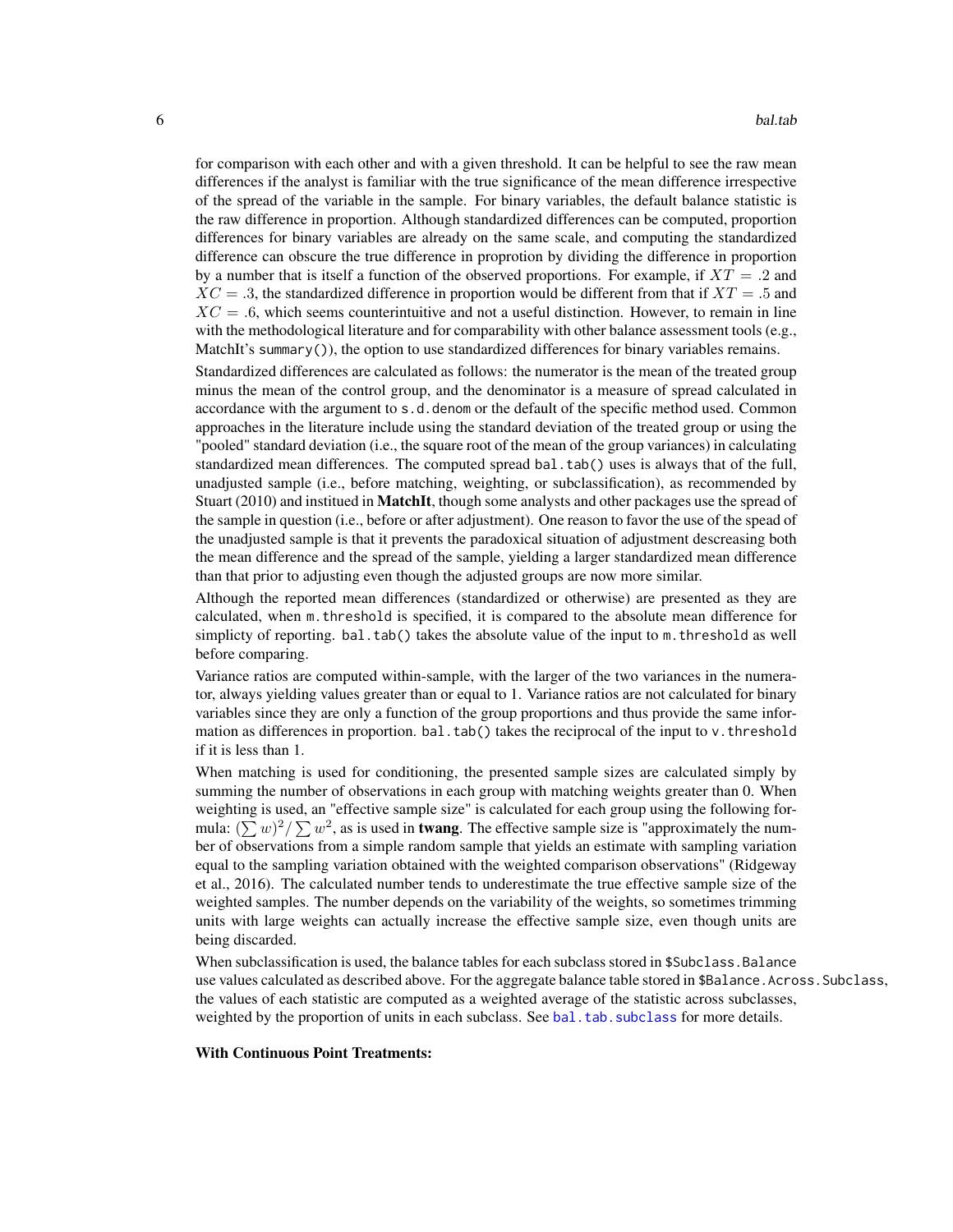#### <span id="page-6-0"></span>bal.tab 7

When continuous treatment variables are considered, the balance statistic calculated is the Pearson correlation between the covariate and treatment. The calculated correlation after adjustment is weighted by the generated weights.

## With Multinomial Point Treatments:

For information on using bal.tab() with multiple categorical treatments, see [bal.tab.multi](#page-35-1). Essentially, bal.tab() compares pairs of treatment groups in a standard way.

#### With Longitudinal Treatments:

For information on using bal.tab() with longitudinal treatments, see [bal.tab.msm](#page-50-1). Essentially, bal.tab() summarizes balance at each time point and summarizes across time points.

#### With Clustered or Multiply Imputed Data:

For information on using bal.tab() with clustered data, see [bal.tab.cluster](#page-12-1). For information on using bal.tab() with multiply imputed data, see [bal.tab.imp](#page-23-1).

#### Quick:

Calculations can take some time, especially when there are many variables, interactions, or clusters. One reason for this is that bal.tab() computes all values that it can, even if they are not requested by the user. For example, even if un = FALSE, which is the default, values for the unadjusted samples are still calculated. This can be useful if the output is to be further examined with print() or love.plot() or is to be used in some other way after the original call to bal.tab(). To avoid these extra calculations if they are not needed, users can set quick = TRUE, which will often quite dramatically speed up calculation and still display all statistics the user requests. For simple and quick model comparisons, it may be quite useful to do so, but for model reporting and graphical displays, it may be more useful to leave quick = FALSE, which is the default.

#### Value

An object of class "bal.tab". The use of continuous treatments, subclasses, clusters, and/or imputations will also cause the object to inherit other classes. The class "bal.tab" has its own [print](#page-0-0) method ([print.bal.tab](#page-58-1)), which formats the output nicely and in accordance with print-related options given in the call to bal.tab(), and which can be called with its own options. Each inherited class also has its own print method.

For scenarios with binary point treatments and no subclasses, imputations, or clusters, the following are the elements of the bal.tab object:

Balance A data frame containing balance information for each covariate. Balance contains the following columns:

- Type: Whether the covariate is binary, continuous, or a measure of distance (e.g., the propensity score).
- M.C.Un: The mean of the control group prior to adjusting.
- M.T.Un: The mean of the treated group prior to adjusting.
- Diff.Un: The (standardized) difference in means between the two groups prior to adjusting.
- V.Ratio.Un: The ratio of the variances of the two groups prior to adjusting. NA for binary variables. If less than 1, the reciprocal is reported.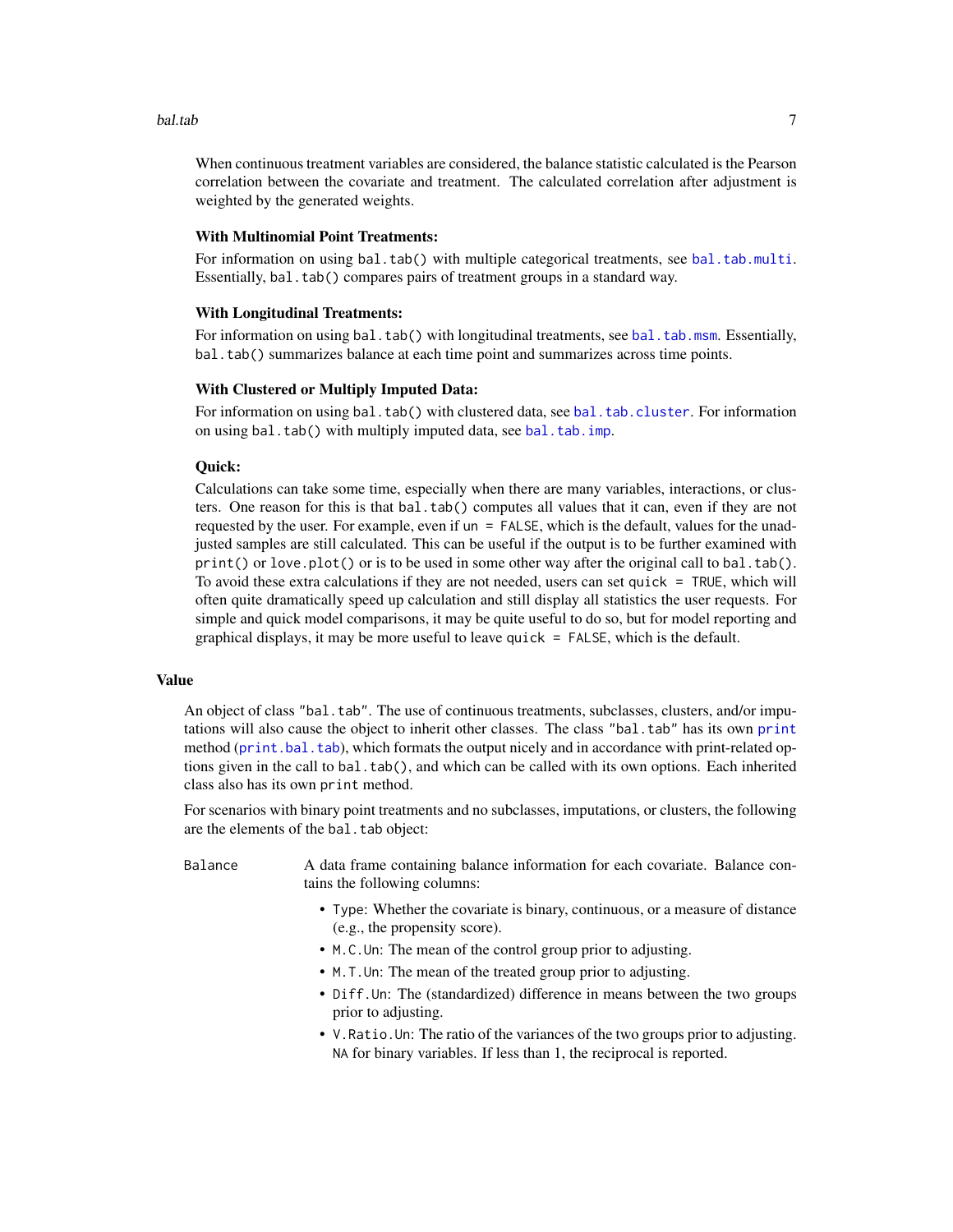- KS.Un: The KS statistic of the two groups prior to adjusting. NA for binary variables.
- M.C.Adj: The mean of the control group after adjusting.
- M.T.Adj: The mean of the treated group after adjusting.
- Diff.Adj: The (standardized) difference in means between the two groups after adjusting.
- M.Threshold: Whether or not the calculated mean difference after adjusting exceeds or is within the threshold given by m.threshold. If m.threshold is NULL, this column will be NA.
- V.Ratio.Adj: The ratio of the variances of the two groups after adjusting. NA for binary variables. If less than 1, the reciprocal is reported.
- V.Threshold: Whether or not the calculated variance ratio after adjusting exceeds or is within the threshold given by v.threshold for continuous variables. If v. threshold is NULL, this column will be NA.
- KS. Adj: The KS statistic of the two groups after adjusting. NA for binary variables.
- KS.Threshold: Whether or not the calculated KS statistic after adjusting exceeds or is within the threshold given by ks.threshold for continuous variables. If ks. threshold is NULL, this column will be NA.
- Balanced.Means If m.threshold is specified, a table tallying the number of variables that exceed or are within the threshold for mean differences.
- Max.Imbalance.Means

If m.threshold is specified, a table displaying the variable with the greatest absolute mean difference.

Balanced.Variances

If v.threshold is specified, a table tallying the number of variables that exceed or are within the threshold for variance ratios.

Max.Imbalance.Variance

If v.threshold is specified, a table displaying the variable with the greatest variance ratio.

Balanced.KS If ks.threshold is specified, a table tallying the number of variables that exceed or are within the threshold for KS statistcs.

Max.Imbalance.KS

If ks.threshold is specified, a table displaying the variable with the greatest KS statistic.

- Observations A table displaying the sample sizes before and after adjusting.
- call The original function call, if adjustment was performed by a function in another package.
- print.options A list of print options passed to print.bal.tab.

If the treatment is continuous, instead of mean differences, variance ratios, and KS statistics, bal.tab() will produce correlations between the covariates and the treatment. The corresponding entries in the output will be "Corr.Un", "Corr.Adj", and "R.threshold" (and accordingly for the balance tally and maximum imbalance tables).

If multiple weights are supplied, "Adj" in Balance will be replaced by the provided names of the sets of weights, and extra columns will be added for each set of weights. Additional columns and rows for other items in the output will be created as well.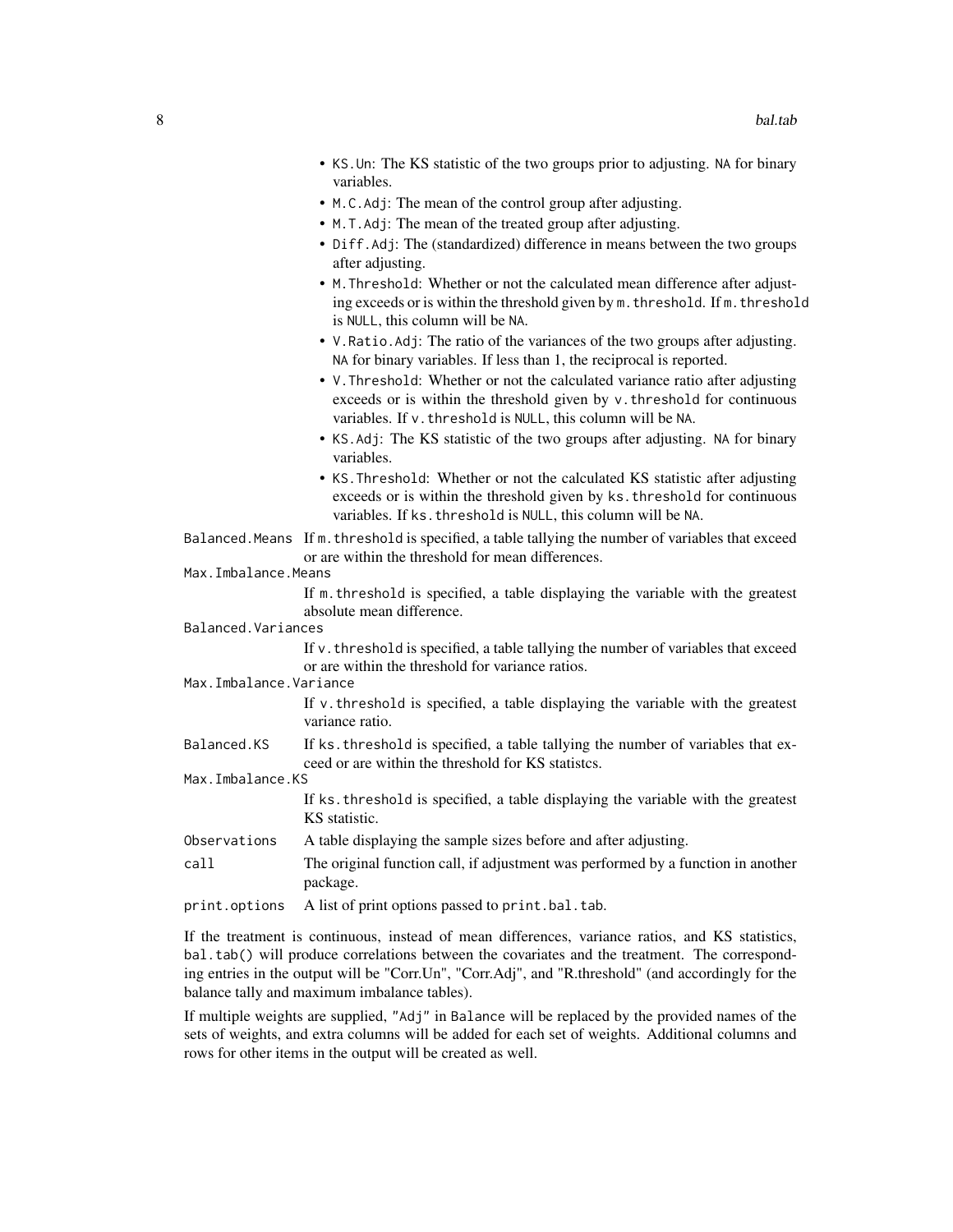#### <span id="page-8-0"></span>bal.tab.CBPS 9

For bal.tab output with subclassification, see [bal.tab.subclass](#page-44-1).

#### Author(s)

Noah Greifer

#### References

Ridgeway, G., McCaffrey, D., Morral, A., Burgette, L., & Griffin, B. A. (2016). Toolkit for Weighting and Analysis of Nonequivalent Groups: A tutorial for the twang package. R vignette. RAND.

Stuart, E. A. (2010). Matching Methods for Causal Inference: A Review and a Look Forward. Statistical Science, 25(1), 1-21. http://doi.org/10.1214/09-STS313

## See Also

[bal.tab.matchit](#page-32-1) for the method for objects returned by MatchIt.

[bal.tab.weightit](#page-46-1) for the method for objects returned by WeightIt.

[bal.tab.ps](#page-40-1) for the method for ps objects returned by twang.

[bal.tab.mnps](#page-40-2) for the method for mnps objects returned by twang.

[bal.tab.Match](#page-28-1) for the method for objects returned by Matching.

[bal.tab.optmatch](#page-37-1) for the method for objects returned by **optmatch**.

[bal.tab.CBPS](#page-8-1) for the method for objects returned by CBPS.

[bal.tab.formula](#page-13-1) and [bal.tab.data.frame](#page-13-1) for the methods for formula and data frame interfaces when the user has covariate values and weights (including matching weights) or subclasses or wants to evaluate balance on an unconditioned data set.

[bal.tab.ebalance](#page-19-1) for the method for objects returned by ebal.

<span id="page-8-1"></span>bal.tab.CBPS *Balance statistics for CBPS Objects*

#### Description

Generates balance statistics for CBPS objects from the CBPS package.

#### Usage

```
## S3 method for class 'CBPS'
bal.tab(cbps,
    int = FALSE,
    distance = NULL,
    add1 = NULL,data = NULL,
    continuous = c("std", "raw"),binary = c("raw", "std"),s.d.denom,
```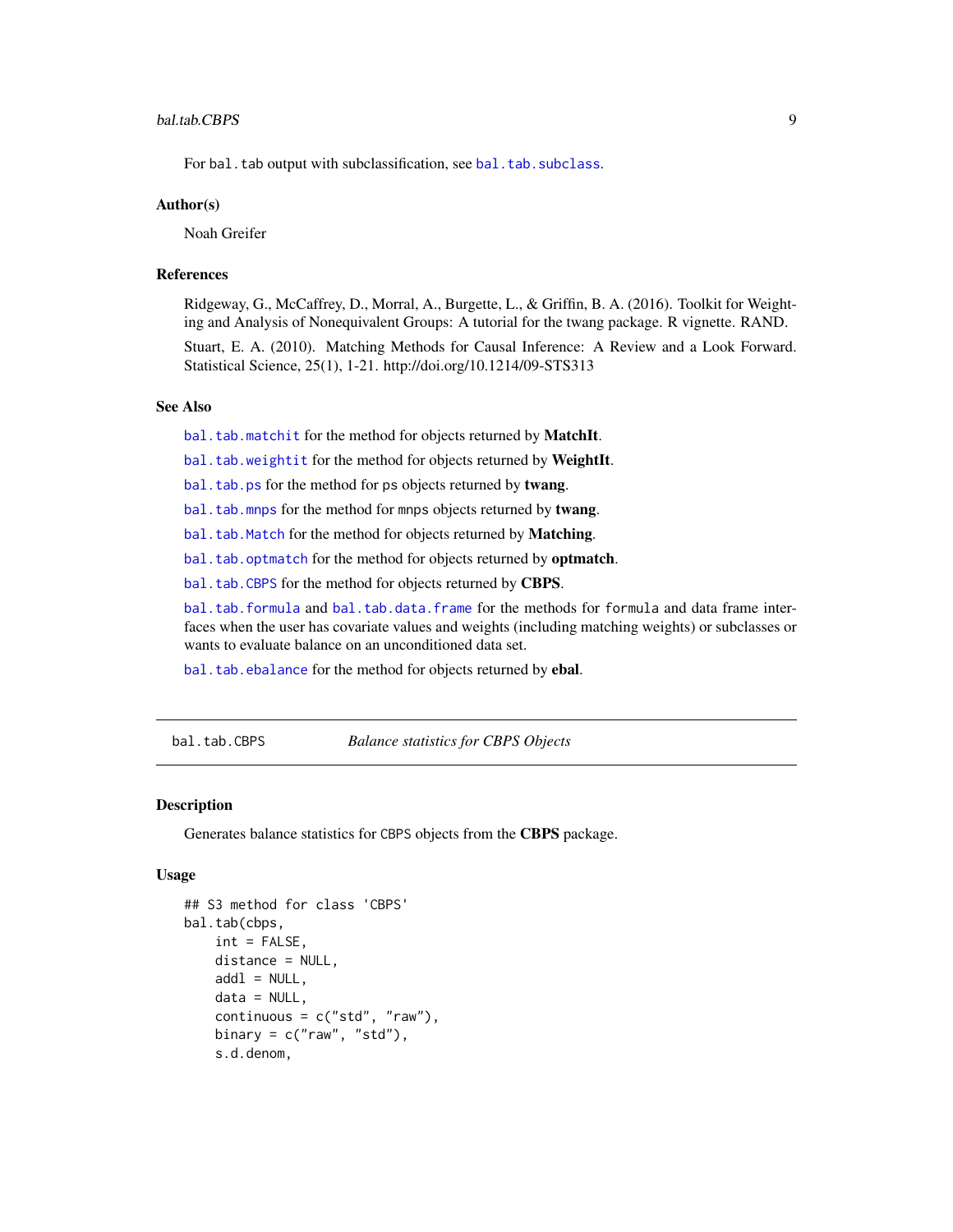```
m.threshold = NULL,
v.threshold = NULL,
ks.threshold = NULL,
r.threshold = NULL,
imbalanced.only = FALSE,
un = FALSE,disp.bal.tab = TRUE,
disp.means = FALSE,
disp.v.ratio = FALSE,
disp.ks = FALSE,
cluster = NULL,
which.cluster = NULL,
cluster.summary = TRUE,
pairwise = TRUE,
focal = NULL,which.treat = NA,
multi.summary = TRUE,
which.time = NULL,
msm.summary = TRUE,
s.weights = NULL,
quick = FALSE,
...)
```
## Arguments

| cbps       | a CBPS or CBMSM object; the output of a call to CBPS() or CBMSM() from the<br><b>CBPS</b> package.                                                                                                                                                                                                                                                      |
|------------|---------------------------------------------------------------------------------------------------------------------------------------------------------------------------------------------------------------------------------------------------------------------------------------------------------------------------------------------------------|
| int        | logical or numeric; whether or not to include powers and 2-way interactions of<br>covariates included in covs and in addl. If numeric and equal to 1 or 2, squares<br>of each covariate will be displayed; greater numbers will display corresponding<br>powers up to the provided input (e.g., 3 will display squares and cubes of each<br>covariate). |
| distance   | Optional; either a vector or data.frame containing distance values (e.g., propen-<br>sity scores) for each unit or a string containing the name of the distance variable<br>in data. Note that the propensity scores generated by CBPS() are automatically<br>included.                                                                                 |
| addl       | a data frame or the quoted names of additional covariates for which to present<br>balance. These may be covariates included in the original dataset but not in-<br>cluded in the call to CBPS().                                                                                                                                                        |
| data       | an optional data frame containing variables that might be named in arguments<br>to addl and cluster.                                                                                                                                                                                                                                                    |
| continuous | whether mean differences for continuous variables should be standardized ("std")<br>or raw ("raw"). Default "std". Abbreviations allowed.                                                                                                                                                                                                               |
| binary     | whether mean differences for binary variables (i.e., difference in proportion)<br>should be standardized ("std") or raw ("raw"). Default "raw". Abbreviations<br>allowed.                                                                                                                                                                               |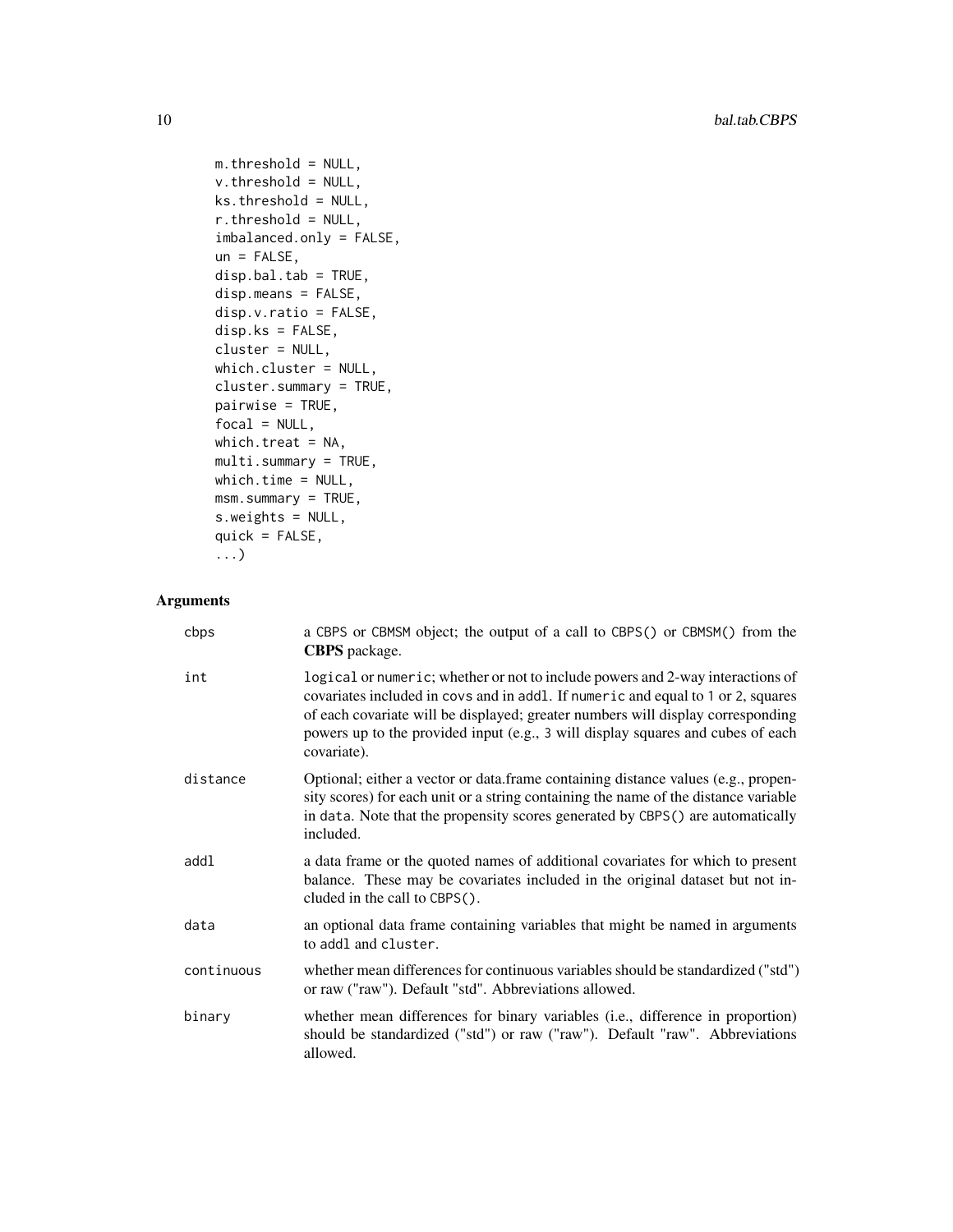<span id="page-10-0"></span>

| s.d.denom       | whether the denominator for standardized differences (if any are calculated)<br>should be the standard deviation of the treated group ("treated"), the standard de-<br>viation of the control group ("control"), or the pooled standard deviation ("pooled"),<br>computed as the square root of the mean of the group variances. Abbreviations<br>allowed. If not specified, bal.tab() will use "treated" if the estimand of the call<br>to CBPS() (or that specified by the user to estimand) is the ATT and "pooled"<br>if the estimand is the ATE. |
|-----------------|-------------------------------------------------------------------------------------------------------------------------------------------------------------------------------------------------------------------------------------------------------------------------------------------------------------------------------------------------------------------------------------------------------------------------------------------------------------------------------------------------------------------------------------------------------|
| m.threshold     | a numeric value for the threshold for mean differences. .1 is recommended.                                                                                                                                                                                                                                                                                                                                                                                                                                                                            |
| v.threshold     | a numeric value for the threshold for variance ratios. Will automatically convert<br>to the inverse if less than 1.                                                                                                                                                                                                                                                                                                                                                                                                                                   |
| ks.threshold    | a numeric value for the threshold for Kolmogorov-Smirnov statistics. Must be<br>between 0 and 1.                                                                                                                                                                                                                                                                                                                                                                                                                                                      |
| r.threshold     | a numeric value for the threshold for correlations between covariates and treat-<br>ment when treatment is continuous.                                                                                                                                                                                                                                                                                                                                                                                                                                |
| imbalanced.only |                                                                                                                                                                                                                                                                                                                                                                                                                                                                                                                                                       |
|                 | logical; whether to display only the covariates that failed to meet at least one<br>of balance thresholds.                                                                                                                                                                                                                                                                                                                                                                                                                                            |
| un              | logical; whether to print statistics for the unadjusted sample as well as for the<br>adjusted sample.                                                                                                                                                                                                                                                                                                                                                                                                                                                 |
| disp.bal.tab    | logical; whether to display the table of balance statistics.                                                                                                                                                                                                                                                                                                                                                                                                                                                                                          |
| disp.means      | logical; whether to print the group means in balance output.                                                                                                                                                                                                                                                                                                                                                                                                                                                                                          |
| disp.v.ratio    | logical; whether to display variance ratios in balance output.                                                                                                                                                                                                                                                                                                                                                                                                                                                                                        |
| disp.ks         | logical; whether to display Kolmogorov-Smirnov statistics in balance output.                                                                                                                                                                                                                                                                                                                                                                                                                                                                          |
| cluster         | either a vector containing cluster membserhip for each unit or a string containing<br>the name of the cluster membership variable in data or the CBPS object. See<br>bal. tab. cluster for details.                                                                                                                                                                                                                                                                                                                                                   |
| which.cluster   | which cluster(s) to display if cluster is specified. See bal.tab.cluster for<br>details.                                                                                                                                                                                                                                                                                                                                                                                                                                                              |
| cluster.summary |                                                                                                                                                                                                                                                                                                                                                                                                                                                                                                                                                       |
|                 | logical; whether to display the cluster summary table if cluster is specified.<br>See bal.tab.cluster for details.                                                                                                                                                                                                                                                                                                                                                                                                                                    |
| pairwise        | Whether balance should be computed for pairs of treatments or for each treat-<br>ment against all others combined. See bal.tab.multi for details.                                                                                                                                                                                                                                                                                                                                                                                                     |
| focal           | The name of the focal treatment when multiple categorical treatments are used.<br>See bal.tab.multi for details.                                                                                                                                                                                                                                                                                                                                                                                                                                      |
| which.treat     | which treatments to display when multiple categorical treatments are used. See<br>bal.tab.multi for details.                                                                                                                                                                                                                                                                                                                                                                                                                                          |
| multi.summary   | logical; whether to display the balance summary table across pairwise com-<br>parisons when multiple categorical treatments are used. See bal. tab.multi for<br>details.                                                                                                                                                                                                                                                                                                                                                                              |
| which.time      | which time periods to display if longutdinal treatments are used. See bal. tab.msm<br>for details.                                                                                                                                                                                                                                                                                                                                                                                                                                                    |
| msm.summary     | logical; whether to display the balance summary table across time periods<br>when longitudinal treatments are used. See bal.tab.msm for details.                                                                                                                                                                                                                                                                                                                                                                                                      |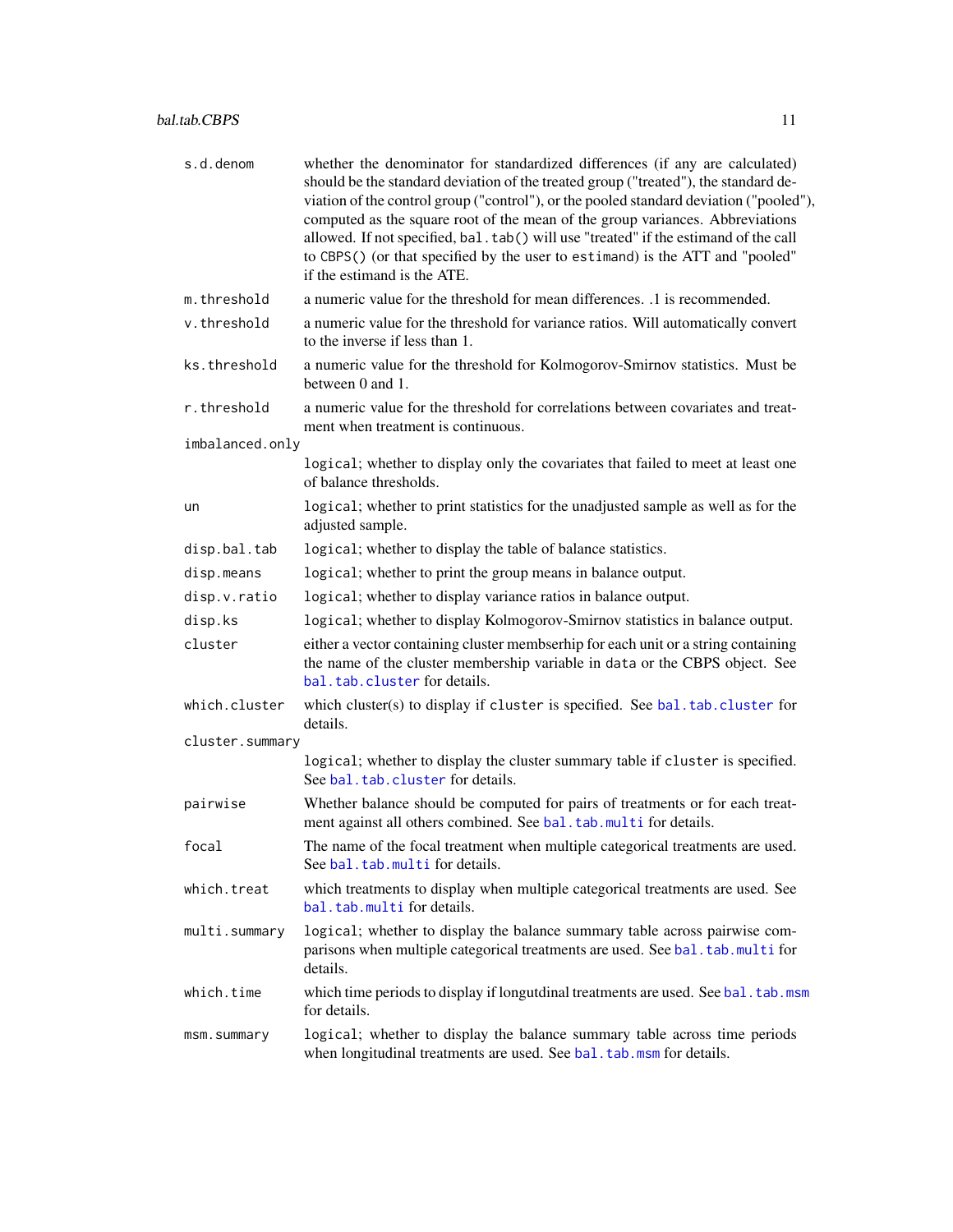<span id="page-11-0"></span>

| s.weights  | Optional; either a vector containing sampling weights for each unit or a string<br>containing the name of the sampling weight variable in data or the CBPS ob-<br>ject. If the original call to CBPS() included sampling weights, they should be<br>specified again here to ensure correct computation of balance statistics and un- |
|------------|--------------------------------------------------------------------------------------------------------------------------------------------------------------------------------------------------------------------------------------------------------------------------------------------------------------------------------------|
| quick      | adjusted values. See Details below.<br>logical; if TRUE, will not compute any values that will not be displayed. Leave<br>FALSE if computed values not displayed will be used later.                                                                                                                                                 |
| $\ddots$ . | further arguments passed to or from other methods. They are ignored in this<br>function.                                                                                                                                                                                                                                             |

#### Details

bal.tab.CBPS generates a list of balance summaries for the CBPS object given, and functions similarly to balance() in CBPS.

All balance statistics are calculated whether they are displayed by print or not, unless quick = TRUE. The threshold values ( $m$ . threshold,  $v$ . threshold), and  $r$ . threshold) control whether extra columns should be inserted into the Balance table describing whether the balance statistics in question exceeded or were within the threshold. Including these thresholds also creates summary tables tallying the number of variables that exceeded and were within the threshold and displaying the variables with the greatest imbalance on that balance measure.

The CBPS object does not return sampling weights even if they are used; rather, the weights returned already have the sampling weights combined within them. Because some of the checks and defaults in bal.tab() rely on patterns in these weights, using sampling weights in CBPS() without specifying them in bal.tab() can lead to incorrect results. If sampling weights are used in CBPS(), it is important that they are specified in bal.tab() as well.

#### Value

For point treatments, if clusters are not specified, an object of class "bal.tab" containing balance summaries for the CBPS object. See [bal.tab](#page-4-1) for details.

If clusters are specified, an object of class "bal.tab.cluster" containing balance summaries within each cluster and a summary of balance across clusters. See [bal.tab.cluster](#page-12-1) for details.

If treatment is continuous, means, mean differences, and variance ratios are replaced by (weighted) Pearson correlations between each covariate and treatment. The r.threshold argument works the same as m. threshold, v. threshold, or ks. threshold, adding an extra column to the balance table output and creating additional summaries for balance tallies and maximum imbalances. All arguments related to the calculation or display of mean differences or variance ratios are ignored. The int, addl, un, distance, and cluster arguments are still used as described above.

If multiple categorical treatments are used, an object of class "bal.tab.multi" containing balance summaries for each pairwise treatment comparison and a summary of balance across pairwise comparisons. See [bal.tab.multi](#page-35-1) for details.

If CBPS() is used with multiple categorical treatments, an object of class "bal.tab.multi" containing balance summaries for each pairwise treatment comparison and a summary of balance across pairwise comparisons. See [bal.tab.multi](#page-35-1) for details.

If CBMSM() is used for longitudinal treatments, an object of class "bal.tab.msm" containing balance summaries for each time period and a summary of balance across tme periods. See [bal.tab.msm](#page-50-1) for details.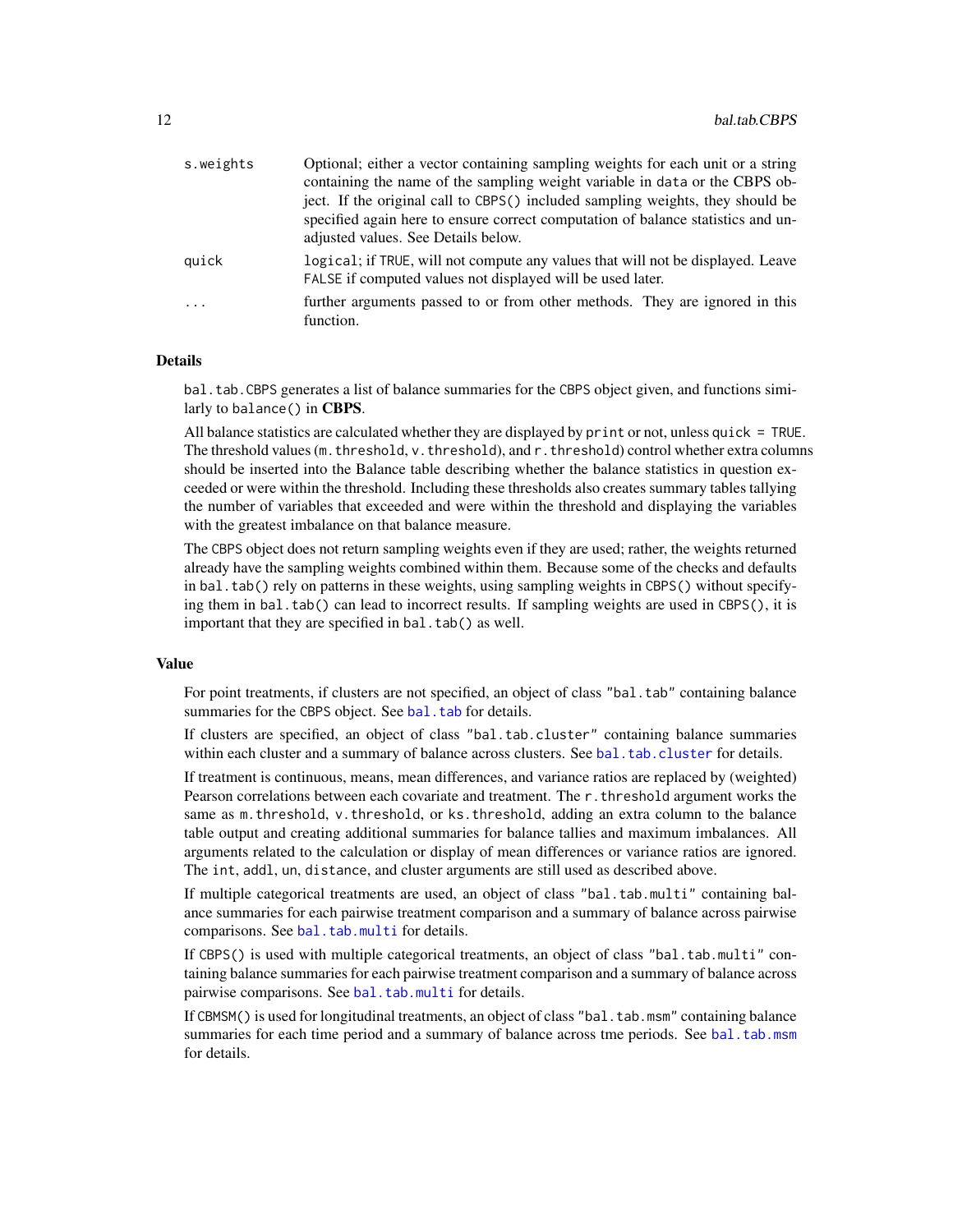#### <span id="page-12-0"></span>bal.tab.cluster 13

#### Author(s)

Noah Greifer

## See Also

[bal.tab](#page-4-1) for details of calculations. [bal.tab.cluster](#page-12-1) for more information on clustered data. [bal.tab.multi](#page-35-1) for more information on multiple categorical treatments. [bal.tab.msm](#page-50-1) for more information on longitudinal treatments.

#### Examples

```
library(CBPS); data("lalonde", package = "cobalt")
## Using CBPS() for generating covariate balancing
## propensity score weights
cbps.out <- CBPS(treat \sim age + educ + married + race +nodegree + re74 + re75, data = lalonde)
bal.tab(cbps.out)
```
<span id="page-12-1"></span>bal.tab.cluster *Using* bal.tab() *with Clustered Data*

#### **Description**

When using bal.tab() with clustered data, the output will be different from the case with singlelevel data, and there are some options that are common across all bal.tab methods. This page outlines the outputs and options in this case.

There are two main componenets of the output of bal.tab() with clustered data: the within-cluster balance summaries and the across-cluster balance summary. The within-cluster balance summaries display balance for units within each cluster seperately.

The across-cluster balance summary pools information across the within-cluster balance summaries to simplify balance assessment. It provides the average (mean and median) and greatest (maximum) balance statistic for each covariate across all clusters. This allows you to see how bad the worst imbalance is and what balance looks like on average.

#### Arguments

There are three arguments for each bal.tab() method that can handle clustered data: cluster, which.cluster, and cluster.summary.

A vector of cluster membership. This can be factor, character, or numeric vector. This argument is required to let bal.tab() know that the data is clustered. If a data argument is specified, this can also be the name of a variable in data that contains cluster membership.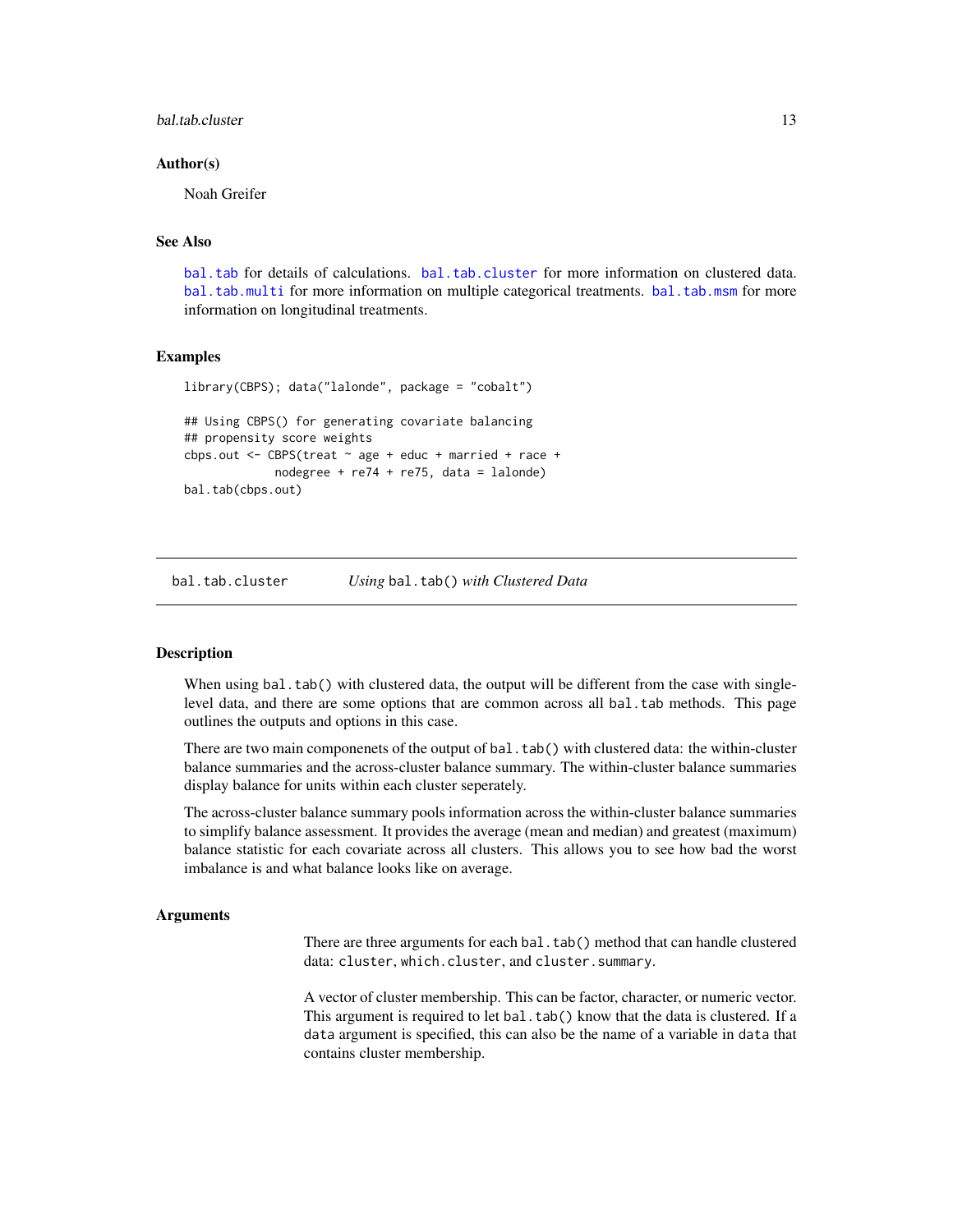<span id="page-13-0"></span>

| whushecluster | This is a display option that does not affect computation. If NULL (the default), |
|---------------|-----------------------------------------------------------------------------------|
|               | all clusters in cluster will be displayed. If NA, no clusters will be displayed.  |
|               | Otherwise, can be a vector of cluster names or numerical indices for which to     |
|               | display balance. Indices correspond to the alphabetical order of cluster names    |
|               | (or the order of cluster levels if a factor).                                     |

cluster.summary

This is a display option that does not affect computation. If TRUE, the balance summary across clusters will be displayed. The default is TRUE, and if which.cluster is NA, it will automatically be set to TRUE.

## Value

The output is a bal.tab.cluster object, which inherits from bal.tab. It has the following elements:

Cluster.Balance

For each cluster, a regular bal.tab object containing a balance table, a sample size summary, and other balance assessment tools, depending on which options are specified.

Cluster.Summary The balance summary across clusters. This will include the mean, median, and maximum absulte mean difference for each covariate across all clusters, and the same for variance ratios and KS statistics if requested. (If quick is FALSE, a minimum statistic will also be computed. This has little utility but is done for love.plot().) Observations A table of sample sizes or effective sample sizes for each cluster before and after adjustment.

As with other methods, multiple weights can be specified, and values for all weights will appear in all tables.

## See Also

[bal.tab,](#page-4-1) [bal.tab.data.frame,](#page-13-1) [print.bal.tab.cluster](#page-58-2)

bal.tab.df.formula *Balance Statistics for Data Sets*

## <span id="page-13-1"></span>Description

Generates balance statistics for unadjusted, matched, weighted, or stratified data using either a data frame or formula interface.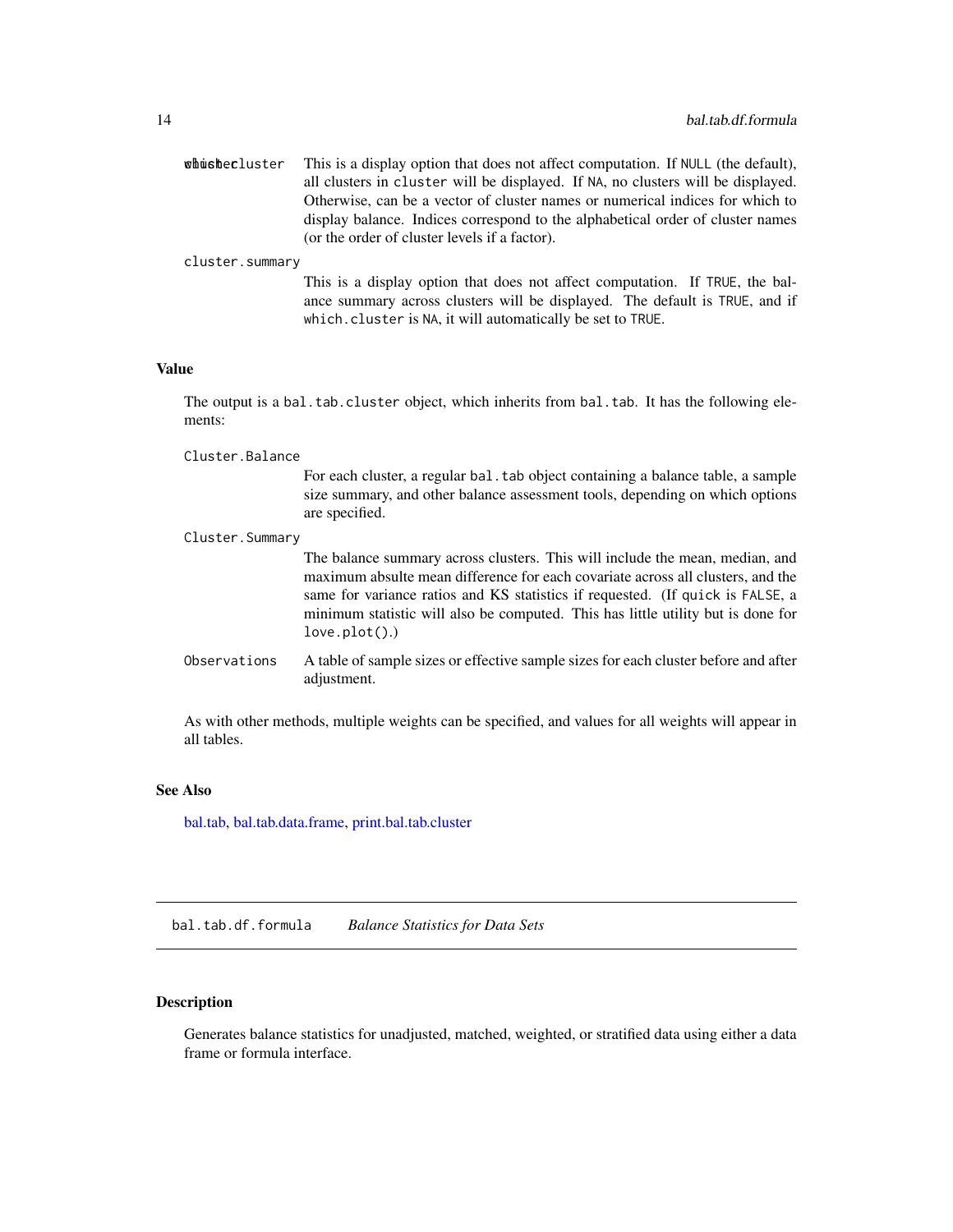## Usage

```
## S3 method for class 'data.frame'
bal.tab(covs,
    treat,
    data = NULL,weights = NULL,
    distance = NULL,
    subclass = NULL,
    match.strata = NULL,
    method,
    int = FALSE,add1 = NULL,continuous = c("std", "raw"),binary = c("raw", "std"),s.d.denom,
    m.threshold = NULL,
    v.threshold = NULL,
    ks.threshold = NULL,
    r.threshold = NULL,
    imbalanced.only = FALSE,
    un = FALSE,disp.bal.tab = TRUE,
    disp.means = FALSE,
    disp.v.ratio = FALSE,
    disp.ks = FALSE,
    disp.subclass = FALSE,
    cluster = NULL,
    which.cluster = NULL,
    cluster.summary = TRUE,
    imp = NULL,which.imp = NA,
    imp.summary = TRUE,
    pairwise = TRUE,
    focal = NULL,which.treat = NA,
    multi.summary = TRUE,
    s.weights = NULL,
    estimand = NULL,
    quick = FALSE,
    ...)
## S3 method for class 'formula'
bal.tab(formula,
    data,
    ...)
```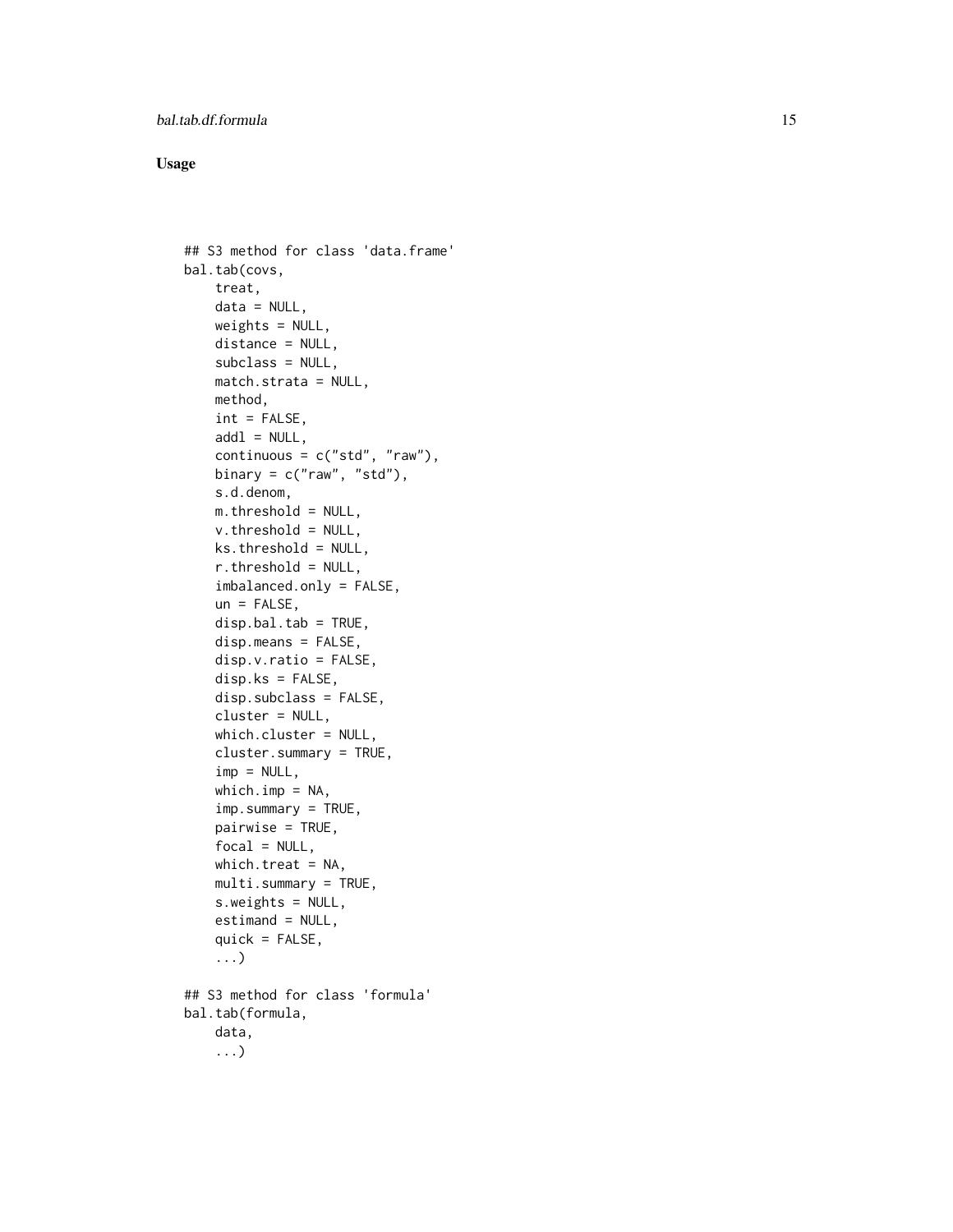## Arguments

| covs         | A data frame containing covariate values for each unit.                                                                                                                                                                                                                                                                                                                                                                                                  |
|--------------|----------------------------------------------------------------------------------------------------------------------------------------------------------------------------------------------------------------------------------------------------------------------------------------------------------------------------------------------------------------------------------------------------------------------------------------------------------|
| treat        | Either a vector containing treatment status values for each unit or a string con-<br>taining the name of the treatment variable in data.                                                                                                                                                                                                                                                                                                                 |
| formula      | a formula with the treatment variable as the response and the covariates for<br>which balance is to be assessed as the terms. All arguments must be present as<br>variable names in data.                                                                                                                                                                                                                                                                |
| data         | For the data frame method: Optional; a data frame containing variables with the<br>names used in treat, weights, distance, addl, subclass, match.strata,<br>cluster, and/or impif any.<br>For the formula method: Required; a data frame containing all covariates named<br>in formula and variables with the names used in the arguments mentioned<br>above.                                                                                            |
| weights      | Optional; a vector, list, or data frame containing weights for each unit or a<br>string containing the names of the weights variables in data. These can be<br>weights generated by, e.g., inverse probability weighting or matching weights<br>resulting from a matching algorithm. This must be specified in method. If<br>weights=NULL, subclass=NULL and match.strata=NULL, balance information<br>will be presented only for the unadjusted sample. |
| distance     | Optional; either a vector or data.frame containing distance values (e.g., propen-<br>sity scores) for each unit or a string containing the name of the distance variable<br>in data.                                                                                                                                                                                                                                                                     |
| subclass     | Optional; either a vector containing subclass membership for each unit or a<br>string containing the name of the subclass variable in data. If weights=NULL,<br>subclass=NULL and match.strata=NULL, balance information will be presented<br>only for the unadjusted sample.                                                                                                                                                                            |
| match.strata | Optional; either a vector containing matching stratum membership for each unit<br>or a string containing the name of the matching stratum variable in data. If<br>weights=NULL, subclass=NULL and match.strata=NULL, balance information<br>will be presented only for the unadjusted sample.                                                                                                                                                            |
| method       | A character vector containing the method of adjustement, if any. If weights are<br>specified, the user must specify either "matching" or "weighting"; "weighting"<br>is the default. If multiple sets of weights are used, each must have a correspond-<br>ing value for method, but if they are all of the same type, only one value is<br>required. If subclass is specified, "subclassification" is the default. Abbrevia-<br>tions allowed.          |
| int          | logical or numeric; whether or not to include powers and 2-way interactions of<br>covariates included in covs and in addl. If numeric and equal to 1 or 2, squares<br>of each covariate will be displayed; greater numbers will display corresponding<br>powers up to the provided input (e.g., 3 will display squares and cubes of each<br>covariate).                                                                                                  |
| addl         | A vector, data frame, or the quoted names of additional covariates for which to<br>present balance. These may be covariates included in the original dataset but not<br>included in covs. In general, it makes more sense to include all desired variables<br>in covs than in addl. If the argument is a vector, the variable will be displayed<br>as "addl" in the output.                                                                              |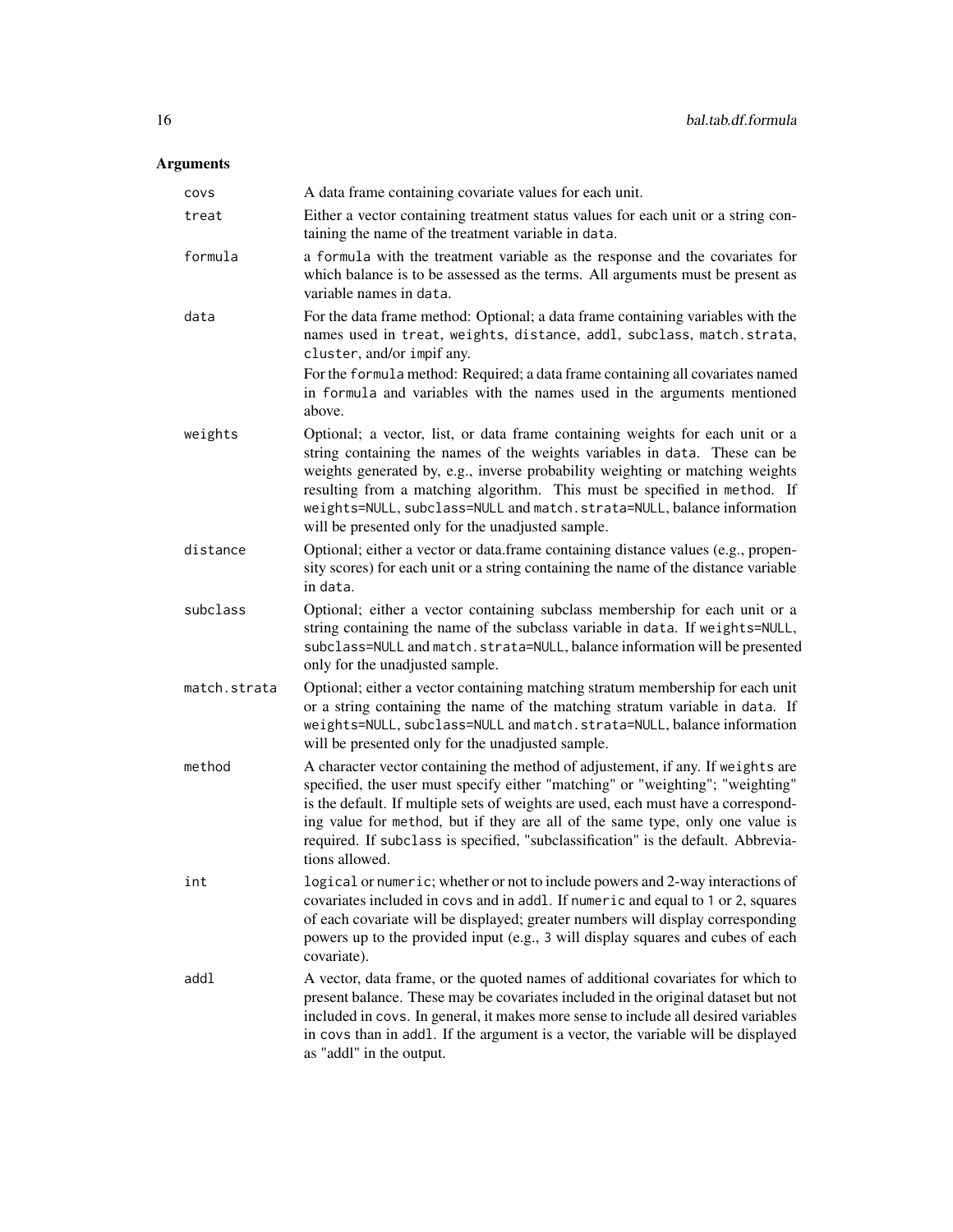<span id="page-16-0"></span>

| continuous      | Whether mean differences for continuous variables should be standardized ("std")<br>or raw ("raw"). Default "std". Abbreviations allowed.                                                                                                                                                                                                                                                                                                                                                                                                                                                                                                                                                                                                                                                                                                                                              |
|-----------------|----------------------------------------------------------------------------------------------------------------------------------------------------------------------------------------------------------------------------------------------------------------------------------------------------------------------------------------------------------------------------------------------------------------------------------------------------------------------------------------------------------------------------------------------------------------------------------------------------------------------------------------------------------------------------------------------------------------------------------------------------------------------------------------------------------------------------------------------------------------------------------------|
| binary          | Whether mean differences for binary variables (i.e., difference in proportion)<br>should be standardized ("std") or raw ("raw"). Default "raw". Abbreviations<br>allowed.                                                                                                                                                                                                                                                                                                                                                                                                                                                                                                                                                                                                                                                                                                              |
| s.d.denom       | A character vector denoting whether the denominator for standardized differ-<br>ences (if any are calculated) should be the standard deviation of the treated<br>group ("treated"), the standard deviation of the control group ("control"), or the<br>pooled standard deviation ("pooled"), computed as the square root of the mean<br>of the group variances. Abbreviations allowed. If weights are supplied, each set<br>of weights should have a corresponding entry to s.d. denom. If left blank and<br>weights are supplied, bal. tab() will try to determine whether the ATT, ATC, or<br>ATE is being estimated based on the pattern of weights and supply s.d. denom<br>accordingly. If matching or subclassification are used, the default is "treated";<br>if weighting is used, the default is "pooled". If left blank, bal.tab() will try<br>to use the estimand argument. |
| m.threshold     | A numeric value for the threshold for mean differences. .1 is recommended.                                                                                                                                                                                                                                                                                                                                                                                                                                                                                                                                                                                                                                                                                                                                                                                                             |
| v.threshold     | A numeric value for the threshold for variance ratios. Will automatically convert<br>to the inverse if less than 1.                                                                                                                                                                                                                                                                                                                                                                                                                                                                                                                                                                                                                                                                                                                                                                    |
| ks.threshold    | a numeric value for the threshold for Kolmogorov-Smirnov statistics. Must be<br>between 0 and 1.                                                                                                                                                                                                                                                                                                                                                                                                                                                                                                                                                                                                                                                                                                                                                                                       |
| r.threshold     | A numeric value for the threshold for correlations between covariates and treat-<br>ment when treatment is continuous.                                                                                                                                                                                                                                                                                                                                                                                                                                                                                                                                                                                                                                                                                                                                                                 |
| imbalanced.only |                                                                                                                                                                                                                                                                                                                                                                                                                                                                                                                                                                                                                                                                                                                                                                                                                                                                                        |
|                 | logical; whether to display only the covariates that failed to meet at least one<br>of balance thresholds.                                                                                                                                                                                                                                                                                                                                                                                                                                                                                                                                                                                                                                                                                                                                                                             |
| un              | logical; whether to print statistics for the unadjusted sample as well as for the<br>adjusted sample.                                                                                                                                                                                                                                                                                                                                                                                                                                                                                                                                                                                                                                                                                                                                                                                  |
| disp.bal.tab    | logical; whether to display the table of balance statistics.                                                                                                                                                                                                                                                                                                                                                                                                                                                                                                                                                                                                                                                                                                                                                                                                                           |
| disp.means      | logical; whether to print the group means in balance output.                                                                                                                                                                                                                                                                                                                                                                                                                                                                                                                                                                                                                                                                                                                                                                                                                           |
| disp.v.ratio    | logical; whether to display variance ratios in balance output.                                                                                                                                                                                                                                                                                                                                                                                                                                                                                                                                                                                                                                                                                                                                                                                                                         |
| disp.ks         | logical; whether to display Kolmogorov-Smirnov statistics in balance output.                                                                                                                                                                                                                                                                                                                                                                                                                                                                                                                                                                                                                                                                                                                                                                                                           |
| disp.subclass   | logical; whether to display balance information for individual subclasses if<br>subclassification is used in conditioning. See bal. tab. subclass for details.                                                                                                                                                                                                                                                                                                                                                                                                                                                                                                                                                                                                                                                                                                                         |
| cluster         | either a vector containing cluster membserhip for each unit or a string containing<br>the name of the cluster membership variable in data or the CBPS object. See<br>bal. tab. cluster for details.                                                                                                                                                                                                                                                                                                                                                                                                                                                                                                                                                                                                                                                                                    |
| which.cluster   | which cluster(s) to display if cluster is specified. See bal.tab.cluster for<br>details.                                                                                                                                                                                                                                                                                                                                                                                                                                                                                                                                                                                                                                                                                                                                                                                               |
| cluster.summary |                                                                                                                                                                                                                                                                                                                                                                                                                                                                                                                                                                                                                                                                                                                                                                                                                                                                                        |
|                 | logical; whether to display the cluster summary table if cluster is specified.<br>See bal.tab.cluster for details.                                                                                                                                                                                                                                                                                                                                                                                                                                                                                                                                                                                                                                                                                                                                                                     |
| imp             | either a vector containing imputation indices for each unit or a string containing<br>the name of the imputation index variable in data. See bal. tab. imp for details.                                                                                                                                                                                                                                                                                                                                                                                                                                                                                                                                                                                                                                                                                                                |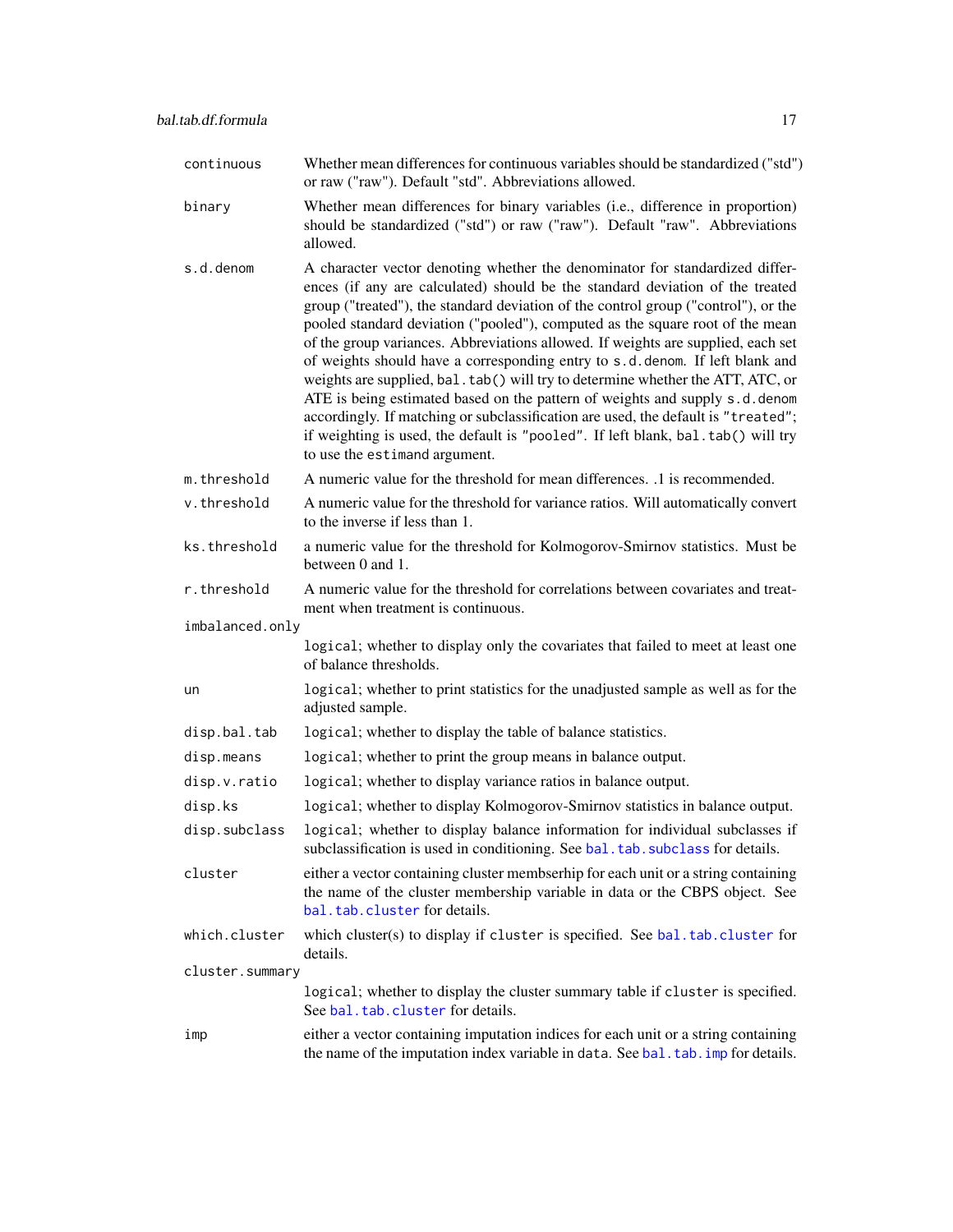<span id="page-17-0"></span>

| which.imp     | which imputations(s) to display if $\lim p$ is specified. See bal. $\tanh \lim p$ for details.                                                                                                                                                                                                                  |
|---------------|-----------------------------------------------------------------------------------------------------------------------------------------------------------------------------------------------------------------------------------------------------------------------------------------------------------------|
| imp.summary   | logical; whether to display the cluster summary table if imp is specified. See<br>bal.tab.imp for details.                                                                                                                                                                                                      |
| pairwise      | Whether balance should be computed for pairs of treatments or for each treat-<br>ment against all others combined. See bal.tab.multi for details.                                                                                                                                                               |
| focal         | The name of the focal treatment when multiple categorical treatments are used.<br>See bal.tab.multi for details.                                                                                                                                                                                                |
| which.treat   | which treatments to display when multiple categorical treatments are used. See<br>bal.tab.multi for details.                                                                                                                                                                                                    |
| multi.summary | logical; whether to display the balance summary table across pairwise com-<br>parisons when multiple categorical treatments are used. See bal. tab.multi for<br>details.                                                                                                                                        |
| s.weights     | Optional; either a vector containing sampling weights for each unit or a string<br>containing the name of the sampling weight variable in data. These function<br>like regular weights except that both the adjusted and unadjusted samples will<br>be weighted according to these weights if weights are used. |
| estimand      | character; whether the desired estimand is the "ATT", "ATC", or "ATE" for<br>each set of weights. This argument can be used in place of s.d. denom to specify<br>how standardized differences are calculated.                                                                                                   |
| quick         | logical; if TRUE, will not compute any values that will not be displayed. Leave<br>FALSE if computed values not displayed will be used later.                                                                                                                                                                   |
| .             | for bal.tab.formula, other arguments to be bassed to bal.tab.data.frame.<br>Otherwise they are ignored in this function.                                                                                                                                                                                        |

## **Details**

bal.tab.data.frame() generates a list of balance summaries for the data frame of covariates and treatment status values given. bal.tab.formula() does the same but uses a formula interface instead. When the formula interface is used, the formula and data are reshaped into a treatment vector and data frame of covariates and then simply passed through the data frame method.

The argument to match.strata correspond to a factor vector containing the name or index of each pair/stratum for units conditioned through matching, for example, using the **optmatch** package. If more than one of weights, subclass, or match. strata are specified, bal.tab() will attempt to figure out which one to apply. Currently only one of these can be applied ta a time. bal.tab() behaves differently depending on whether subclasses are used in conditioning or not. If they are used, bal.tab creates balance statistics for each subclass and for the sample in aggregate.

All balance statistics are calculated whether they are displayed by print or not, unless quick = TRUE. The threshold values (m.threshold, v.threshold, ks.threshold, and r.threshold) control whether extra columns should be inserted into the Balance table describing whether the balance statistics in question exceeded or were within the threshold. Including these thresholds also creates summary tables tallying the number of variables that exceeded and were within the threshold and displaying the variables with the greatest imbalance on that balance measure. When subclassification is used, the extra threshold columns are placed within the balance tables for each subclass as well as in the aggregate balance table, and the summary tables display balance for each subclass.

The inputs (if any) to covs must be a data frame; if more than one variable is included, this is straightforward (i.e., because data[, c("v1", "v2")] is already a data frame), but if only one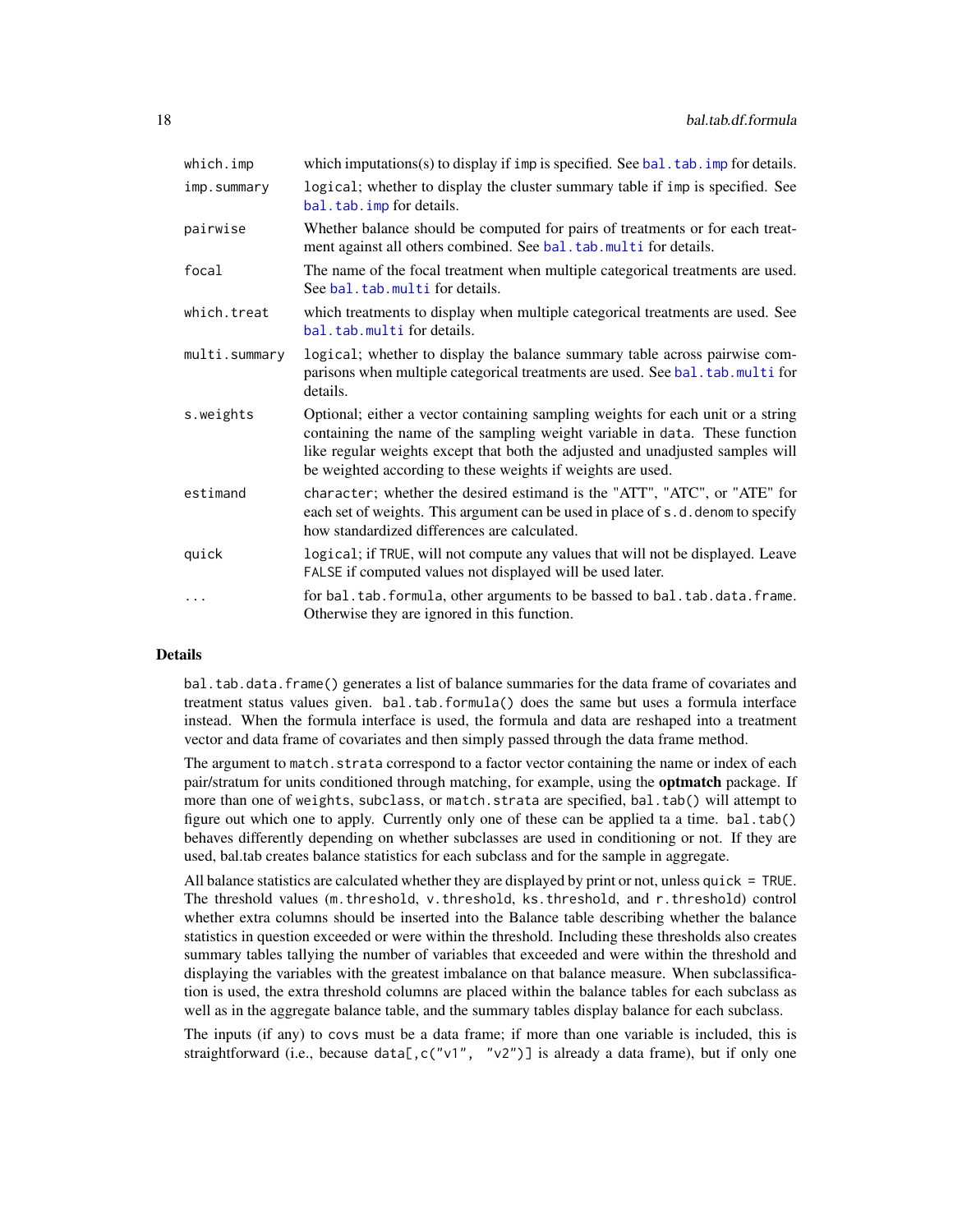## <span id="page-18-0"></span>bal.tab.df.formula 19

variable is used (e.g., data[, "v1"]), R will coerce it to a vector, thus making it unfit for input. To avoid this, simply wrap the input to covs in data.frame() or use subset() if only one variable is to be added. Again, when more than one variable is included, the input is general already a data frame and nothing needs to be done.

Multiple sets of weights can be supplied simultaneously by incuding entering a data frame or a character vector containing the names of weight variables found in data or a list thereof. The arguments to method, s.d.denom, and estimand, if any, must be either the same length as the number of sets of weights or of length one, where the sole entry is applied to all sets. When standardized differences are computed for the unadjusted group, they are done using the first entry to s.d.denom or estimand. When only one set of weights is supplied, the output for the adjusted group will simply be called "Adj", but otherwise will be named after each corresponding set of weights. Specifying mutliple sets of weights will also add components to other output of bal.tab().

Clusters and imputations can be used at the same time, but the resulting output may be quite large. Setting which.cluster or which.imp to NA can help keep the output clean.

#### Value

For point treatments, if clusters and imputations are not specified, an object of class "bal.tab" containing balance summaries for the specified treatment and covariates. See bal. tab for details.

If clusters are specified, an object of class "bal.tab.cluster" containing balance summaries within each cluster and a summary of balance across clusters. See [bal.tab.cluster](#page-12-1) for details.

If imputations are specified, an object of class "bal.tab.imp" containing balance summaries for each imputation and a summary of balance across imputations, just as with clusters. See [bal.tab.imp](#page-23-1) for details.

If both clusters and imputations are specified, an object of class "bal.tab.imp.cluster" containing summaries between and across all clusters and imputations.

If treatment is continuous, means, mean differences, and variance ratios are replaced by (weighted) Pearson correlations between each covariate and treatment. The r.threshold argument works the same as m.threshold, v.threshold, or ks.threshold, adding an extra column to the balance table output and creating additional summaries for balance tallies and maximum imbalances. All arguments related to the calculation or display of mean differences or variance ratios are ignored. The int, distance, addl, un, cluster and imputation arguments are still used as described above.

If multiple categorical treatments are used, an object of class "bal.tab.multi" containing balance summaries for each pairwise treatment comparison and a summary of balance across pairwise comparisons. See [bal.tab.multi](#page-35-1) for details.

#### Author(s)

Noah Greifer

#### See Also

[bal.tab](#page-4-1) for output and details of calculations.

[bal.tab.cluster](#page-12-1) for more information on clustered data.

[bal.tab.imp](#page-23-1) for more information on multiply imputed data.

[bal.tab.multi](#page-35-1) for more information on multiple categorical treatments.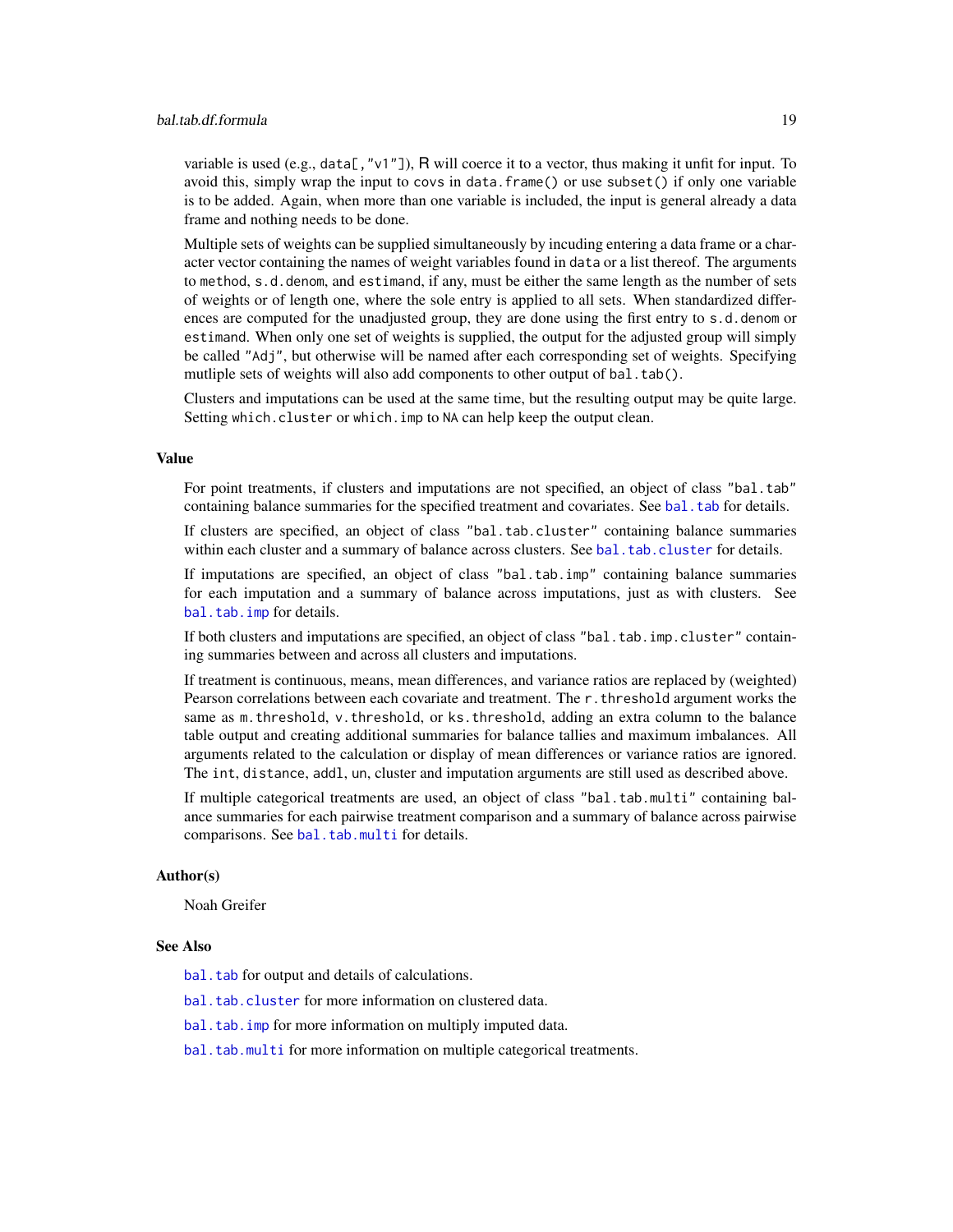#### Examples

```
data("lalonde", package = "cobalt")
lalonde$p.score <- glm(treat \sim age + educ + race, data = lalone,family = "binomial")$fitted.values
covariates <- subset(lalonde,
                     select = c(age, educ, race)## Propensity score weighting using IPTW
lalonde$iptw.weights <- ifelse(lalonde$treat==1,
                               1/lalonde$p.score,
                               1/(1-lalonde$p.score))
# data frame interface:
bal.tab(covariates, treat = "treat", data = lalonde,
      weights = "iptw.weights", method = "weighting",
      s.d.denom = "pooled")
# Formula interface:
bal.tab(treat \sim age + educ + race, data = lalonde,
      weights = "iptw.weights", method = "weighting",
      s.d.denom = "pooled")
## Propensity score subclassification
lalonde$subclass <- findInterval(lalonde$p.score,
                        quantile(lalonde$p.score,
                        (0:6)/6), all.inside = TRUE)
# data frame interface:
bal.tab(covariates, treat = "treat", data = lalonde,
      subclass = "subclass", method = "subclassification",
      disp.subclass = TRUE, s.d.denom = "pooled")
# Formula interface:
bal.tab(treat \sim age + educ + race, data = lalonde,
      subclass = "subclass", method = "subclassification",
      disp.subclass = TRUE, s.d.denom = "pooled")
```
<span id="page-19-1"></span>bal.tab.ebalance *Balance Statistics for ebalance Objects*

## Description

Generates balance statistics for ebalance objects from ebal.

#### Usage

```
## S3 method for class 'ebalance'
bal.tab(ebal,
    formula = NULL,
```
<span id="page-19-0"></span>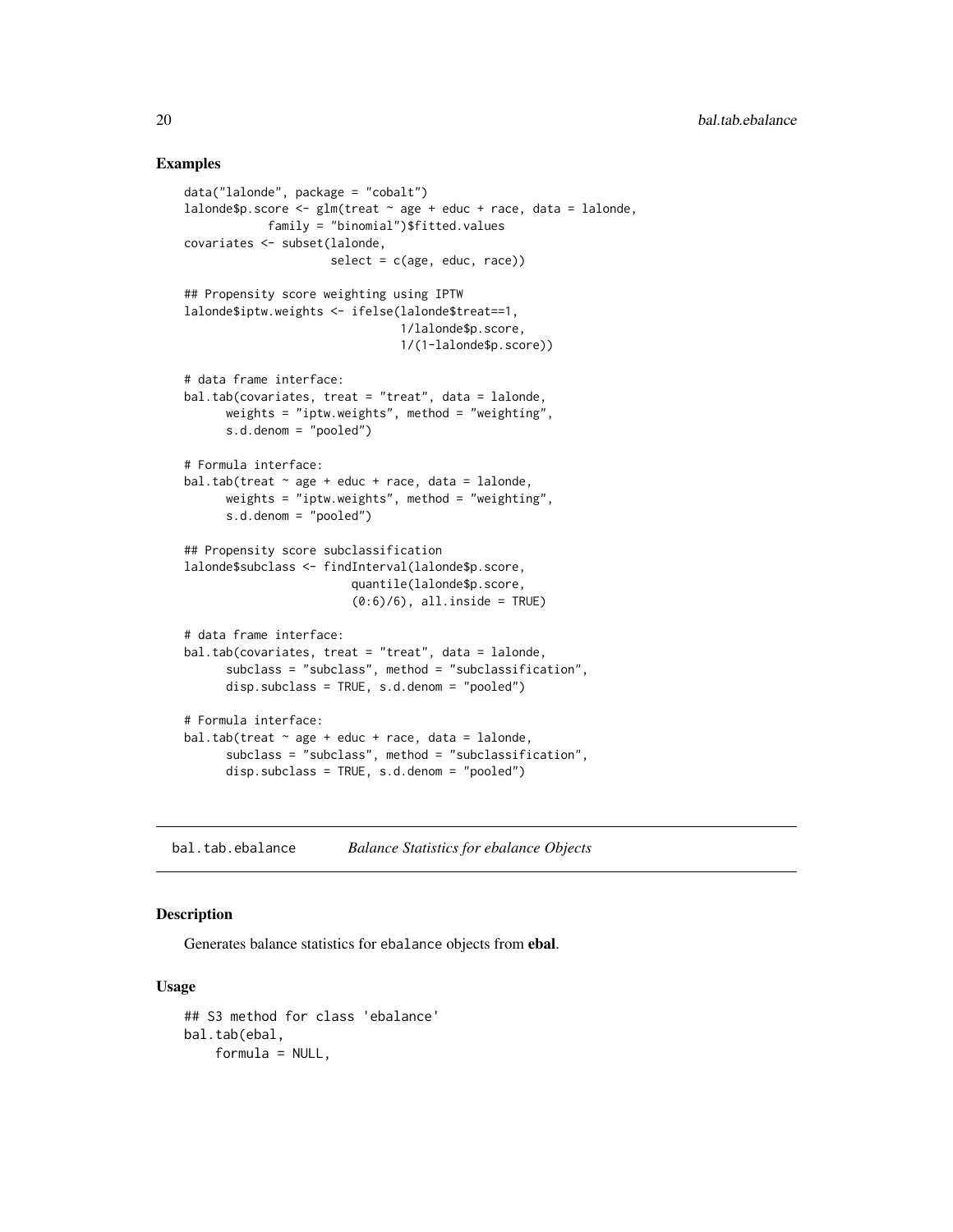```
data = NULL,treat = NULL,covs = NULL,int = FALSE,distance = NULL,
add1 = NULL,continuous = c("std", "raw"),binary = c("raw", "std"),
s.d.denom = c("treated", "control", "pooled"),
m.threshold = NULL,
v.threshold = NULL,
ks.threshold = NULL,
imbalanced.only = FALSE,
un = FALSE,disp.bal.tab = TRUE,
disp.means = FALSE,
disp.v.ratio = FALSE,
disp.ks = FALSE,cluster = NULL,
which.cluster = NULL,
cluster.summary = TRUE,
quick = FALSE,...)
```
## Arguments

| ebal     | an ebalance object; the output of a call to ebalance() or ebalance.trim()<br>from the <b>ebal</b> package.                                                                                                                                                                                                                                              |
|----------|---------------------------------------------------------------------------------------------------------------------------------------------------------------------------------------------------------------------------------------------------------------------------------------------------------------------------------------------------------|
| formula  | a formula with the treatment variable as the response and the covariates for<br>which balanace is to be assessed as the predictors. All named variables must be<br>in data. See Details.                                                                                                                                                                |
| data     | a data frame containing all the variables named in formula. See Details.                                                                                                                                                                                                                                                                                |
| treat    | a vector of treatment statuses. See Details.                                                                                                                                                                                                                                                                                                            |
| COVS     | a data frame of covariate values for which to check balance. See Details.                                                                                                                                                                                                                                                                               |
| int      | logical or numeric; whether or not to include powers and 2-way interactions of<br>covariates included in covs and in addl. If numeric and equal to 1 or 2, squares<br>of each covariate will be displayed; greater numbers will display corresponding<br>powers up to the provided input (e.g., 3 will display squares and cubes of each<br>covariate). |
| distance | Optional; either a vector or data.frame containing distance values (e.g., propen-<br>sity scores) for each unit or a string containing the name of the distance variable<br>in data.                                                                                                                                                                    |
| addl     | a data frame of additional covariates for which to present balance. These may be<br>covariates included in the original dataset but not included in formula or covs.<br>In general, it makes more sense to include all desired variables in formula or<br>covs than in addl. See note in Details for using addl.                                        |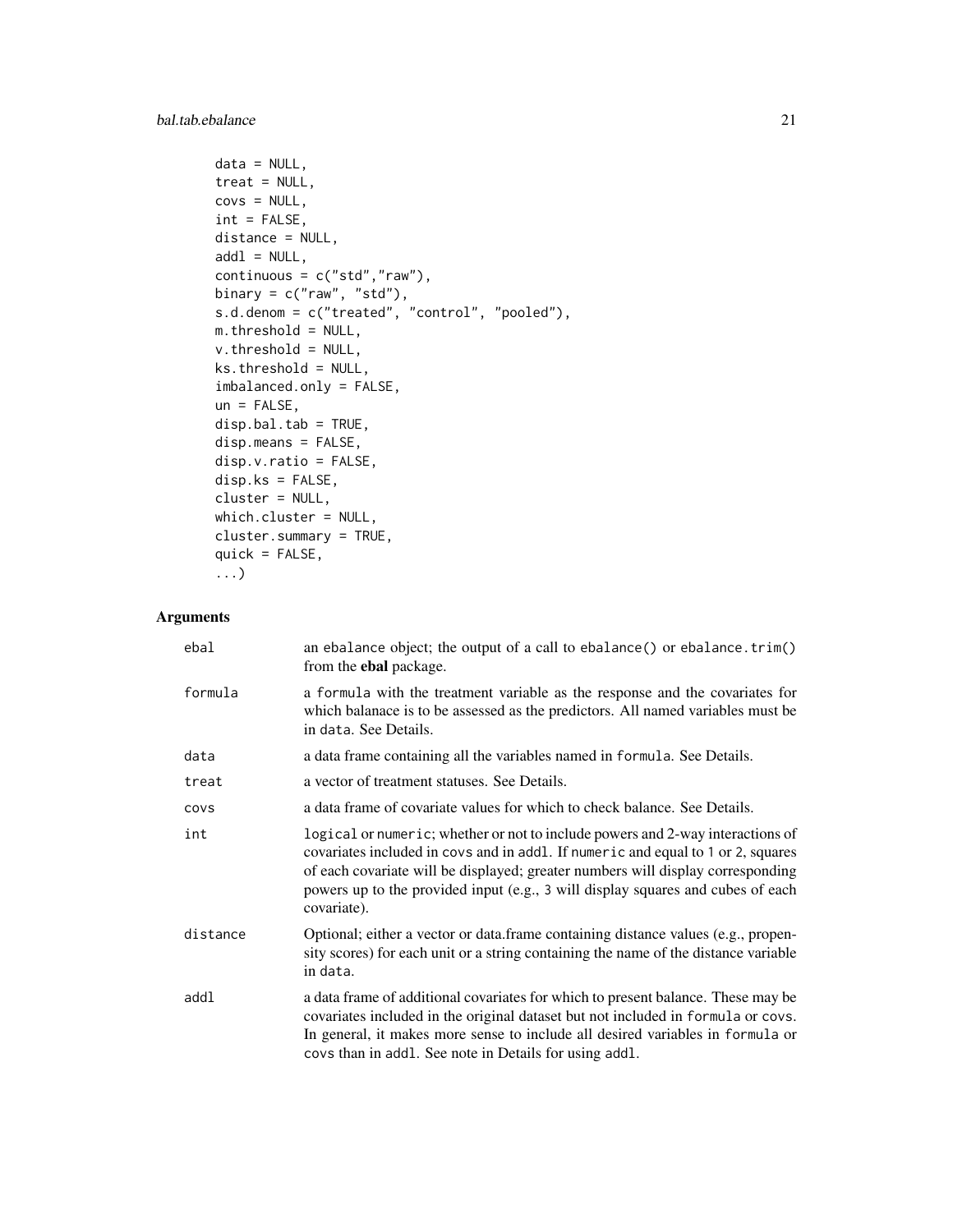<span id="page-21-0"></span>

| continuous      | whether mean differences for continuous variables should be standardized ("std")<br>or raw ("raw"). Default "std". Abbreviations allowed.                                                                                                                                                                                                                                            |
|-----------------|--------------------------------------------------------------------------------------------------------------------------------------------------------------------------------------------------------------------------------------------------------------------------------------------------------------------------------------------------------------------------------------|
| binary          | whether mean differences for binary variables (i.e., difference in proportion)<br>should be standardized ("std") or raw ("raw"). Default "raw". Abbreviations<br>allowed.                                                                                                                                                                                                            |
| s.d.denom       | whether the denominator for standardized differences (if any are calculated)<br>should be the standard deviation of the treated group ("treated"), the standard de-<br>viation of the control group ("control"), or the pooled standard deviation ("pooled"),<br>computed as the square root of the mean of the group variances. Abbreviations<br>allowed. The default is "treated". |
| m.threshold     | a numeric value for the threshold for mean differences. .1 is recommended.                                                                                                                                                                                                                                                                                                           |
| v.threshold     | a numeric value for the threshold for variance ratios. Will automatically convert<br>to the inverse if less than 1.                                                                                                                                                                                                                                                                  |
| ks.threshold    | a numeric value for the threshold for Kolmogorov-Smirnov statistics. Must be<br>between 0 and 1.                                                                                                                                                                                                                                                                                     |
| imbalanced.only |                                                                                                                                                                                                                                                                                                                                                                                      |
|                 | logical; whether to display only the covariates that failed to meet at least one<br>of balance thresholds.                                                                                                                                                                                                                                                                           |
| un              | logical; whether to print statistics for the unadjusted sample as well as for the<br>adjusted sample.                                                                                                                                                                                                                                                                                |
| disp.bal.tab    | logical; whether to display the table of balance statistics.                                                                                                                                                                                                                                                                                                                         |
| disp.means      | logical; whether to print the group means in balance output.                                                                                                                                                                                                                                                                                                                         |
| disp.v.ratio    | logical; whether to display variance ratios in balance output.                                                                                                                                                                                                                                                                                                                       |
| disp.ks         | logical; whether to display Kolmogorov-Smirnov statistics in balance output.                                                                                                                                                                                                                                                                                                         |
| cluster         | either a vector containing cluster membserhip for each unit or a string containing<br>the name of the cluster membership variable in data. See bal. tab. cluster for<br>details.                                                                                                                                                                                                     |
| which.cluster   | which cluster(s) to display if cluster is specified. See bal.tab.cluster for<br>details.                                                                                                                                                                                                                                                                                             |
| cluster.summary |                                                                                                                                                                                                                                                                                                                                                                                      |
|                 | logical; whether to display the cluster summary table if cluster is specified.<br>See bal.tab.cluster for details.                                                                                                                                                                                                                                                                   |
| quick           | logical; if TRUE, will not compute any values that will not be displayed. Leave<br>FALSE if computed values not displayed will be used later.                                                                                                                                                                                                                                        |
| $\cdots$        | further arguments passed to or from other methods. They are ignored in this<br>function.                                                                                                                                                                                                                                                                                             |

## Details

bal.tab.ebalance() generates a list of balance summaries for the ebalance object given.

The input to bal.tab.ebalance() must include either both formula and data or both treat and covs.

All balance statistics are calculated whether they are displayed by print or not, unless quick = TRUE. The threshold values (m. threshold, v. threshold, and ks. threshold) control whether extra columns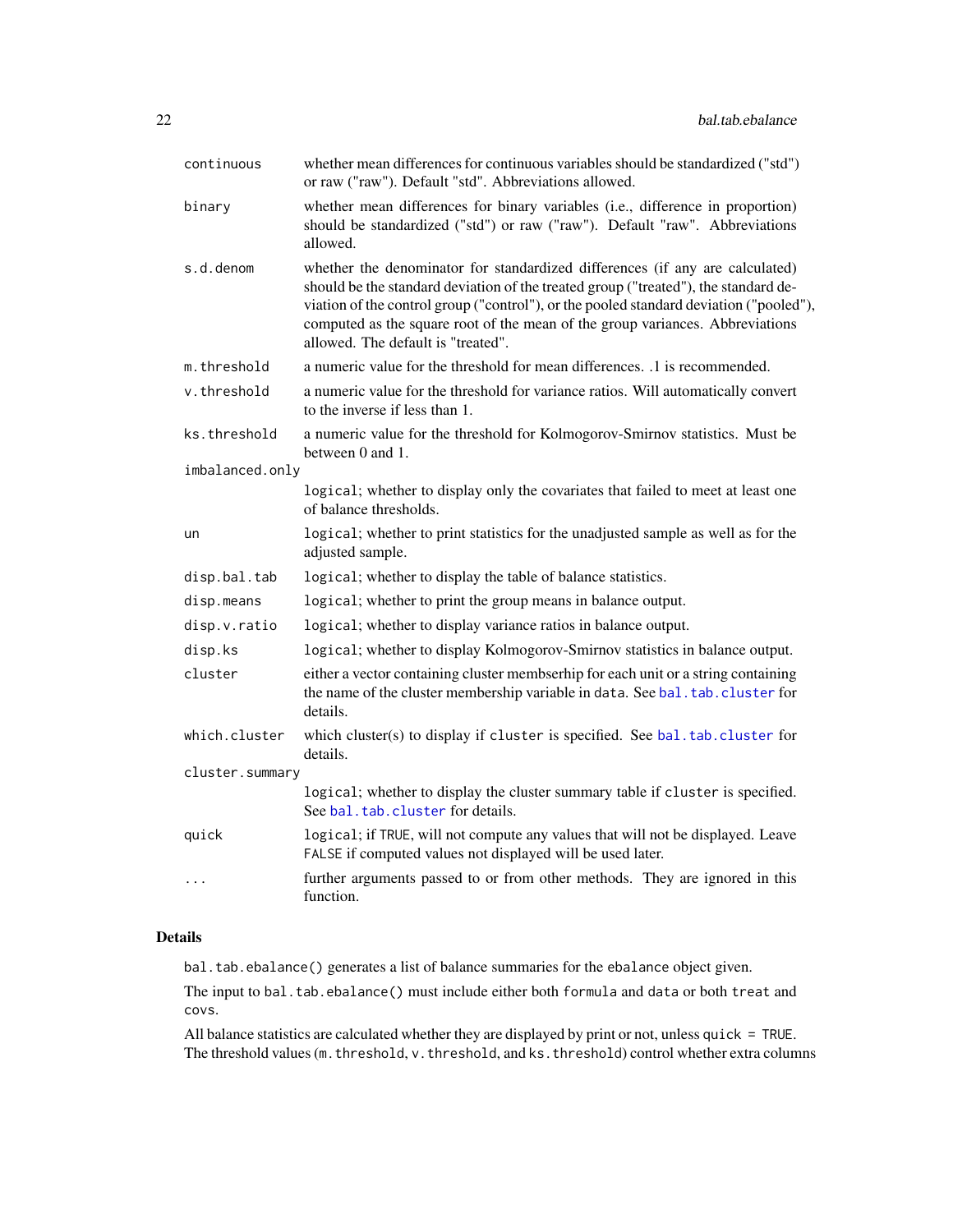## <span id="page-22-0"></span>bal.tab.ebalance 23

should be inserted into the Balance table describing whether the balance statistics in question exceeded or were within the threshold. Including these thresholds also creates summary tables tallying the number of variables that exceeded and were within the threshold and displaying the variables with the greatest imbalance on that balance measure.

The inputs (if any) to covs must be a data frame; if more than one variable is included, this is straightforward (i.e., because data[, c("v1", "v2")] is already a data frame), but if only one variable is used (e.g., data[, "v1"]), R will coerce it to a vector, thus making it unfit for input. To avoid this, simply wrap the input to covs in data.frame() or use subset() if only one variable is to be added. Again, when more than one variable is included, the input is general already a data frame and nothing needs to be done.

#### Value

If clusters are not specified, an object of class "bal.tab" containing balance summaries for the ebalance object. See [bal.tab](#page-4-1) for details.

If clusters are specified, an object of class "bal.tab.cluster" containing balance summaries within each cluster and a summary of balance across clusters. See [bal.tab.cluster](#page-12-1) for details.

#### Author(s)

Noah Greifer

#### See Also

bal. tab for details of calculations.

#### Examples

```
## Not run:
library("ebal"); data("lalonde", package = "cobalt")
covariates <- subset(lalonde, select = -c(re78, treat, race))
e.out <- ebalance(lalonde$treat, covariates)
## Using formula and data
bal.tab(e.out, treat \sim age + educ + race +
       married + nodegree + re74 + re75, data = lalonde)
## Using treat and covs
bal.tab(e.out, treat = lalonde$treat, covs = covariates)
## End(Not run)
```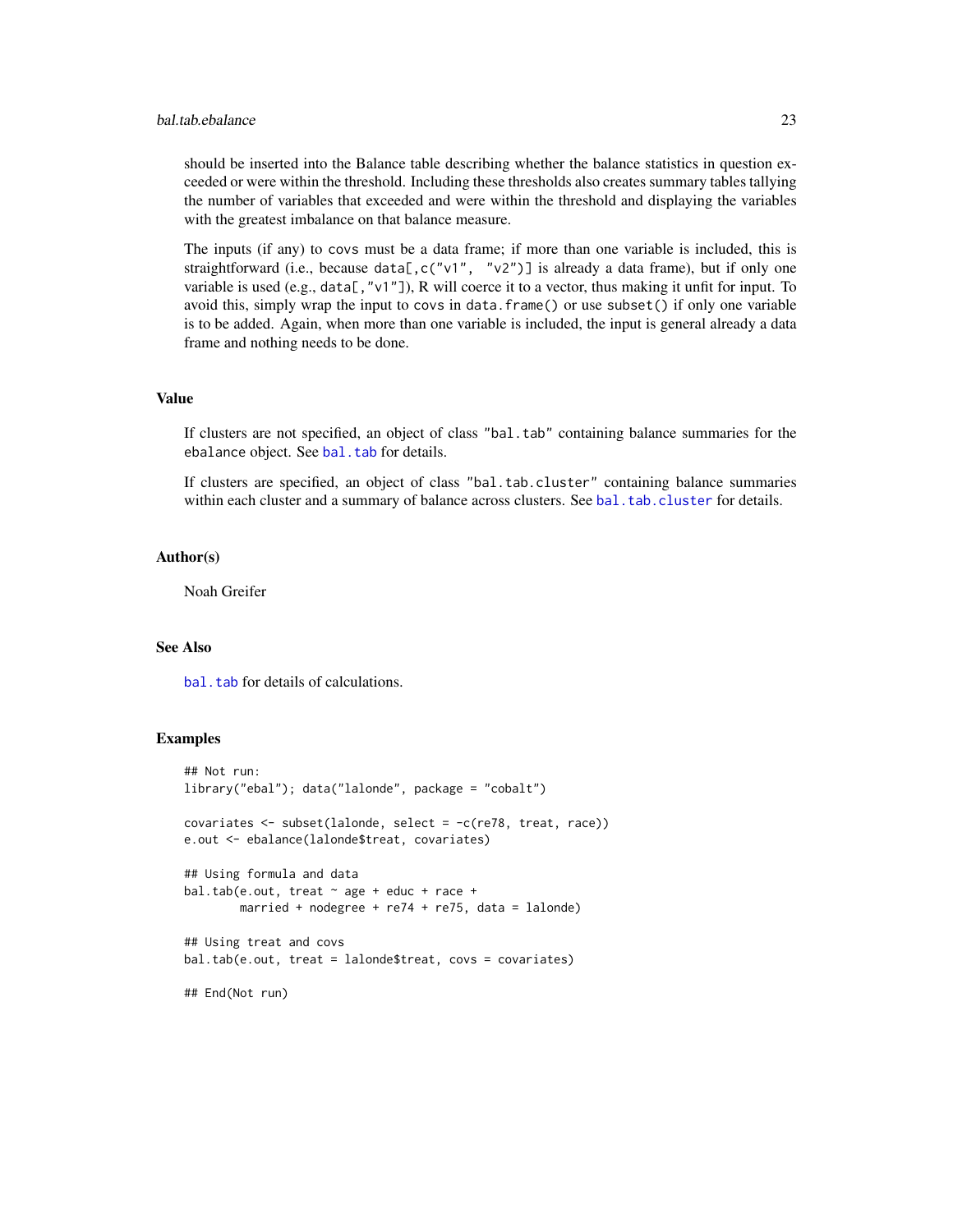#### Description

When using bal.tab() with multiply imputed data, the output will be different from the case with a single data set. Multiply imputed data can only be used with the data.frame and formula bal.tab() methods. This page outlines the outputs and options available with multiply imputed data.

There are two main componenets of the output of bal.tab() with multiply imputed data: the within-imputation balance summaries and the across-imputation balance summary. The withinimputation balance summaries display balance for units within each imputed data set seperately. In general, this will not be very useful because interest rarely lies in the qualities of any individual imputed data set.

The across-imputation balance summary pools information across the within-imputation balance summaries to simplify balance assessment. It provides the average (mean and median) and greatest (maximum) balance statistic for each covariate across all imputations. This allows you to see how bad the worst imbalance is and what balance looks like on average across the imputations.

## Arguments

There are three arguments for each bal.tab() method that can handle multiply imputed data: imp, which.imp, and imp. summary.

A vector of imputation membership. This can be factor, character, or numeric vector. This argument is required to let bal.tab() know that the data is multiply imputed. If a data argument is specified, this can also be the name of a variable in data that contains imputation membership.

- $\dot{\mathbf{w}}$  modes in This is a display option that does not affect computation. If NULL, all imputations in imp will be displayed. If NA (the default), no imputations will be displayed. Otherwise, can be a vector of imputation indices for which to display balance.
- imp. summary This is a display option that does not affect computation. If TRUE, the balance summary across imputations will be displayed. The default is TRUE, and if which.imp is NA, it will automatically be set to TRUE.

## Value

The output is a bal.tab.imp object, which inherits from bal.tab. It has the following elements:

#### Imputation.Balance

For each imputation, a regular bal.tab object containing a balance table, a sample size summary, and other balance assessment tools, depending on which options are specified.

Balance.Across.Imputations

The balance summary across imputations. This will include the mean, median, and maximum absulte mean difference for each covariate across all imputations, and the same for variance ratios and KS statistics if requested. (If quick is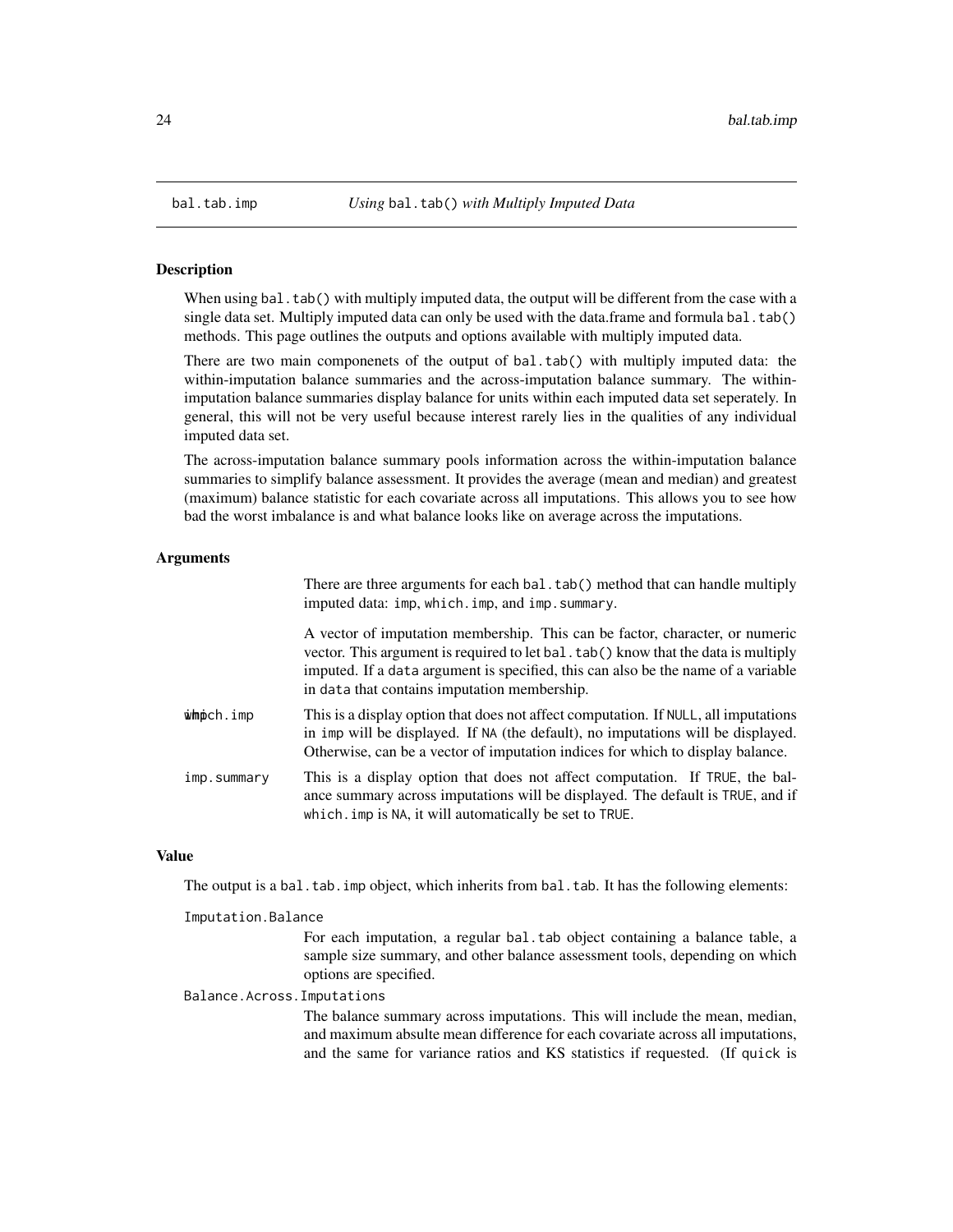#### <span id="page-24-0"></span>bal.tab.list 25

Observations A table of sample sizes or effective sample sizes averaged across imputations before and after adjustment.

As with other methods, multiple weights can be specified, and values for all weights will appear in all tables.

#### Author(s)

Noah Greifer

## See Also

[bal.tab](#page-4-1), [bal.tab.data.frame](#page-13-1), [print.bal.tab.imp](#page-58-2)

<span id="page-24-1"></span>bal.tab.list *Balance Statistics for Data Sets*

#### Description

Generates balance statistics for unadjusted, matched, weighted, or stratified data using either a data frame or formula interface.

## Usage

```
## S3 method for class 'list'
bal.tab(list_,
    data,
    treat.list = NULL,
    weights = NULL,
    int = FALSE,distance.list = NULL,
    addl.list = NULL,
   method,
    continuous = c("std", "raw"),binary = c("raw", "std"),s.d.denom,
   m.threshold = NULL,
    v. threshold = NULL,
    ks.threshold = NULL,
    r.threshold = NULL,
    imbalanced.only = FALSE,
    un = FALSE,disp.bal.tab = TRUE,
    disp.means = FALSE,
    disp.v.ratio = FALSE,
```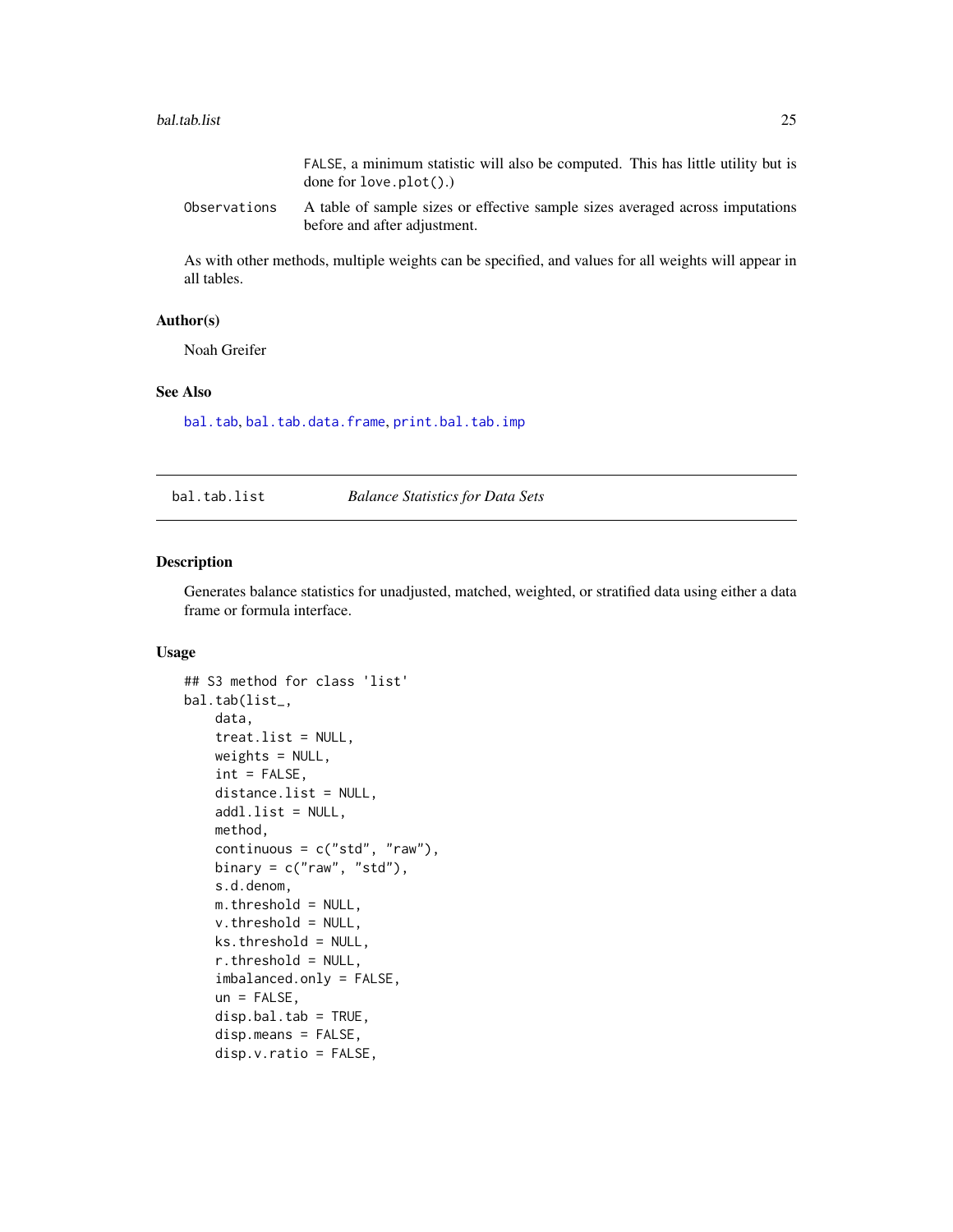```
disp.ks = FALSE,pairwise = TRUE,
which.treat = NA,
multi.summary = TRUE,
which.time = NULL,
msm.summary = TRUE,
s.weights = NULL,
estimand = "ATE",
quick = FALSE,
...)
```
## Arguments

| list_         | Either a list of formulas with the treatment for each time period on the left and<br>the covariates for which balance is to be displayed on the right, or a list of<br>data frames containing all the covariates to be assessed at each time point. If<br>formulas, an argument to data is required. If data frames, covariates to be<br>assessed in multiple points must be included in the data frames for each time<br>point. Data must be in the "wide" format, with one row per unit.                        |
|---------------|-------------------------------------------------------------------------------------------------------------------------------------------------------------------------------------------------------------------------------------------------------------------------------------------------------------------------------------------------------------------------------------------------------------------------------------------------------------------------------------------------------------------|
| data          | If list_is a list of data frames: Optional; a data frame containing variables with<br>the names used in treat. list, weights, distance. list, and/or addl. list,<br>if any.                                                                                                                                                                                                                                                                                                                                       |
|               | If list_ is a list of formulas: Required; a data frame containing all covariates<br>named in the formulas and variables with the names used in the arguments men-<br>tioned above.                                                                                                                                                                                                                                                                                                                                |
| treat.list    | Treatment status for each unit at each time point. This can be specified as a<br>list or data frame of vectors, each of which contains the treatment status of each<br>individual at each time point, or a list or vector of the names of variables in data<br>that contain treatment at each time point.                                                                                                                                                                                                         |
| weights       | Optional; a vector, list, or data frame containing weights for each unit or a string<br>containing the names of the weights variables in data. These can be weights<br>generated by, e.g., inverse probability weighting. This must be specified in<br>method. If weights=NULL, balance information will be presented only for the<br>unadjusted sample.                                                                                                                                                          |
| int           | logical or numeric; whether or not to include powers and 2-way interactions<br>of covariates included in list_ and in addl.list. If numeric and equal to 1<br>or 2, squares of each covariate will be displayed; greater numbers will display<br>corresponding powers up to the provided input (e.g., 3 will display squares and<br>cubes of each covariate).                                                                                                                                                     |
| distance.list | Optional; distance values (e.g., propensity scores) for each unit. These can be<br>specified as a list of vectors or data frames containing the distance values (one<br>for each time point), or as a single vector or data frame to be applied at all times<br>points. The vectors or data frames can be replaced with the names of variables<br>in data containing the distance values. If a list is used and some time points are<br>not to have distance values, these can be replaced with NULL in the list. |
| addl.list     | Optional; additional covariates for which to present balance. These may be<br>covariates included in the original dataset but not included in list_. In general,                                                                                                                                                                                                                                                                                                                                                  |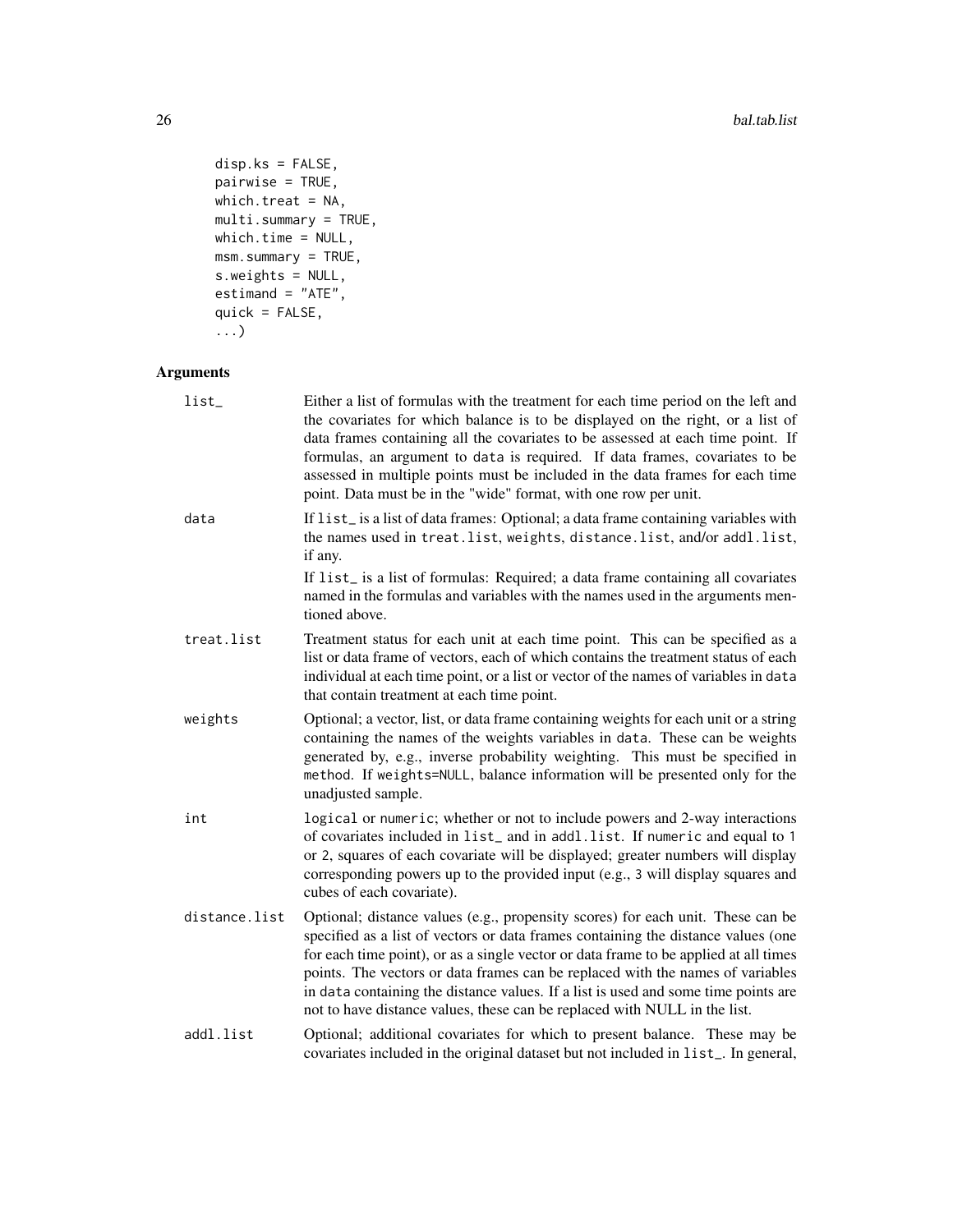<span id="page-26-0"></span>

|                 | it makes more sense to include all desired variables in list_than in addl.list.<br>The arguments can be entered the same ways as those to distance. list.                                                                                                                                                                                                                                                                                                                                                                                                                                                                                                                                                                                                                                                                              |
|-----------------|----------------------------------------------------------------------------------------------------------------------------------------------------------------------------------------------------------------------------------------------------------------------------------------------------------------------------------------------------------------------------------------------------------------------------------------------------------------------------------------------------------------------------------------------------------------------------------------------------------------------------------------------------------------------------------------------------------------------------------------------------------------------------------------------------------------------------------------|
| method          | A character vector containing the method of adjustement, if any. Currently only<br>"weighting" is supported.                                                                                                                                                                                                                                                                                                                                                                                                                                                                                                                                                                                                                                                                                                                           |
| continuous      | Whether mean differences for continuous variables should be standardized ("std")<br>or raw ("raw"). Default "std". Abbreviations allowed.                                                                                                                                                                                                                                                                                                                                                                                                                                                                                                                                                                                                                                                                                              |
| binary          | Whether mean differences for binary variables (i.e., difference in proportion)<br>should be standardized ("std") or raw ("raw"). Default "raw". Abbreviations<br>allowed.                                                                                                                                                                                                                                                                                                                                                                                                                                                                                                                                                                                                                                                              |
| s.d.denom       | A character vector denoting whether the denominator for standardized differ-<br>ences (if any are calculated) should be the standard deviation of the treated<br>group ("treated"), the standard deviation of the control group ("control"), or the<br>pooled standard deviation ("pooled"), computed as the square root of the mean<br>of the group variances. Abbreviations allowed. If weights are supplied, each set<br>of weights should have a corresponding entry to s.d. denom. If left blank and<br>weights are supplied, bal. tab() will try to determine whether the ATT, ATC, or<br>ATE is being estimated based on the pattern of weights and supply s.d.denom<br>accordingly. If left blank, bal.tab() will try to use the estimand argument. It<br>is recommended not to set this argument for longitudinal treatments. |
| m.threshold     | A numeric value for the threshold for mean differences. .1 is recommended.                                                                                                                                                                                                                                                                                                                                                                                                                                                                                                                                                                                                                                                                                                                                                             |
| v.threshold     | A numeric value for the threshold for variance ratios. Will automatically convert<br>to the inverse if less than 1.                                                                                                                                                                                                                                                                                                                                                                                                                                                                                                                                                                                                                                                                                                                    |
| ks.threshold    | A numeric value for the threshold for Kolmogorov-Smirnov statistics. Must be<br>between 0 and 1.                                                                                                                                                                                                                                                                                                                                                                                                                                                                                                                                                                                                                                                                                                                                       |
| r.threshold     | A numeric value for the threshold for correlations between covariates and treat-<br>ment when treatment is continuous.                                                                                                                                                                                                                                                                                                                                                                                                                                                                                                                                                                                                                                                                                                                 |
| imbalanced.only |                                                                                                                                                                                                                                                                                                                                                                                                                                                                                                                                                                                                                                                                                                                                                                                                                                        |
|                 | logical; whether to display only the covariates that failed to meet at least one<br>of balance thresholds.                                                                                                                                                                                                                                                                                                                                                                                                                                                                                                                                                                                                                                                                                                                             |
| un              | logical; whether to print statistics for the unadjusted sample as well as for the<br>adjusted sample.                                                                                                                                                                                                                                                                                                                                                                                                                                                                                                                                                                                                                                                                                                                                  |
| disp.bal.tab    | logical; whether to display the table of balance statistics.                                                                                                                                                                                                                                                                                                                                                                                                                                                                                                                                                                                                                                                                                                                                                                           |
| disp.means      | logical; whether to print the group means in balance output.                                                                                                                                                                                                                                                                                                                                                                                                                                                                                                                                                                                                                                                                                                                                                                           |
| disp.v.ratio    | logical; whether to display variance ratios in balance output.                                                                                                                                                                                                                                                                                                                                                                                                                                                                                                                                                                                                                                                                                                                                                                         |
| disp.ks         | logical; whether to display Kolmogorov-Smirnov statistics in balance output.                                                                                                                                                                                                                                                                                                                                                                                                                                                                                                                                                                                                                                                                                                                                                           |
| pairwise        | Whether balance should be computed for pairs of treatments or for each treat-<br>ment against all others combined when treatment is multinomial. See bal.tab.multi<br>for details.                                                                                                                                                                                                                                                                                                                                                                                                                                                                                                                                                                                                                                                     |
| which.treat     | Which treatments to display when multinomial treatments are used. See bal. tab.multi<br>for details.                                                                                                                                                                                                                                                                                                                                                                                                                                                                                                                                                                                                                                                                                                                                   |
| multi.summary   | logical; whether to display the balance summary table across pairwise com-<br>parisons when multinomial treatments are used. See bal. tab. multi for details.                                                                                                                                                                                                                                                                                                                                                                                                                                                                                                                                                                                                                                                                          |
| which.time      | Which time periods to display if longutdinal treatments are used. See bal. tab.msm<br>for details.                                                                                                                                                                                                                                                                                                                                                                                                                                                                                                                                                                                                                                                                                                                                     |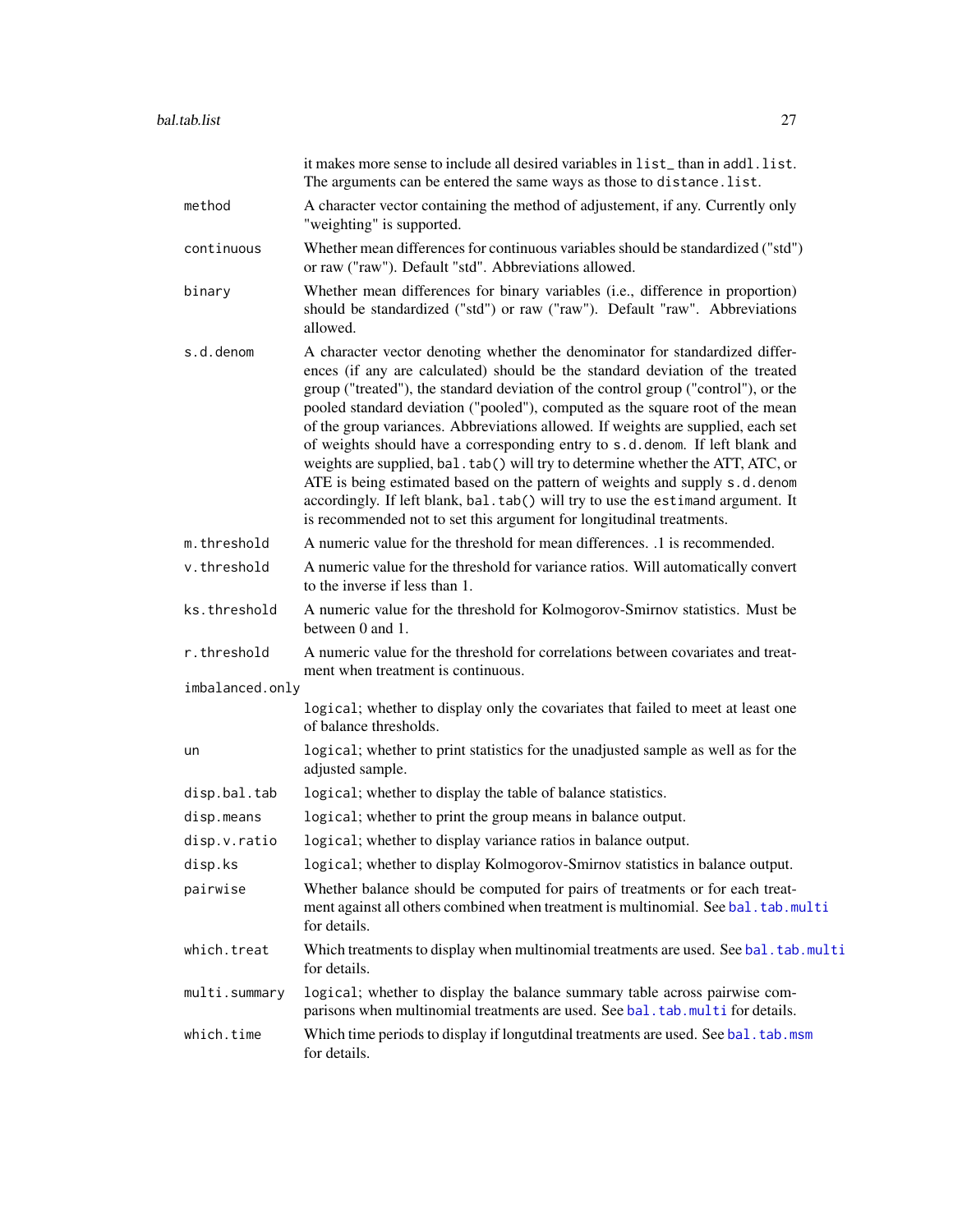<span id="page-27-0"></span>

| msm.summary             | logical; whether to display the balance summary table across time periods<br>when longitudinal treatments are used. See bal. tab. msm for details.                                                                                                                                                              |
|-------------------------|-----------------------------------------------------------------------------------------------------------------------------------------------------------------------------------------------------------------------------------------------------------------------------------------------------------------|
| s.weights               | Optional; either a vector containing sampling weights for each unit or a string<br>containing the name of the sampling weight variable in data. These function<br>like regular weights except that both the adjusted and unadjusted samples will<br>be weighted according to these weights if weights are used. |
| estimand                | The causal estimand of interest. This value is used to set s.d. denom, and should<br>not be changed from "ATE".                                                                                                                                                                                                 |
| quick                   | logical; if TRUE, will not compute any values that will not be displayed. Leave<br>FALSE if computed values not displayed will be used later.                                                                                                                                                                   |
| $\cdot$ $\cdot$ $\cdot$ | Ignored.                                                                                                                                                                                                                                                                                                        |
|                         |                                                                                                                                                                                                                                                                                                                 |

## Details

bal.tab.list() generates a list of balance summaries for each time point based on the treatments and covariates provided. All data must be in the "wide" format, with exactly one row per unit and columns representing variables at different time points. See the weightitMSM documentation for an example of how to transform long data into wide data using [reshape](#page-0-0).

All balance statistics are calculated whether they are displayed by print or not, unless quick = TRUE. The threshold values (m.threshold, v.threshold, ks.threshold, and r.threshold) control whether extra columns should be inserted into the Balance table describing whether the balance statistics in question exceeded or were within the threshold. Including these thresholds also creates summary tables tallying the number of variables that exceeded and were within the threshold and displaying the variables with the greatest imbalance on that balance measure. When subclassification is used, the extra threshold columns are placed within the balance tables for each subclass as well as in the aggregate balance table, and the summary tables display balance for each subclass.

Multiple sets of weights can be supplied simultaneously by incuding entering a data frame or a character vector containing the names of weight variables found in data or a list thereof. The arguments to method, s.d.denom, and estimand, if any, must be either the same length as the number of sets of weights or of length one, where the sole entry is applied to all sets. When standardized differences are computed for the unadjusted group, they are done using the first entry to s.d.denom or estimand. When only one set of weights is supplied, the output for the adjusted group will simply be called "Adj", but otherwise will be named after each corresponding set of weights. Specifying mutliple sets of weights will also add components to other output of bal.tab().

#### Value

An object of class bal.tab.msm containing balance summaries at each time point. Each balance summary is its own bal.tab object. See [bal.tab.msm](#page-50-1) for more details.

Currently, clusters and multiply imputated data are not compatible with longitudinal treatments.

See [bal.tab base methods](#page-13-1) for more detailed information on the value of the bal.tab objects produced for each time point.

#### Author(s)

Noah Greifer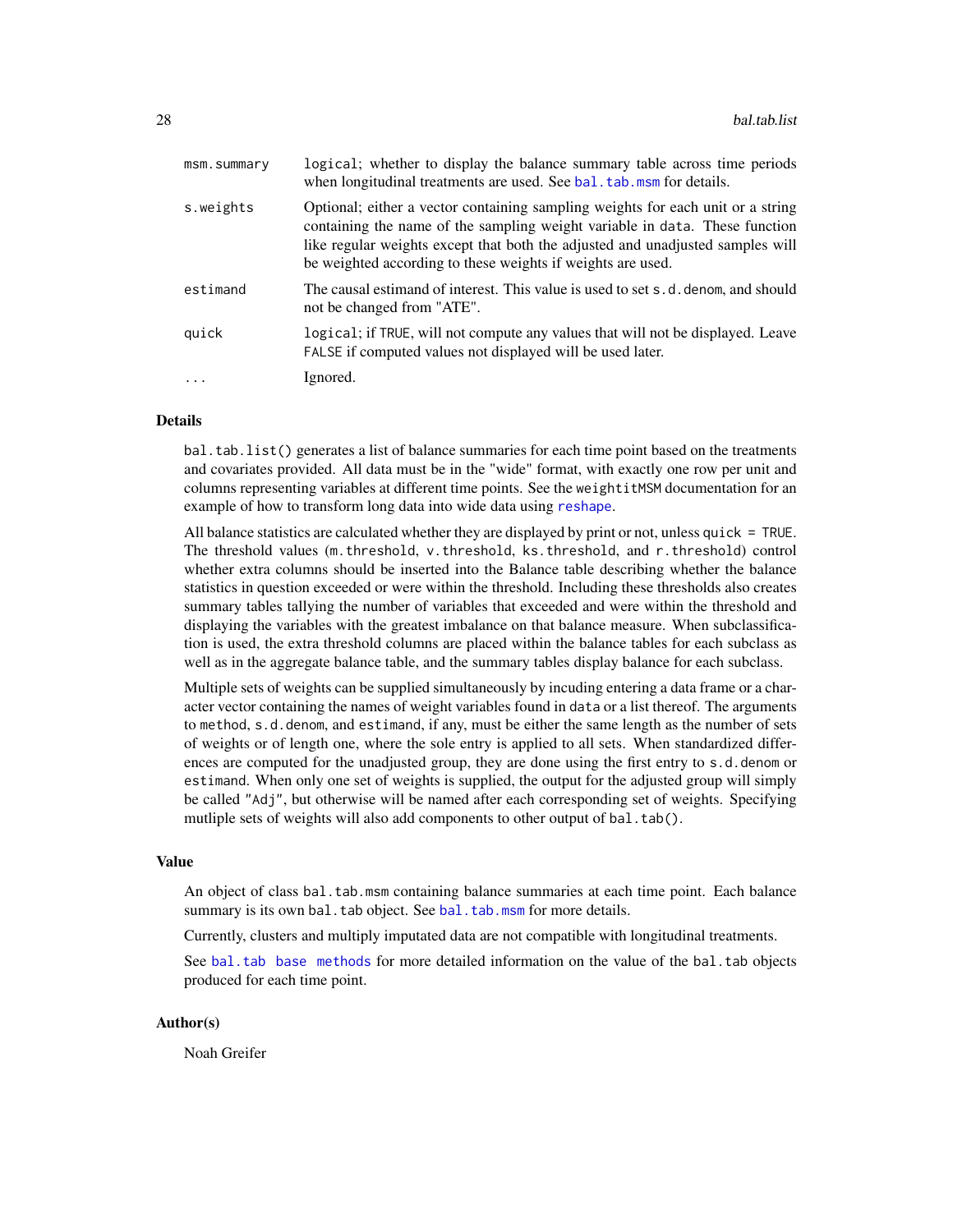## <span id="page-28-0"></span>bal.tab.Match 29

## See Also

[bal.tab base methods](#page-13-1) for details of calculations.

[bal.tab.msm](#page-50-1) for output and relaed options.

#### Examples

```
data("iptwExWide", package = "twang")
library("cobalt")
## Estimating longtiduinal propensity scores and weights
ps1 \le glm(tx1 \sim age + gender + use0,
            data = iptwExWide,
            family = "binomial")$fitted.values
w1 <- ifelse(iptwExWide$tx1 == 1, 1/ps1, 1/(1-ps1))
ps2 \leq glm(tx2 \sim age + gender + use0 + tx1 + use1,data = iptwExWide,
            family = "binomial")$fitted.values
w2 <- ifelse(iptwExWide$tx2 == 1, 1/ps2, 1/(1-ps2))
ps3 <- glm(tx3 ~ age + gender + use0 + tx1 + use1 + tx2 + use2,
            data = iptwExWide,
            family = "binomial")$fitted.values
w3 \le ifelse(iptwExWide$tx3 == 1, 1/ps3, 1/(1-ps3))
w <- w1*w2*w3
# data frame interface:
bal.tab(list(iptwExWide[c("use0", "gender")],
             iptwExWide[c("use0", "gender", "use1", "tx1")],
             iptwExWide[c("use0", "gender", "use1", "tx1", "use2", "tx2")]),
        treat.list = iptwExWide[c("tx1", "tx2", "tx3")],
        weights = w,
        distance.list = list(ps1, ps2, ps3),
        addl.list = iptwExWide["age"],
        un = TRUE)
# Formula interface:
bal.tab(list(tx1 \sim use0 + gender,
             tx2 ~ use0 + gender + use1 + tx1,
             tx3 \sim use0 + gender + use1 + tx1 + use2 + tx2),data = iptwExWide,
        weights = w,
        distanceu. list = list(ps1, ps2, ps3),
        addl.list = "age",un = TRUE)
```
<span id="page-28-1"></span>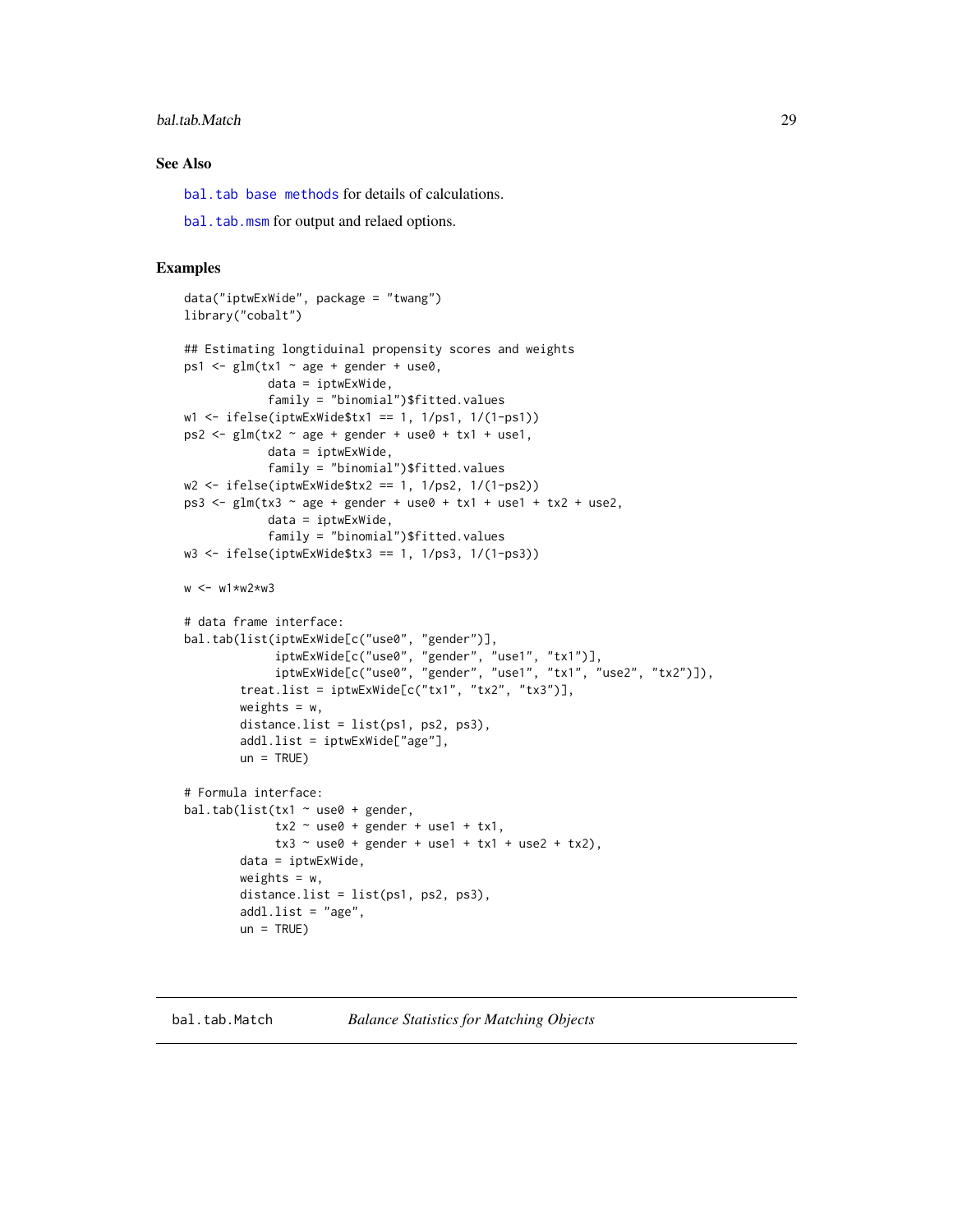## Description

Generates balance statistics for Match objects from Matching.

## Usage

```
## S3 method for class 'Match'
bal.tab(M,
   formula = NULL,
   data = NULL,treat = NULL,
   covs = NULL,int = FALSE,distance = NULL,
   add1 = NULL,continuous = c("std", "raw"),binary = c("raw", "std"),
   s.d.denom,
   m.threshold = NULL,
   v.threshold = NULL,
   ks.threshold = NULL,
    imbalanced.only = FALSE,
   un = FALSE,disp.bal.tab = TRUE,
   disp.means = FALSE,
    disp.v.ratio = FALSE,
   disp.ks = FALSE,
    cluster = NULL,
   which.cluster = NULL,
    cluster.summary = TRUE,
    quick = FALSE,
    ...)
```
## Arguments

| M       | a Match object; the output of a call to Match() from the <b>Matching</b> package.                                                                                                                                                                                                                                                                       |
|---------|---------------------------------------------------------------------------------------------------------------------------------------------------------------------------------------------------------------------------------------------------------------------------------------------------------------------------------------------------------|
| formula | a formula with the treatment variable as the response and the covariates for<br>which balanace is to be assessed as the predictors. All named variables must be<br>in data. See Details.                                                                                                                                                                |
| data    | a data frame containing all the variables named in formula. See Details.                                                                                                                                                                                                                                                                                |
| treat   | a vector of treatment statuses. See Details.                                                                                                                                                                                                                                                                                                            |
| COVS    | a data frame of covariate values for which to check balance. See Details.                                                                                                                                                                                                                                                                               |
| int     | logical or numeric; whether or not to include powers and 2-way interactions of<br>covariates included in covs and in addl. If numeric and equal to 1 or 2, squares<br>of each covariate will be displayed; greater numbers will display corresponding<br>powers up to the provided input (e.g., 3 will display squares and cubes of each<br>covariate). |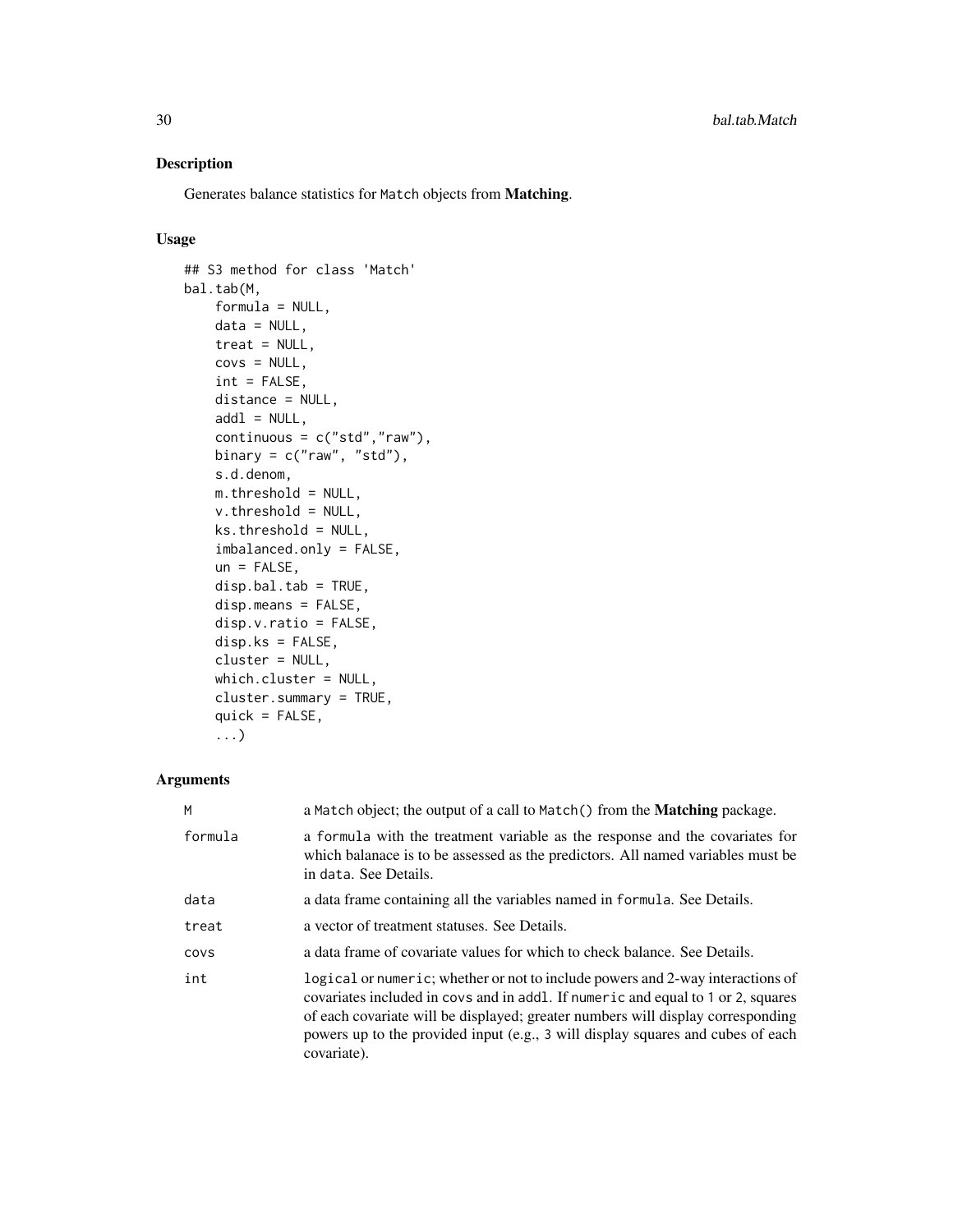<span id="page-30-0"></span>

| distance        | Optional; either a vector or data.frame containing distance values (e.g., propen-<br>sity scores) for each unit or a string containing the name of the distance variable<br>in data.                                                                                                                                                                                                                                                                                                                                                              |
|-----------------|---------------------------------------------------------------------------------------------------------------------------------------------------------------------------------------------------------------------------------------------------------------------------------------------------------------------------------------------------------------------------------------------------------------------------------------------------------------------------------------------------------------------------------------------------|
| addl            | a data frame of additional covariates for which to present balance. These may be<br>covariates included in the original dataset but not included in formula or covs.<br>In general, it makes more sense to include all desired variables in formula or<br>covs than in addl. See note in Details for using addl.                                                                                                                                                                                                                                  |
| continuous      | whether mean differences for continuous variables should be standardized ("std")<br>or raw ("raw"). Default "std". Abbreviations allowed.                                                                                                                                                                                                                                                                                                                                                                                                         |
| binary          | whether mean differences for binary variables (i.e., difference in proportion)<br>should be standardized ("std") or raw ("raw"). Default "raw". Abbreviations<br>allowed.                                                                                                                                                                                                                                                                                                                                                                         |
| s.d.denom       | whether the denominator for standardized differences (if any are calculated)<br>should be the standard deviation of the treated group ("treated"), the standard de-<br>viation of the control group ("control"), or the pooled standard deviation ("pooled"),<br>computed as the square root of the mean of the group variances. Abbreviations<br>allowed. If not specified, bal.tab() will use "treated" if the estimand of the<br>call to Match() is the ATT, "pooled" if the estimand is the ATE, and "control" if<br>the estimand is the ATC. |
| m.threshold     | a numeric value for the threshold for mean differences. .1 is recommended.                                                                                                                                                                                                                                                                                                                                                                                                                                                                        |
| v.threshold     | a numeric value for the threshold for variance ratios. Will automatically convert<br>to the inverse if less than 1.                                                                                                                                                                                                                                                                                                                                                                                                                               |
| ks.threshold    | a numeric value for the threshold for Kolmogorov-Smirnov statistics. Must be<br>between 0 and 1.                                                                                                                                                                                                                                                                                                                                                                                                                                                  |
| imbalanced.only |                                                                                                                                                                                                                                                                                                                                                                                                                                                                                                                                                   |
|                 | logical; whether to display only the covariates that failed to meet at least one<br>of balance thresholds.                                                                                                                                                                                                                                                                                                                                                                                                                                        |
| un              | logical; whether to print statistics for the unadjusted sample as well as for the<br>adjusted sample.                                                                                                                                                                                                                                                                                                                                                                                                                                             |
| disp.bal.tab    | logical; whether to display the table of balance statistics.                                                                                                                                                                                                                                                                                                                                                                                                                                                                                      |
| disp.means      | logical; whether to print the group means in balance output.                                                                                                                                                                                                                                                                                                                                                                                                                                                                                      |
| disp.v.ratio    | logical; whether to display variance ratios in balance output.                                                                                                                                                                                                                                                                                                                                                                                                                                                                                    |
| disp.ks         | logical; whether to display Kolmogorov-Smirnov statistics in balance output.                                                                                                                                                                                                                                                                                                                                                                                                                                                                      |
| cluster         | either a vector containing cluster membserhip for each unit or a string containing<br>the name of the cluster membership variable in data or the CBPS object. See<br>bal.tab.cluster for details.                                                                                                                                                                                                                                                                                                                                                 |
| which.cluster   | which cluster(s) to display if cluster is specified. See bal.tab.cluster for<br>details.                                                                                                                                                                                                                                                                                                                                                                                                                                                          |
| cluster.summary |                                                                                                                                                                                                                                                                                                                                                                                                                                                                                                                                                   |
|                 | logical; whether to display the cluster summary table if cluster is specified.<br>See bal.tab.cluster for details.                                                                                                                                                                                                                                                                                                                                                                                                                                |
| quick           | logical; if TRUE, will not compute any values that will not be displayed. Leave<br>FALSE if computed values not displayed will be used later.                                                                                                                                                                                                                                                                                                                                                                                                     |
| $\cdots$        | further arguments passed to or from other methods. They are ignored in this<br>function.                                                                                                                                                                                                                                                                                                                                                                                                                                                          |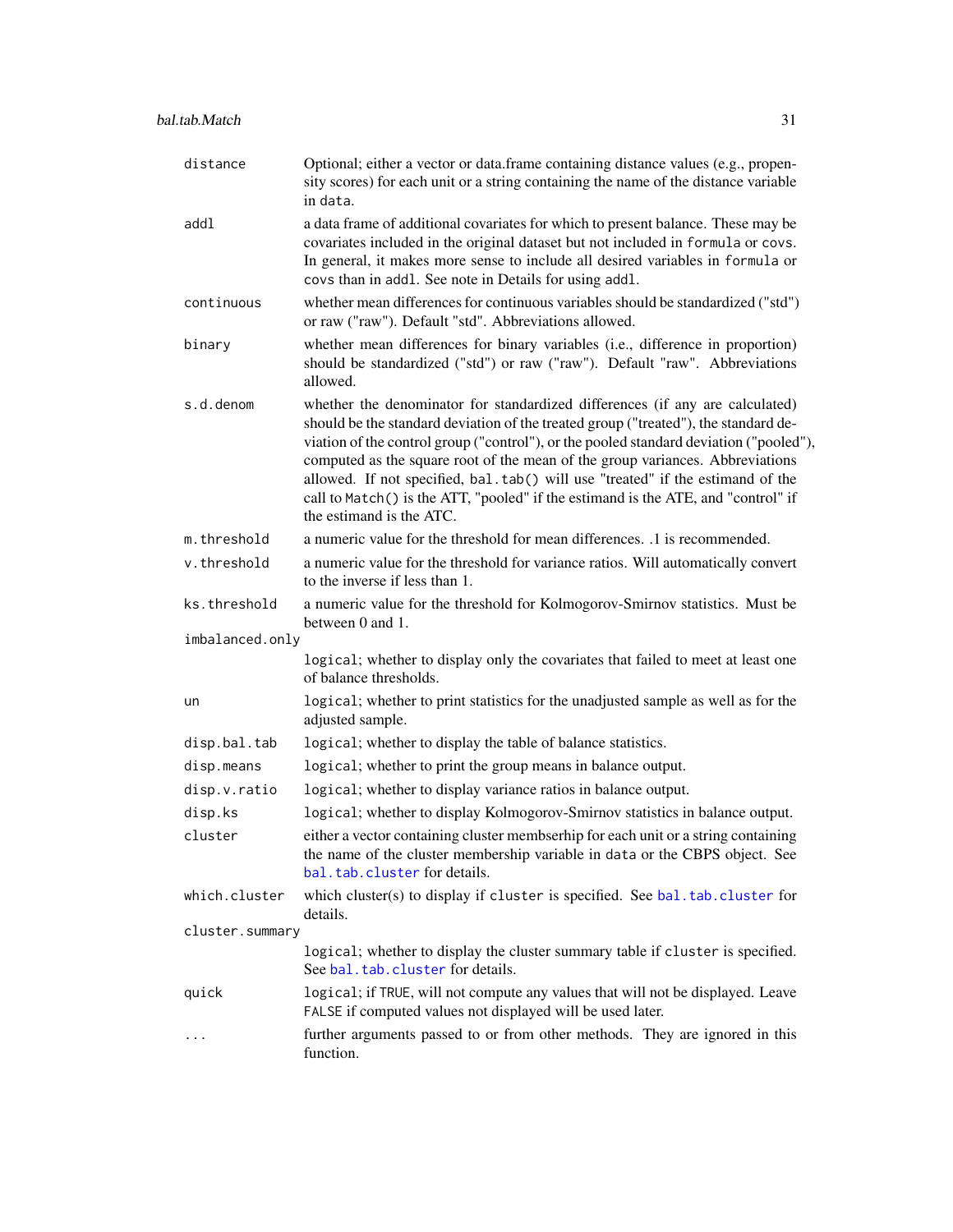#### Details

bal.tab.Match() generates a list of balance summaries for the Match object given, and functions similarly to MatchBalance() in Matching.

The input to bal.tab.Match() must include either both formula and data or both treat and covs. Using the formula + data inputs mirrors how MatchBalance() is used in Matching.

All balance statistics are calculated whether they are displayed by print or not, unless quick = TRUE. The threshold values (m. threshold, v. threshold, and ks. threshold) control whether extra columns should be inserted into the Balance table describing whether the balance statistics in question exceeded or were within the threshold. Including these thresholds also creates summary tables tallying the number of variables that exceeded and were within the threshold and displaying the variables with the greatest imbalance on that balance measure.

The inputs (if any) to covs must be a data frame; if more than one variable is included, this is straightforward (i.e., because data[, c("v1", "v2")] is already a data frame), but if only one variable is used (e.g., data[,"v1"]), R will coerce it to a vector, thus making it unfit for input. To avoid this, simply wrap the input to covs in data.frame() or use subset() if only one variable is to be added. Again, when more than one variable is included, the input is general already a data frame and nothing needs to be done.

#### Value

For point treatments, if clusters and imputations are not specified, an object of class "bal.tab" containing balance summaries for the Match object. See [bal.tab](#page-4-1) for details.

If clusters are specified, an object of class "bal.tab.cluster" containing balance summaries within each cluster and a summary of balance across clusters. See [bal.tab.cluster](#page-12-1) for details.

#### Author(s)

Noah Greifer

#### See Also

bal. tab for details of calculations.

## Examples

```
library(Matching); data("lalonde", package = "cobalt")
```

```
p.score <- glm(treat ~ age + educ + race +
            married + nodegree + re74 + re75,
            data = lalonde, family = "binomial")$fitted.values
Match.out \leq Match(Tr = lalonde$treat, X = p.score)
```

```
## Using formula and data
bal.tab(Match.out, treat \sim age + educ + race +
        married + nodegree + re74 + re75, data = lalonde)
```

```
## Using treat and covs
covariates <- subset(lalonde, select=-c(treat, re78))
bal.tab(Match.out, treat = lalonde$treat, covs = covariates)
```
<span id="page-31-0"></span>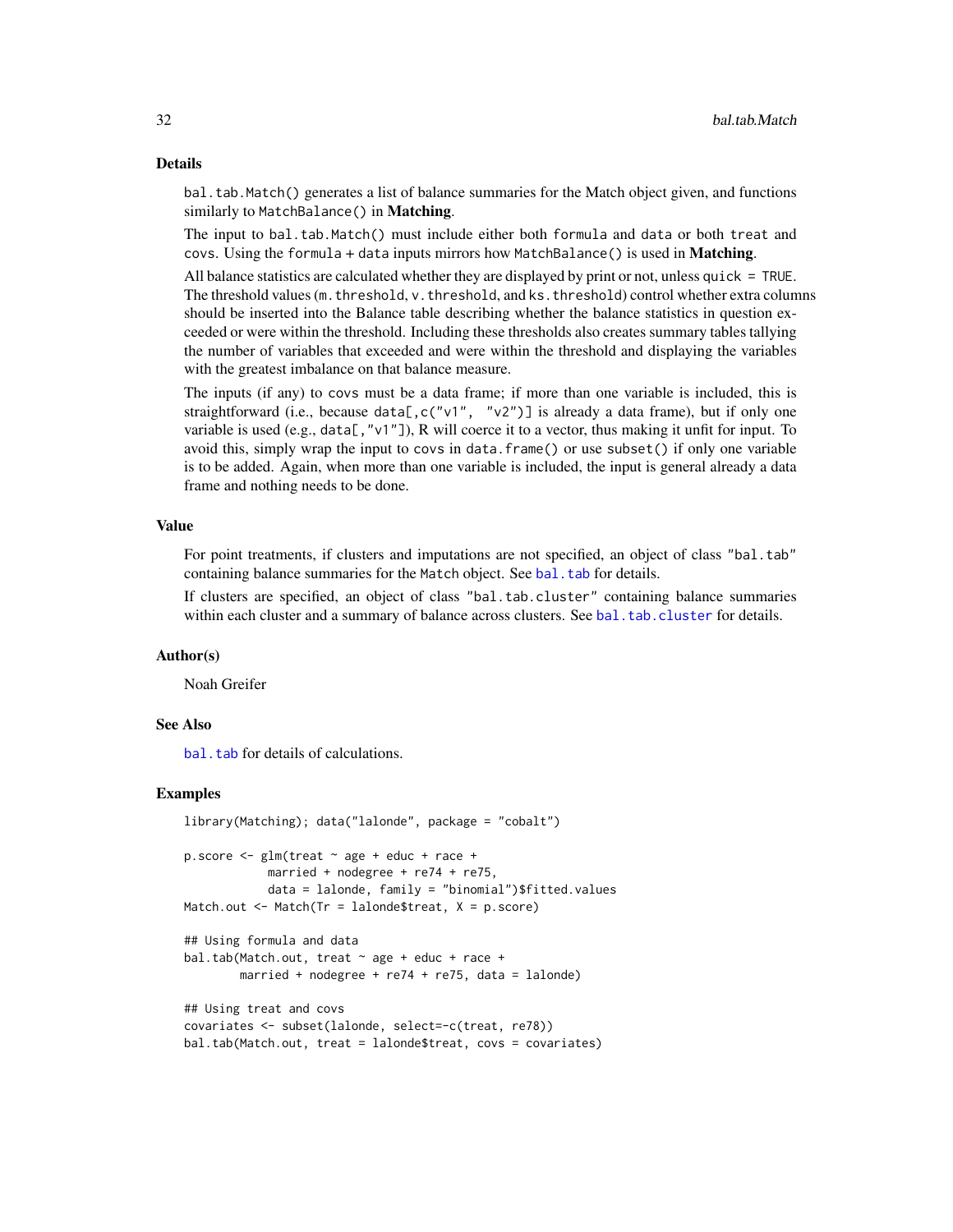<span id="page-32-1"></span><span id="page-32-0"></span>

#### Description

Generates balance statistics for matchit objects from MatchIt.

## Usage

```
## S3 method for class 'matchit'
bal.tab(m,
    int = FALSE,
    distance = NULL,
    add1 = NULL,data = NULL,continuous = c("std", "raw"),
    binary = c("raw", "std"),s.d.denom = c("treated", "control", "pooled"),
    m.threshold = NULL,
    v.threshold = NULL,
    ks.threshold = NULL,
    imbalanced.only = FALSE,
    un = FALSE,disp.bal.tab = TRUE,
    disp.means = FALSE,
    disp.v.ratio = FALSE,
    disp.ks = FALSE,disp.subclass = FALSE,
    cluster = NULL,
    which.cluster = NULL,
    cluster.summary = TRUE,
    quick = FALSE,
    ...)
```
## Arguments

| m        | a matchit object; the output of a call to matchit () from the <b>MatchIt</b> package.                                                                                                                                                                                                                                                                   |
|----------|---------------------------------------------------------------------------------------------------------------------------------------------------------------------------------------------------------------------------------------------------------------------------------------------------------------------------------------------------------|
| int      | logical or numeric; whether or not to include powers and 2-way interactions of<br>covariates included in covs and in addl. If numeric and equal to 1 or 2, squares<br>of each covariate will be displayed; greater numbers will display corresponding<br>powers up to the provided input (e.g., 3 will display squares and cubes of each<br>covariate). |
| distance | Optional; either a vector or data.frame containing distance values (e.g., propen-<br>sity scores) for each unit or a string containing the name of the distance variable<br>in data. Note that the distance measure generated by matchit() is automati-<br>cally included.                                                                              |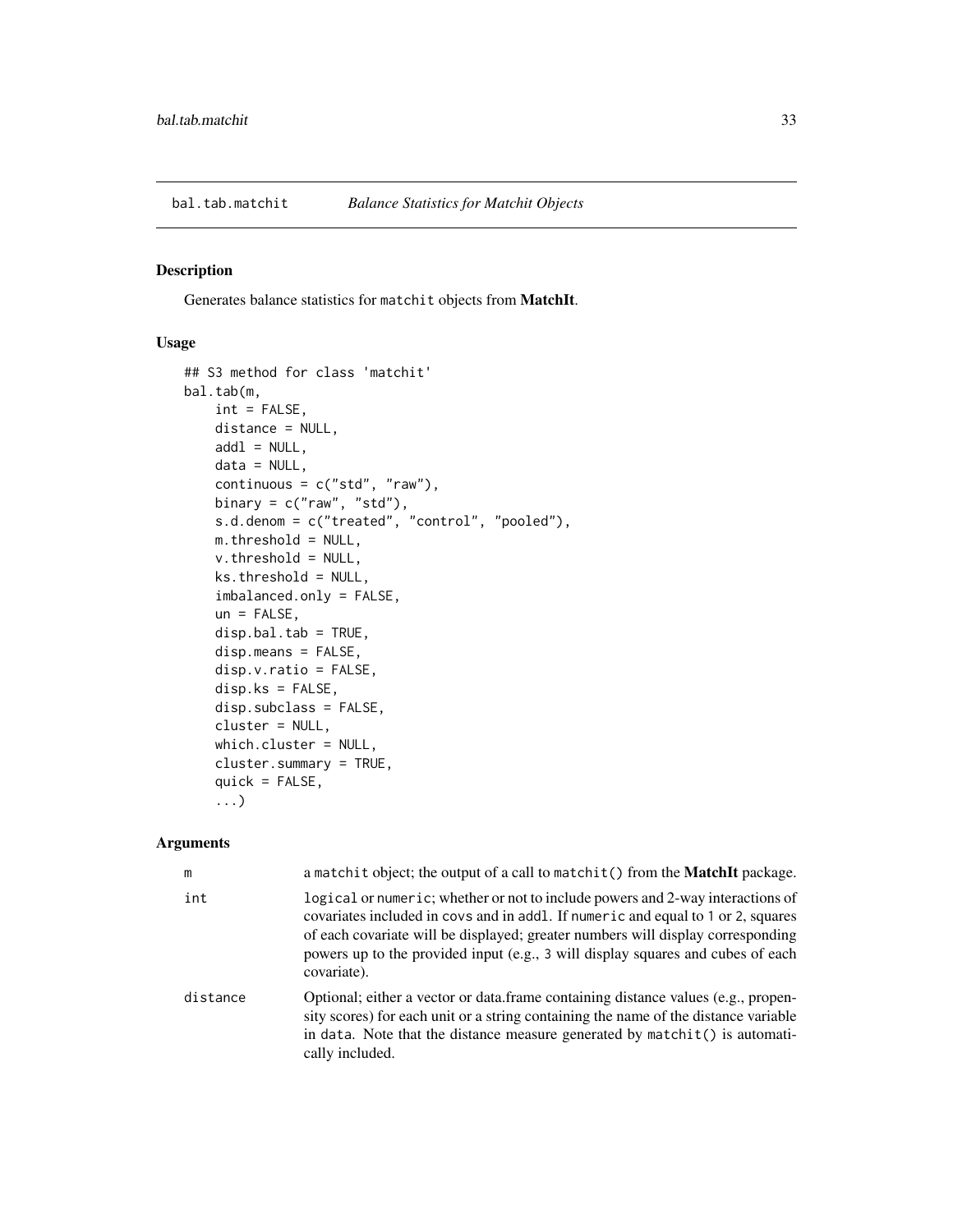<span id="page-33-0"></span>

| addl            | an optional data frame or the quoted names of additional covariates for which to<br>present balance. These may be covariates included in the original dataset but not<br>included in the call to matchit(). If variable names are specified, bal.tab()<br>will look first in the argument to data, if specified, and next in the matchit<br>object.                                  |
|-----------------|--------------------------------------------------------------------------------------------------------------------------------------------------------------------------------------------------------------------------------------------------------------------------------------------------------------------------------------------------------------------------------------|
| data            | an optional data frame containing variables that might be named in arguments<br>to distance, addl, and cluster.                                                                                                                                                                                                                                                                      |
| continuous      | whether mean differences for continuous variables should be standardized ("std")<br>or raw ("raw"). Default "std". Abbreviations allowed.                                                                                                                                                                                                                                            |
| binary          | whether mean differences for binary variables (i.e., difference in proportion)<br>should be standardized ("std") or raw ("raw"). Default "raw". Abbreviations<br>allowed.                                                                                                                                                                                                            |
| s.d.denom       | whether the denominator for standardized differences (if any are calculated)<br>should be the standard deviation of the treated group ("treated"), the standard de-<br>viation of the control group ("control"), or the pooled standard deviation ("pooled"),<br>computed as the square root of the mean of the group variances. Abbreviations<br>allowed. The default is "treated". |
| m.threshold     | a numeric value for the threshold for mean differences. .1 is recommended.                                                                                                                                                                                                                                                                                                           |
| v.threshold     | a numeric value for the threshold for variance ratios. Will automatically convert<br>to the inverse if less than 1.                                                                                                                                                                                                                                                                  |
| ks.threshold    | a numeric value for the threshold for Kolmogorov-Smirnov statistics. Must be<br>between 0 and 1.                                                                                                                                                                                                                                                                                     |
| imbalanced.only |                                                                                                                                                                                                                                                                                                                                                                                      |
|                 | logical; whether to display only the covariates that failed to meet at least one<br>of balance thresholds.                                                                                                                                                                                                                                                                           |
| un              | logical; whether to print statistics for the unadjusted sample as well as for the<br>adjusted sample.                                                                                                                                                                                                                                                                                |
| disp.bal.tab    | logical; whether to display the table of balance statistics.                                                                                                                                                                                                                                                                                                                         |
| disp.means      | logical; whether to print the group means in balance output.                                                                                                                                                                                                                                                                                                                         |
| disp.v.ratio    | logical; whether to display variance ratios in balance output.                                                                                                                                                                                                                                                                                                                       |
| disp.ks         | logical; whether to display Kolmogorov-Smirnov statistics in balance output.                                                                                                                                                                                                                                                                                                         |
| disp.subclass   | logical; whether to display balance information for individual subclasses if<br>subclassification is used in conditioning. See bal. tab. subclass for details.                                                                                                                                                                                                                       |
| cluster         | either a vector containing cluster membserhip for each unit or a string containing<br>the name of the cluster membership variable in data or the CBPS object. See<br>bal.tab.cluster for details.                                                                                                                                                                                    |
| which.cluster   | which cluster(s) to display if cluster is specified. See bal.tab.cluster for<br>details.                                                                                                                                                                                                                                                                                             |
| cluster.summary |                                                                                                                                                                                                                                                                                                                                                                                      |
|                 | logical; whether to display the cluster summary table if cluster is specified.<br>See bal.tab.cluster for details.                                                                                                                                                                                                                                                                   |
| quick           | logical; if TRUE, will not compute any values that will not be displayed. Leave<br>FALSE if computed values not displayed will be used later.                                                                                                                                                                                                                                        |
|                 | further arguments passed to or from other methods. They are ignored in this<br>function.                                                                                                                                                                                                                                                                                             |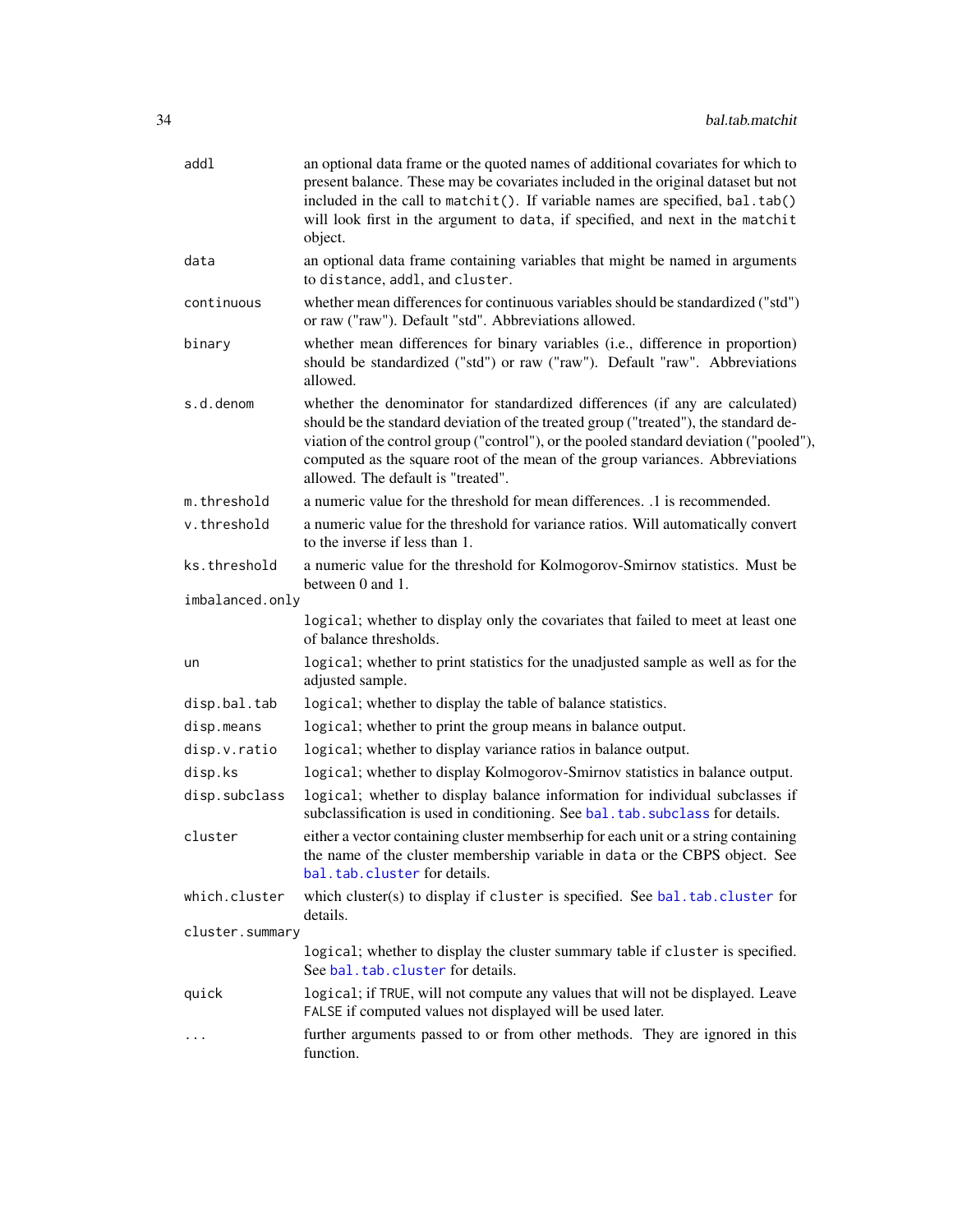## <span id="page-34-0"></span>bal.tab.matchit 35

#### Details

bal.tab.matchit() generates a list of balance summaries for the matchit object given, and functions similarly to summary.matchit() in MatchIt. bal.tab() behaves differently depending on whether subclasses are used in conditioning or not. If they are used, bal.tab() creates balance statistics for each subclass and for the sample in aggregate.

All balance statistics are calculated whether they are displayed by print or not, unless quick = TRUE. The threshold values (m.threshold and v.threshold) control whether extra columns should be inserted into the Balance table describing whether the balance statistics in question exceeded or were within the threshold. Including these thresholds also creates summary tables tallying the number of variables that exceeded and were within the threshold and displaying the variables with the greatest imbalance on that balance measure. When subclassification is used, the extra threshold columns are placed within the balance tables for each subclass as well as in the aggregate balance table, and the summary tables display balance for each subclass.

## Value

If clusters are not specified, an object of class "bal.tab" containing balance summaries for the matchit object. See [bal.tab](#page-4-1) for details.

If clusters are specified, an object of class "bal.tab.cluster" containing balance summaries within each cluster and a summary of balance across clusters. See [bal.tab.cluster](#page-12-1) for details.

#### Author(s)

Noah Greifer

#### See Also

bal. tab for details of calculations.

## Examples

```
library(MatchIt); data("lalonde", package = "cobalt")
## Nearest Neighbor matching
m.out1 <- m. m.t. (treat \sim age + educ + race +married + nodegree + re74 + re75,
                  data = lalonde, method = "nearest")
bal.tab(m.out1, un = TRUE, m.threshold = .1,v.threshold = 2)
## Subclassification
m.out2 <- matchit(treat ~ age + educ + race +
                  married + nodegree + re74 + re75,
                  data = lalonde, method = "subclass")
bal.tab(m.out2, disp.subclass = TRUE)
```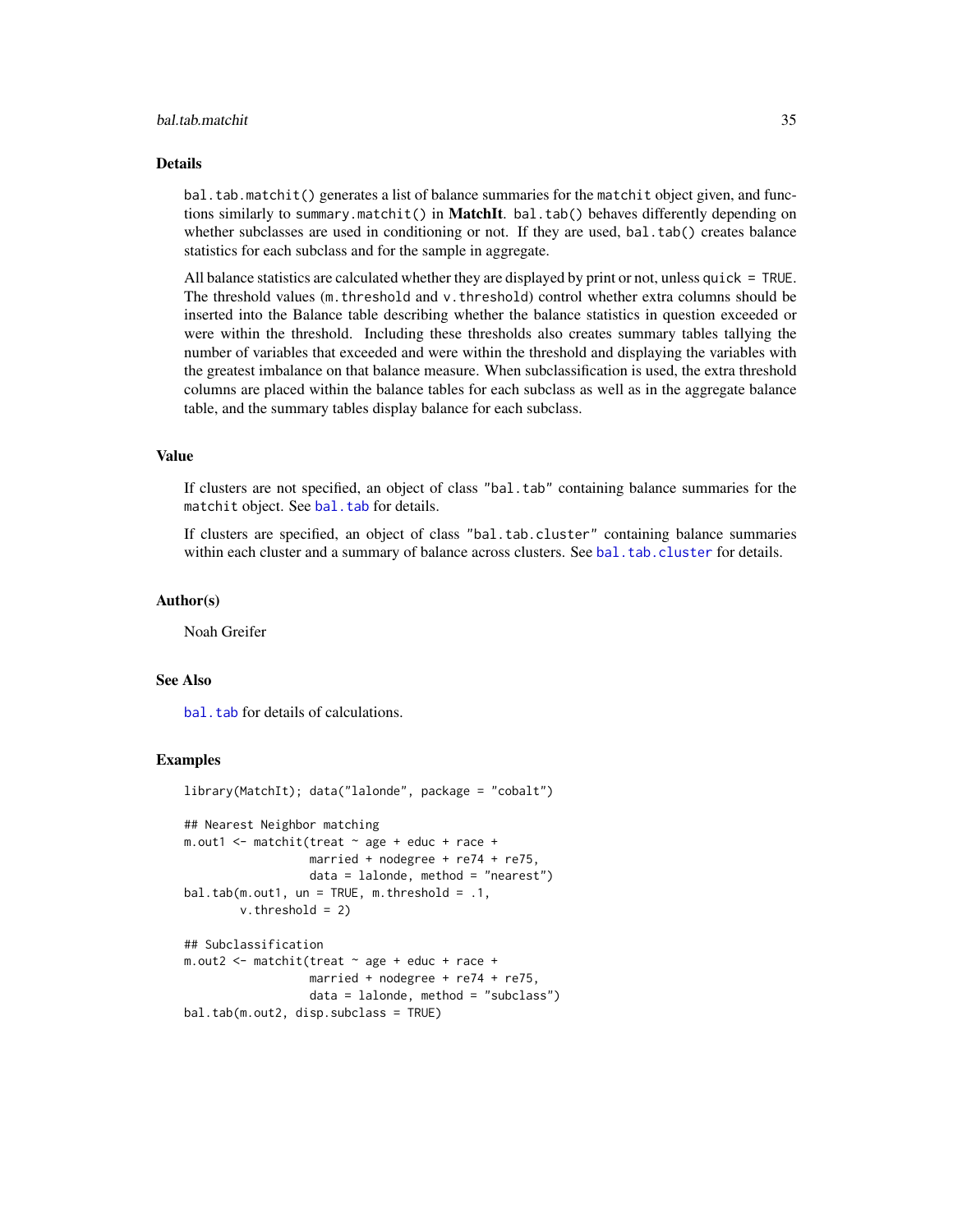<span id="page-35-1"></span><span id="page-35-0"></span>

#### **Description**

When using bal.tab() with multiple categorical treatments, the output will be different from the case with binary or continuous treatments, and there are some options that are common across all bal.tab methods. This page outlines the outputs and options in this case.

There are two main componenets of the output of bal.tab() with multiple categorical treatments: the two-group treatment comparisons and the balance summary. The two-group treatment comparisons are standard binary treatment comparison either for pairs of groups (e.g., for treatments A, B, and C, "A vs. B", "A vs. C", and "B vs. C") or each group against the others.

The balance summary is, for each variable, the greatest imbalance across all two-group comparisons. So, for variable X1, if "A vs. B" had a standardized mean difference of 0.52, "A vs. C" had a standardized mean difference of .17, and "B vs. C" had a standardized mean difference of .35, the balance summary would have 0.52 for the value of the standardized mean difference for X1. The same goes for other variables and other measures of balance. If the greatest observed imbalance is tolerable, then all other imbalances for that variable will be tolerable too, so focusing on reducing the greatest imbalance is sufficient for reducing imbalance overall. (Note that when s.d.denom = "pooled", i.e., when the estimand is the ATE, the pooled standard deviation in the denominator will be the average of the standard deviations across all treatment groups, not just those used in the pairwise comparison.)

#### Arguments

There are four arguments for each bal.tab() method that can handle multiple categorical treatments: pairwise, focal, which.treat, and multi.summary.

Whether to compute the two-group comparisons pairwise or not. If TRUE, bal.tab() will compute comparisons for each pair of treatments. This can be valuable if treatments are to be compared with one another (which is often the case). If FALSE, bal.tab() will compute balance for each treatment group against all other groups combined. This only makes sense if the ATE is desired. When focal is specified, pairwise is automatically set to TRUE.

 $\beta$  be  $\dot{\alpha}$  is to be compared to multiple control groups in an ATT analysis, the group considered "treated" is the focal group. Only comparisons between other groups and the focal group are of interest. By specifying the name or index of the treatment condition considered focal, bal.tab() will only compute and display pairwise balance for treatment comparisons that include the focal group. For example, if "A" was to be compared with "B" and "C", "A" would be considered focal, and the comparison between groups "B" and "C" would not be computed. In general it is only a good idea to specify focal if an only if the ATT is saught.

which.treat This is a display option that does not affect computation. When displaying the bal.tab output, which treatments should be displayed? If a vector of length 1 is entered, all comparisons involving that treatment group will be displayed. If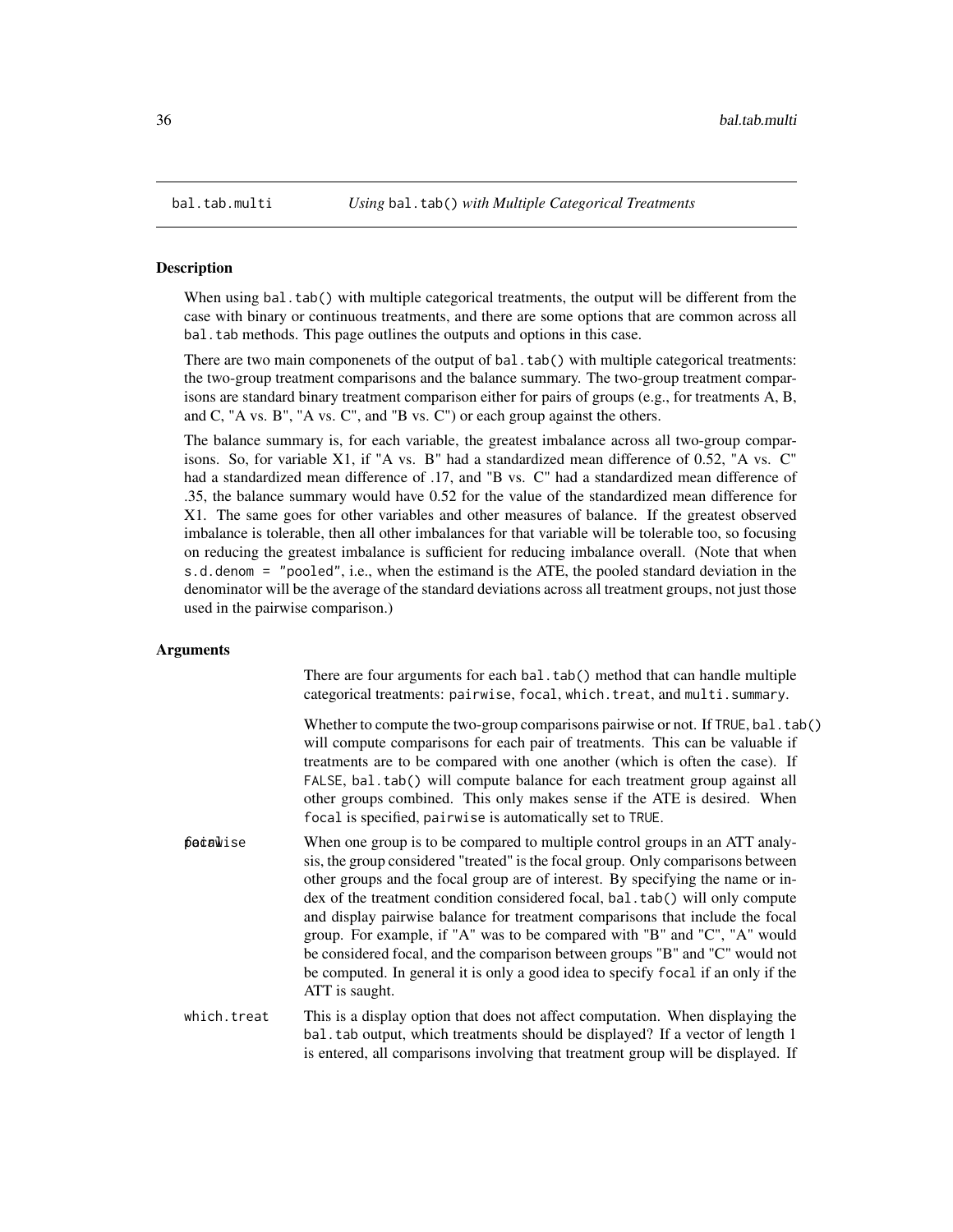<span id="page-36-0"></span>

|               | a vector of length 2 or more is entered, all comparisons involving treatmenets<br>that both appear in the input will be displayed. For example, inputting "A" will<br>display "A vs. B" and "A vs. C", while entering $c("A", "B")$ will only display<br>"A vs. B". NA indicates no treatment comparisons will be displayed, and NULL<br>indicates all treatment comparisons will be displayed. NA is the default.                                                                                                                                                                                                   |
|---------------|----------------------------------------------------------------------------------------------------------------------------------------------------------------------------------------------------------------------------------------------------------------------------------------------------------------------------------------------------------------------------------------------------------------------------------------------------------------------------------------------------------------------------------------------------------------------------------------------------------------------|
| multi.summary | This is a display option that does not affect computation. If TRUE, the balance<br>summary across all comparisons will be displayed. This includes one row for<br>each covariate with maximum balance statistic across all pairwise comparisons.<br>Note that, if variance ratios or KS statistics are requested, the displayed values<br>may not come from the same pairwise comparisons; that is, the greatest stan-<br>dardized mean difference and the greatest variance ratio may not come from<br>the same comparison. The default is TRUE, and if which treat is NA, it will<br>automatically be set to TRUE. |
|               |                                                                                                                                                                                                                                                                                                                                                                                                                                                                                                                                                                                                                      |

#### Value

The output is a bal.tab.multi object, which inherits from bal.tab. It has the following elements:

Pair. Balance For each pair of treatment groups, a regular bal. tab object containing a balance table, a sample size summary, and other balance assessment tools, depending on which options are specified. If focal is specified, only the comparisons involving the focal group are computed. If pairwise is FALSE, the comparisons will be between each group and the other groups combined (labeled "Others").

Balance.Across.Pairs

The balance summary across two-group comparisons. This will include the greatest (i.e., maximum) absulte mean difference for each covariate across all comparisons computed, and the same for variance ratios and KS statistics if requested. Thresholds can be requested for each balance measure as with binary treatments.

Observations A table of sample sizes or effective sample sizes for each treatment group before and after adjustment.

As with other methods, multiple weights can be specified, and values for all weights will appear in all tables.

#### Author(s)

Noah Greifer

## See Also

[bal.tab,](#page-4-1) [bal.tab.data.frame,](#page-13-1) [print.bal.tab.multi](#page-58-2)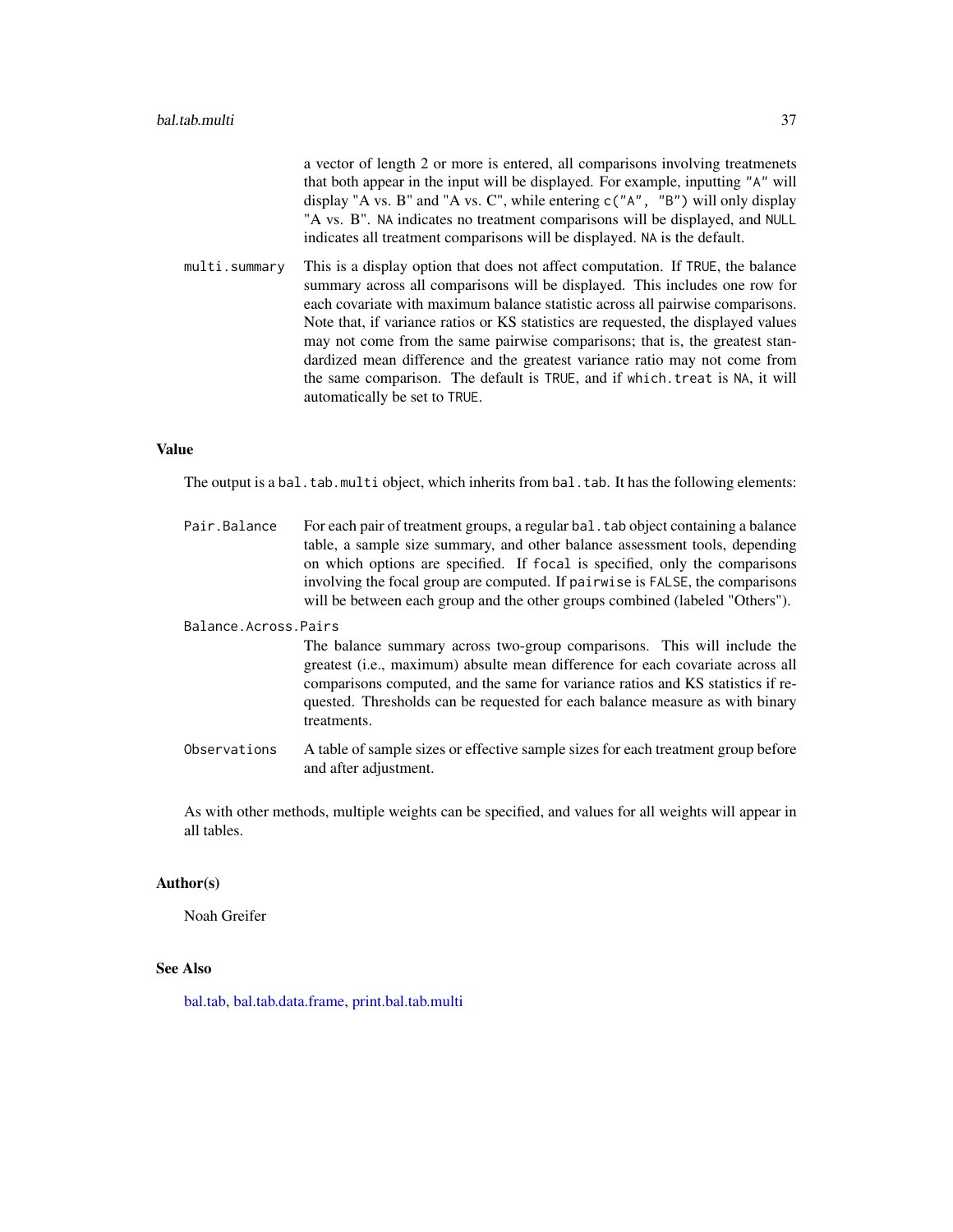<span id="page-37-1"></span><span id="page-37-0"></span>

## Description

Generates balance statistics for optmatch objects from optmatch.

## Usage

```
## S3 method for class 'optmatch'
bal.tab(optmatch,
   formula = NULL,
   data = NULL,treat = NULL,covs = NULL,int = FALSE,distance = NULL,
    add1 = NULL,continuous = c("std", "raw"),binary = c("raw", "std"),s.d.denom = c("treated", "control", "pooled"),
   m.threshold = NULL,
   v.threshold = NULL,
   ks.threshold = NULL,
    imbalanced.only = FALSE,
    un = FALSE,disp.bal.tab = TRUE,
    disp.means = FALSE,
    disp.v.ratio = FALSE,
    disp.ks = FALSE,
    cluster = NULL,
   which.cluster = NULL,
    cluster.summary = TRUE,
    quick = FALSE,
    ...)
```
#### Arguments

| optmatch | an optmatch object; the output of a call to pairmatch() or fullmatch() from<br>the <b>optmatch</b> package. This should be a factor vector containing the matching<br>stratum membership for each unit. |
|----------|---------------------------------------------------------------------------------------------------------------------------------------------------------------------------------------------------------|
| formula  | a formula with the treatment variable as the response and the covariates for<br>which balanace is to be assessed as the predictors. All named variables must be<br>in data. See Details.                |
| data     | a data frame containing all the variables named in formula. See Details.                                                                                                                                |
| treat    | a vector of treatment statuses. See Details.                                                                                                                                                            |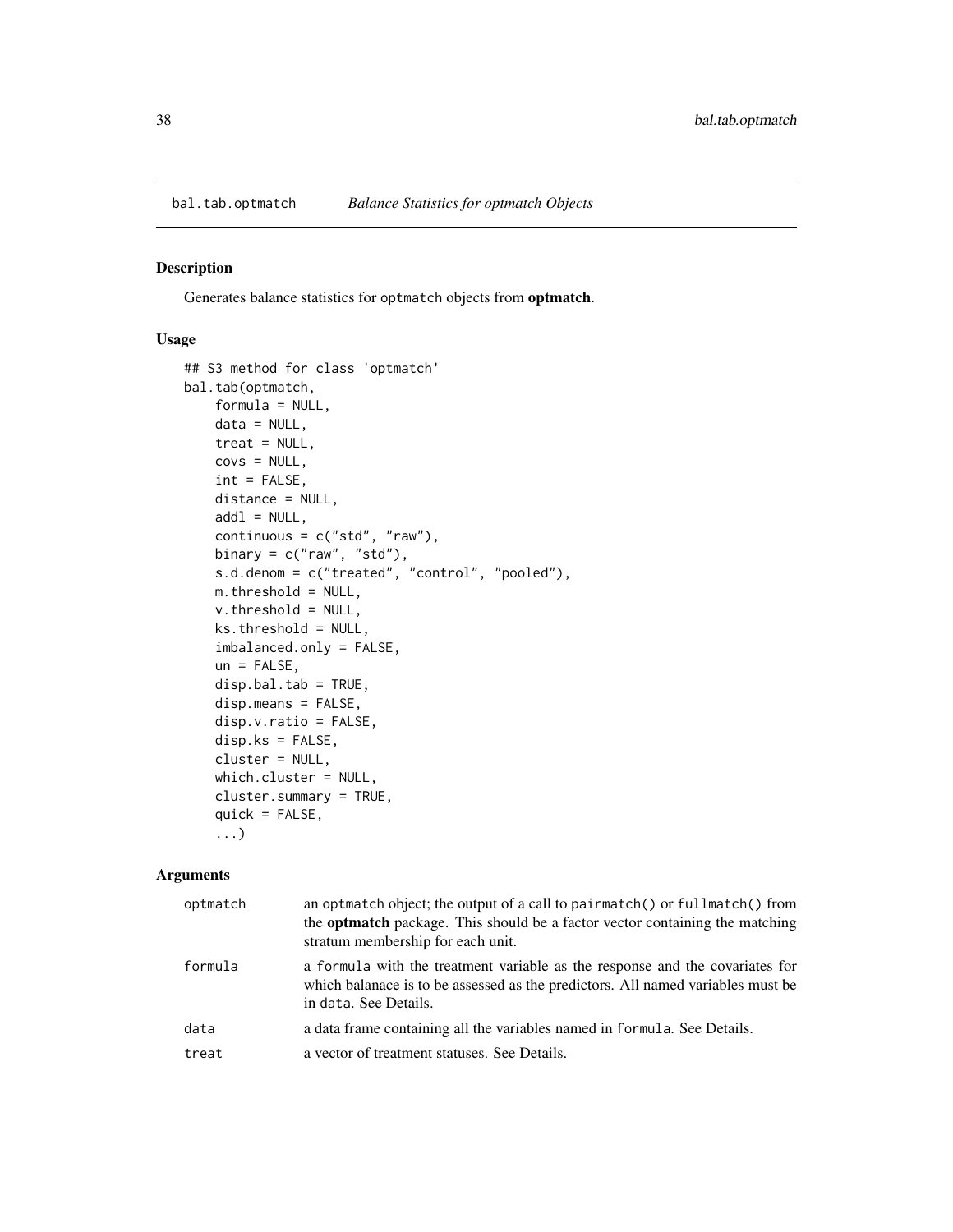<span id="page-38-0"></span>

| covs            | a data frame of covariate values for which to check balance. See Details.                                                                                                                                                                                                                                                                                                            |
|-----------------|--------------------------------------------------------------------------------------------------------------------------------------------------------------------------------------------------------------------------------------------------------------------------------------------------------------------------------------------------------------------------------------|
| int             | logical or numeric; whether or not to include powers and 2-way interactions of<br>covariates included in covs and in addl. If numeric and equal to 1 or 2, squares<br>of each covariate will be displayed; greater numbers will display corresponding<br>powers up to the provided input (e.g., 3 will display squares and cubes of each<br>covariate).                              |
| distance        | Optional; either a vector containing distance values (e.g., propensity scores) for<br>each unit or a string containing the name of the distance variable in data.                                                                                                                                                                                                                    |
| addl            | a data frame of additional covariates for which to present balance. These may be<br>covariates included in the original dataset but not included in formula or covs.<br>In general, it makes more sense to include all desired variables in formula or<br>covs than in addl.                                                                                                         |
| continuous      | whether mean differences for continuous variables should be standardized ("std")<br>or raw ("raw"). Default "std". Abbreviations allowed.                                                                                                                                                                                                                                            |
| binary          | whether mean differences for binary variables (i.e., difference in proportion)<br>should be standardized ("std") or raw ("raw"). Default "raw". Abbreviations<br>allowed.                                                                                                                                                                                                            |
| s.d.denom       | whether the denominator for standardized differences (if any are calculated)<br>should be the standard deviation of the treated group ("treated"), the standard de-<br>viation of the control group ("control"), or the pooled standard deviation ("pooled"),<br>computed as the square root of the mean of the group variances. Abbreviations<br>allowed. The default is "treated". |
| m.threshold     | a numeric value for the threshold for mean differences. .1 is recommended.                                                                                                                                                                                                                                                                                                           |
| v.threshold     | a numeric value for the threshold for variance ratios. Will automatically convert<br>to the inverse if less than 1.                                                                                                                                                                                                                                                                  |
| ks.threshold    | a numeric value for the threshold for Kolmogorov-Smirnov statistics. Must be<br>between 0 and 1.                                                                                                                                                                                                                                                                                     |
| imbalanced.only |                                                                                                                                                                                                                                                                                                                                                                                      |
|                 | logical; whether to display only the covariates that failed to meet at least one<br>of balance thresholds.                                                                                                                                                                                                                                                                           |
| un              | logical; whether to print statistics for the unadjusted sample as well as for the<br>adjusted sample.                                                                                                                                                                                                                                                                                |
| disp.bal.tab    | logical; whether to display the table of balance statistics.                                                                                                                                                                                                                                                                                                                         |
| disp.means      | logical; whether to print the group means in balance output.                                                                                                                                                                                                                                                                                                                         |
| disp.v.ratio    | logical; whether to display variance ratios in balance output.                                                                                                                                                                                                                                                                                                                       |
| disp.ks         | logical; whether to display Kolmogorov-Smirnov statistics in balance output.                                                                                                                                                                                                                                                                                                         |
| cluster         | either a vector containing cluster membserhip for each unit or a string containing<br>the name of the cluster membership variable in data or the CBPS object. See<br>bal.tab.cluster for details.                                                                                                                                                                                    |
| which.cluster   | which cluster(s) to display if cluster is specified. See bal.tab.cluster for<br>details.                                                                                                                                                                                                                                                                                             |
| cluster.summary |                                                                                                                                                                                                                                                                                                                                                                                      |
|                 | logical; whether to display the cluster summary table if cluster is specified.<br>See bal.tab.cluster for details.                                                                                                                                                                                                                                                                   |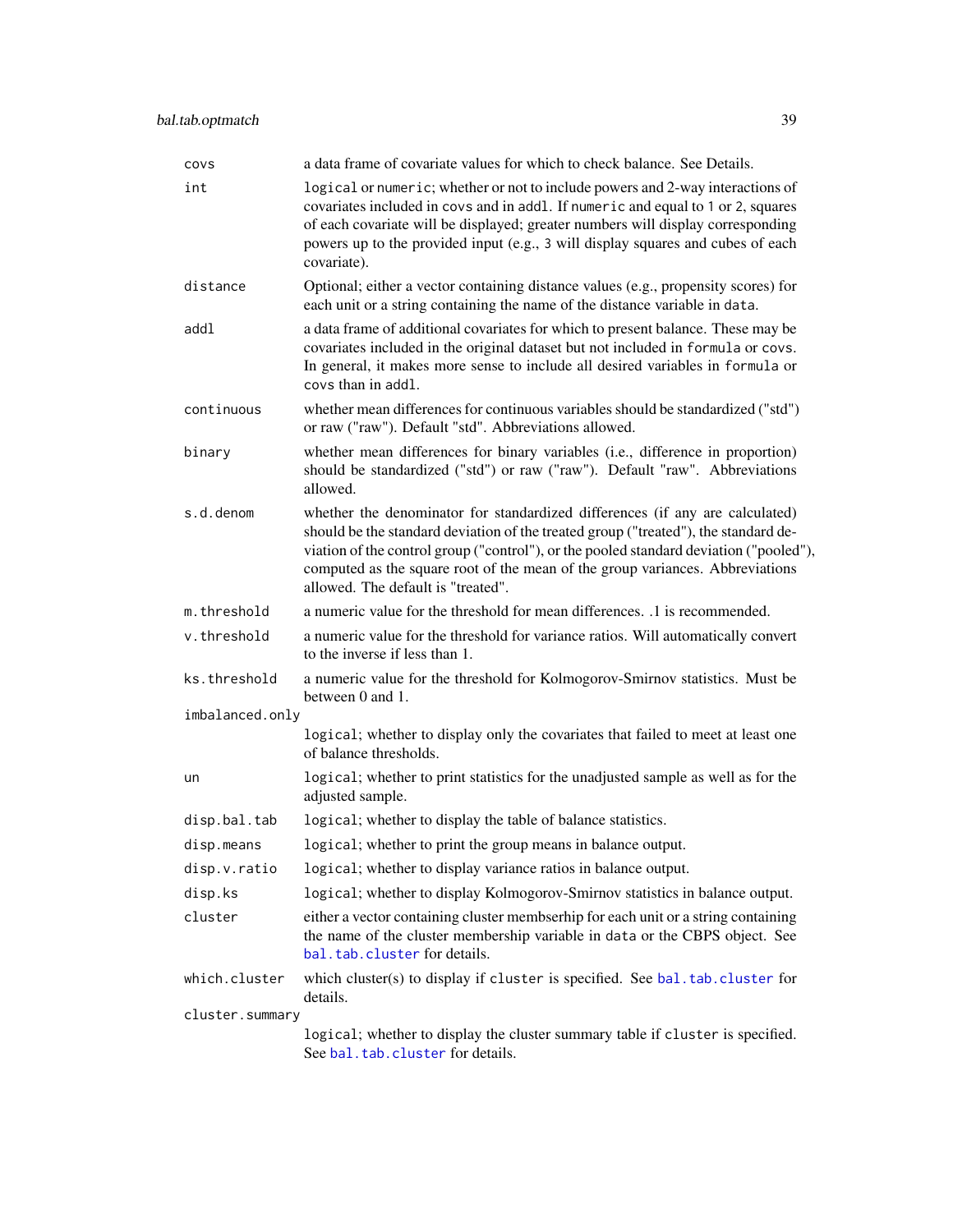<span id="page-39-0"></span>

| auick                   | logical; if TRUE, will not compute any values that will not be displayed. Leave          |
|-------------------------|------------------------------------------------------------------------------------------|
|                         | FALSE if computed values not displayed will be used later.                               |
| $\cdot$ $\cdot$ $\cdot$ | further arguments passed to or from other methods. They are ignored in this<br>function. |

#### Details

bal.tab.optmatch() generates a list of balance summaries for the optmatch object given.

The input to bal.tab.optmatch() must include either both formula and data or both treat and covs.

All balance statistics are calculated whether they are displayed by print or not, unless quick = TRUE. The threshold values (m.threshold and v.threshold) control whether extra columns should be inserted into the Balance table describing whether the balance statistics in question exceeded or were within the threshold. Including these thresholds also creates summary tables tallying the number of variables that exceeded and were within the threshold and displaying the variables with the greatest imbalance on that balance measure.

The inputs (if any) to covs must be a data frame; if more than one variable is included, this is straightforward (i.e., because data[,c("v1", "v2")] is already a data frame), but if only one variable is used (e.g., data[, "v1"]), R will coerce it to a vector, thus making it unfit for input. To avoid this, simply wrap the input to covs in data.frame() or use subset() if only one variable is to be added. Again, when more than one variable is included, the input is general already a data frame and nothing needs to be done.

#### Value

If clusters are not specified, an object of class "bal.tab" containing balance summaries for the optmatch object. See [bal.tab](#page-4-1) for details.

If clusters are specified, an object of class "bal.tab.cluster" containing balance summaries within each cluster and a summary of balance across clusters. See [bal.tab.cluster](#page-12-1) for details.

## Author(s)

Noah Greifer

#### See Also

bal. tab for details of calculations.

#### Examples

```
## Not run:
library("optmatch"); data("lalonde", package = "cobalt")
laboro = \text{score} <- glm(treat \sim age + educ + race +married + nodegree + re74 + re75,
            data = lalonde, family = binomial)$fitted.values
pm <- pairmatch(treat ~ prop.score, data = lalonde)
## Using formula and data
```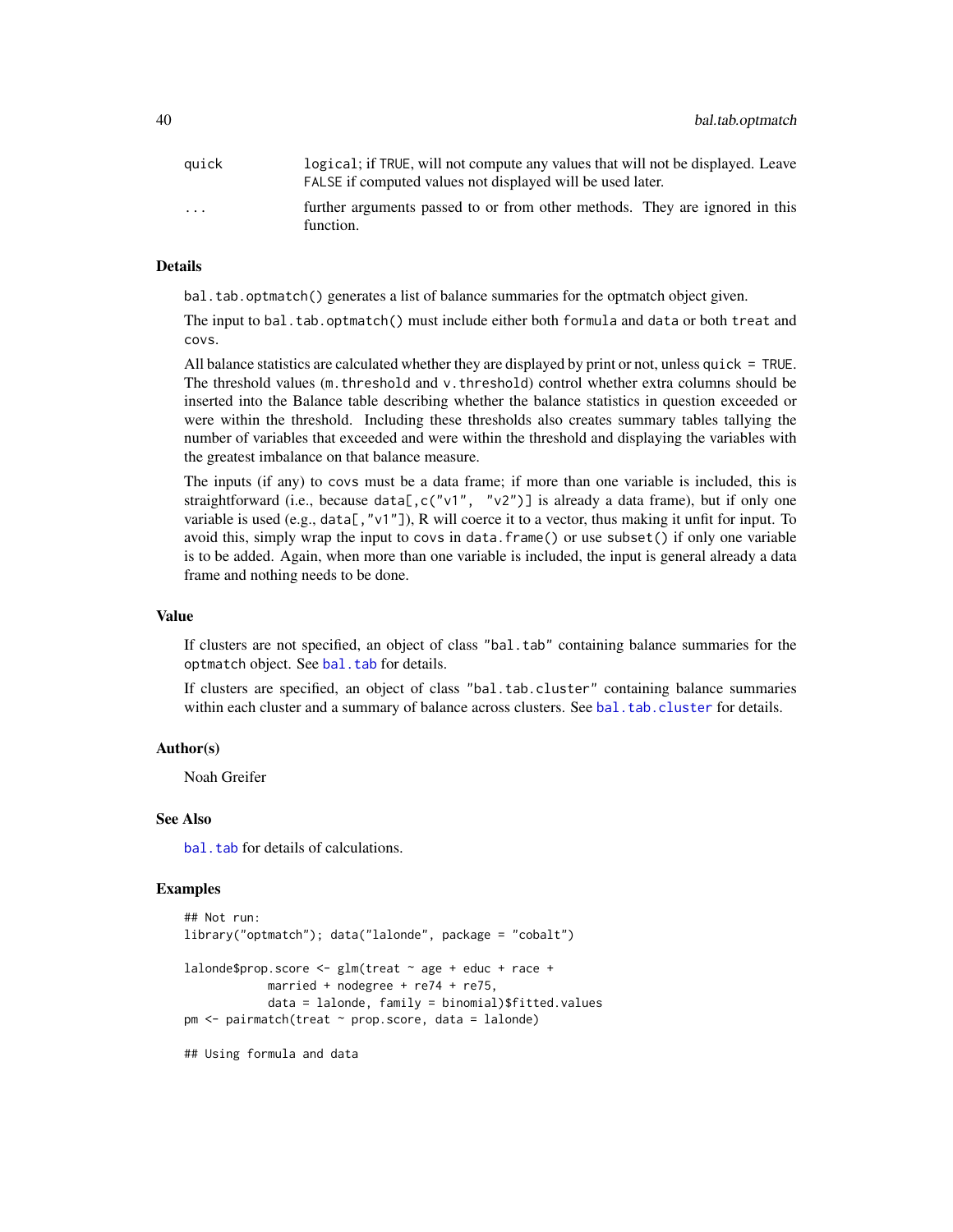#### <span id="page-40-0"></span>bal.tab.ps 41

```
bal.tab(pm, treat \sim age + educ + race +
        married + nodegree + re74 + re75, data = lalonde)
## Using treat and covs
covariates <- subset(lalonde, select=-c(treat, re78, prop.score))
bal.tab(pm, treat = lalonde$treat, covs = covariates)
## End(Not run)
```
#### <span id="page-40-1"></span>bal.tab.ps *Balance Statistics for twang Objects*

#### <span id="page-40-2"></span>Description

Generates balance statistics for ps and mnps objects from twang.

#### Usage

```
## S3 method for class 'ps'
bal.tab(ps,
   stop.method,
    int = FALSE,distance = NULL,
   add1 = NULL,data = NULL,
   continuous = c("std", "raw"),
   binary = c("raw", "std"),
    s.d.denom,
   m.threshold = NULL,
   v. threshold = NULL,
   ks.threshold = NULL,
    imbalanced.only = FALSE,
    un = FALSE,disp.bal.tab = TRUE,
    disp.means = FALSE,
    disp.v.ratio = FALSE,
    disp.ks = FALSE,cluster = NULL,
    which.cluster = NULL,
    cluster.summary = TRUE,
    quick = FALSE,...)
## S3 method for class 'mnps'
bal.tab(mnps,
    stop.method,
    int = FALSE,
   distance = NULL,
```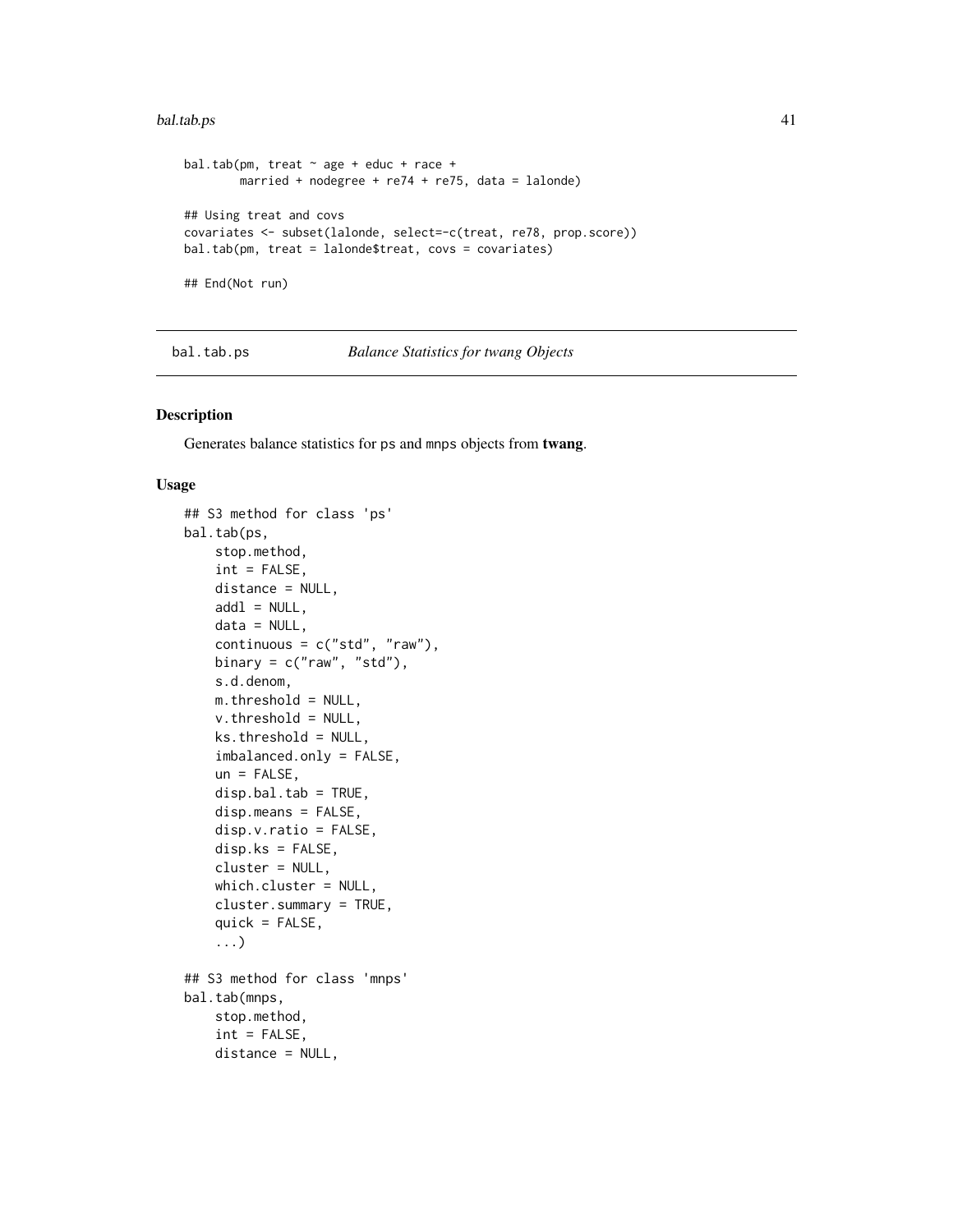```
add1 = NULL,data = NULL,continuous = c("std", "raw"),
binary = c("raw", "std"),s.d.denom,
m.threshold = NULL,
v.threshold = NULL,
ks.threshold = NULL,
imbalanced.only = FALSE,
un = FALSE,disp.bal.tab = TRUE,
disp.means = FALSE,
disp.v.ratio = FALSE,
disp.ks = FALSE,cluster = NULL,
which.cluster = NULL,
cluster.summary = TRUE,
pairwise = TRUE,
focal = NULL,which.treat = NA,
multi.summary = TRUE,
quick = FALSE,...)
```
## Arguments

| ps          | a ps object; the output of a call to ps() from the <b>twang</b> package.                                                                                                                                                                                                                                                                                                                                                                                                                                                            |
|-------------|-------------------------------------------------------------------------------------------------------------------------------------------------------------------------------------------------------------------------------------------------------------------------------------------------------------------------------------------------------------------------------------------------------------------------------------------------------------------------------------------------------------------------------------|
| mnps        | an mnps object; the output of a call to mnps() from the <b>twang</b> package.                                                                                                                                                                                                                                                                                                                                                                                                                                                       |
| stop.method | a string containing the names of the stopping methods used in the original call to<br>ps() or mnps(). Examples include "es.max" or "ks.mean". bal.tab() will as-<br>sess balance for the weights created by those stopping methods. The names can<br>be abbreviated as long as the abbreviations are specific enough. If no stopping<br>methods are provided, bal.tab() will default to displaying balance for all avail-<br>able stopping methods. This argument used to be called full.stop.method,<br>and that name still works. |
| int         | logical or numeric; whether or not to include powers and 2-way interactions of<br>covariates included in covs and in addl. If numeric and equal to 1 or 2, squares<br>of each covariate will be displayed; greater numbers will display corresponding<br>powers up to the provided input (e.g., 3 will display squares and cubes of each<br>covariate).                                                                                                                                                                             |
| distance    | Optional; either a vector or data.frame containing distance values (e.g., propen-<br>sity scores) for each unit or a string containing the name of the distance variable<br>in data. Note that the propensity scores generated by ps() (but not mnps()) are<br>automatically included.                                                                                                                                                                                                                                              |
| addl        | a data frame of additional covariates for which to present balance. These may<br>be covariates included in the original dataset but not included in the call to ps()<br>or mnps (). See note in Details.                                                                                                                                                                                                                                                                                                                            |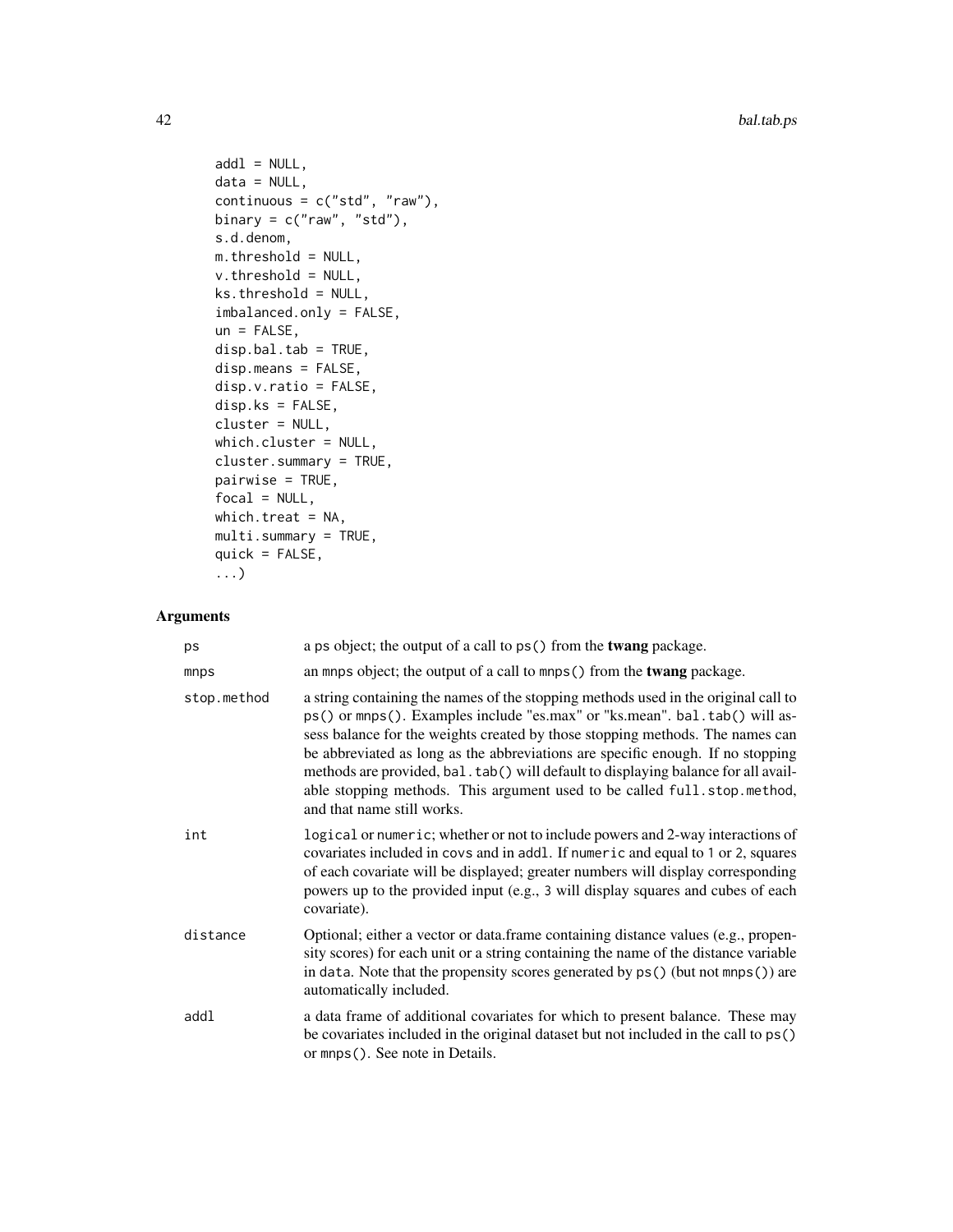<span id="page-42-0"></span>

| data            | an optional data frame containing variables that might be named in arguments<br>to distance, addl, and cluster.                                                                                                                                                                                                                                                                                                                                                                                      |
|-----------------|------------------------------------------------------------------------------------------------------------------------------------------------------------------------------------------------------------------------------------------------------------------------------------------------------------------------------------------------------------------------------------------------------------------------------------------------------------------------------------------------------|
| continuous      | whether mean differences for continuous variables should be standardized ("std")<br>or raw ("raw"). Default "std". Abbreviations allowed.                                                                                                                                                                                                                                                                                                                                                            |
| binary          | whether mean differences for binary variables (i.e., difference in proportion)<br>should be standardized ("std") or raw ("raw"). Default "raw". Abbreviations<br>allowed.                                                                                                                                                                                                                                                                                                                            |
| s.d.denom       | whether the denominator for standardized differences (if any are calculated)<br>should be the standard deviation of the treated group ("treated"), the standard de-<br>viation of the control group ("control"), or the pooled standard deviation ("pooled"),<br>computed as the square root of the mean of the group variances. Abbreviations<br>allowed. If not specified, bal.tab() will use "treated" if the estimand of the<br>call to ps() is the ATT and "pooled" if the estimand is the ATE. |
| m.threshold     | a numeric value for the threshold for mean differences. 1 is recommended.                                                                                                                                                                                                                                                                                                                                                                                                                            |
| v.threshold     | a numeric value for the threshold for variance ratios. Will automatically convert<br>to the inverse if less than 1.                                                                                                                                                                                                                                                                                                                                                                                  |
| ks.threshold    | a numeric value for the threshold for Kolmogorov-Smirnov statistics. Must be<br>between 0 and 1.                                                                                                                                                                                                                                                                                                                                                                                                     |
| imbalanced.only |                                                                                                                                                                                                                                                                                                                                                                                                                                                                                                      |
|                 | logical; whether to display only the covariates that failed to meet at least one<br>of balance thresholds.                                                                                                                                                                                                                                                                                                                                                                                           |
| un              | logical; whether to print statistics for the unadjusted sample as well as for the<br>adjusted sample.                                                                                                                                                                                                                                                                                                                                                                                                |
| disp.bal.tab    | logical; whether to display the table of balance statistics.                                                                                                                                                                                                                                                                                                                                                                                                                                         |
| disp.means      | logical; whether to print the group means in balance output.                                                                                                                                                                                                                                                                                                                                                                                                                                         |
| disp.v.ratio    | logical; whether to display variance ratios in balance output.                                                                                                                                                                                                                                                                                                                                                                                                                                       |
| disp.ks         | logical; whether to display Kolmogorov-Smirnov statistics in balance output.                                                                                                                                                                                                                                                                                                                                                                                                                         |
| cluster         | either a vector containing cluster membserhip for each unit or a string containing<br>the name of the cluster membership variable in data or the CBPS object. See<br>bal.tab.cluster for details.                                                                                                                                                                                                                                                                                                    |
| which.cluster   | which cluster(s) to display if cluster is specified. See bal.tab.cluster for<br>details.                                                                                                                                                                                                                                                                                                                                                                                                             |
| cluster.summary |                                                                                                                                                                                                                                                                                                                                                                                                                                                                                                      |
|                 | logical; whether to display the cluster summary table if cluster is specified.<br>See bal. tab. cluster for details.                                                                                                                                                                                                                                                                                                                                                                                 |
| pairwise        | Whether balance should be computed for pairs of treatments or for each treat-<br>ment against all others combined. See bal.tab.multi for details.                                                                                                                                                                                                                                                                                                                                                    |
| focal           | ignored. With multiple categorical treatments, bal.tab() automatically assigns<br>a focal treatment based on the mnps object. See bal. tab. multi for details.                                                                                                                                                                                                                                                                                                                                       |
| which.treat     | which treatments to display when multiple categorical treatments are used. See<br>bal.tab.multifordetails.                                                                                                                                                                                                                                                                                                                                                                                           |
| multi.summary   | logical; whether to display the balance summary table across pairwise com-<br>parisons when multiple categorical treatments are used. See bal. tab.multi for<br>details.                                                                                                                                                                                                                                                                                                                             |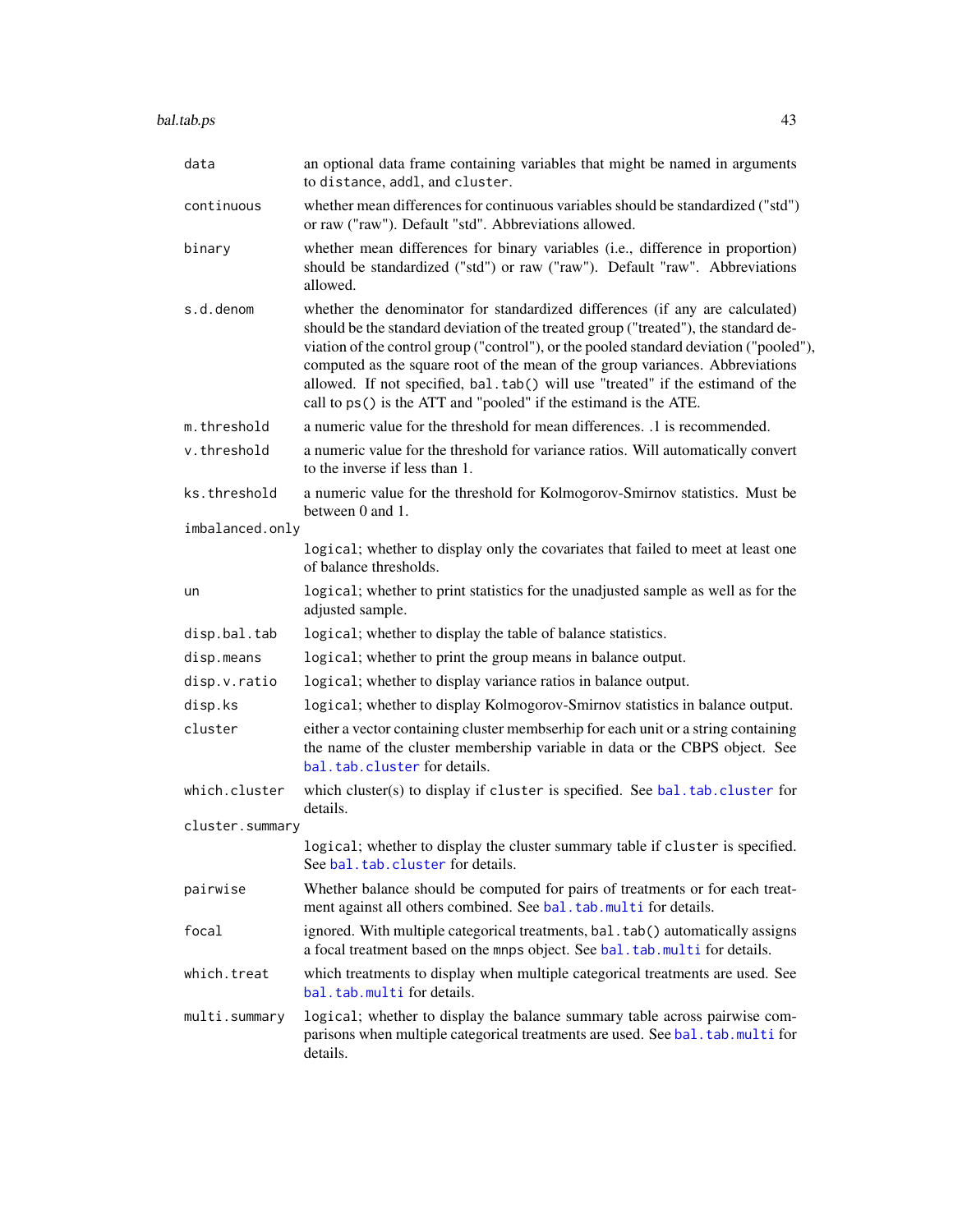<span id="page-43-0"></span>44 bal.tab.ps

| auick                   | logical; if TRUE, will not compute any values that will not be displayed. Leave<br>FALSE if computed values not displayed will be used later. |
|-------------------------|-----------------------------------------------------------------------------------------------------------------------------------------------|
| $\cdot$ $\cdot$ $\cdot$ | further arguments passed to or from other methods.                                                                                            |

## Details

bal.tab.ps() generates a list of balance summaries for the ps object given, and functions similarly to bal.table() in twang.

All balance statistics are calculated whether they are displayed by print or not, unless quick = TRUE. The threshold values (m. threshold, v. threshold, and ks. threshold) control whether extra columns should be inserted into the Balance table describing whether the balance statistics in question exceeded or were within the threshold. Including these thresholds also creates summary tables tallying the number of variables that exceeded and were within the threshold and displaying the variables with the greatest imbalance on that balance measure.

#### Value

For binary point treatments, if clusters are not specified, an object of class "bal.tab" containing balance summaries for the ps object. See [bal.tab](#page-4-1) for details.

If clusters are specified, an object of class "bal.tab.cluster" containing balance summaries within each cluster and a summary of balance across clusters. See [bal.tab.cluster](#page-12-1) for details.

If mnps() is used with multiple categorical treatments, an object of class "bal.tab.multi" containing balance summaries for each pairwise treatment comparison and a summary of balance across pairwise comparisons. See [bal.tab.multi](#page-35-1) for details.

## Author(s)

Noah Greifer

#### See Also

[bal.tab](#page-4-1) for details of calculations. [bal.tab.cluster](#page-12-1) for more information on clustered data. [bal.tab.multi](#page-35-1) for more information on multiple categorical treatments.

#### Examples

```
library(twang); data("lalonde", package = "cobalt")
## Not run:
## Using ps() for generalized boosted modeling
ps.out \leq ps(treat \sim age + educ + married + race +
             nodegree + re74 + re75, data = lalonde,
             stop.method = c("ks.mean", "es.mean"),
             estimand = "ATT", verbose = FALSE)
bal.tab(ps.out, stop.method = "es.max", un = TRUE,
        m.threshold = .1, disp.ks = TRUE)
```
## End(Not run)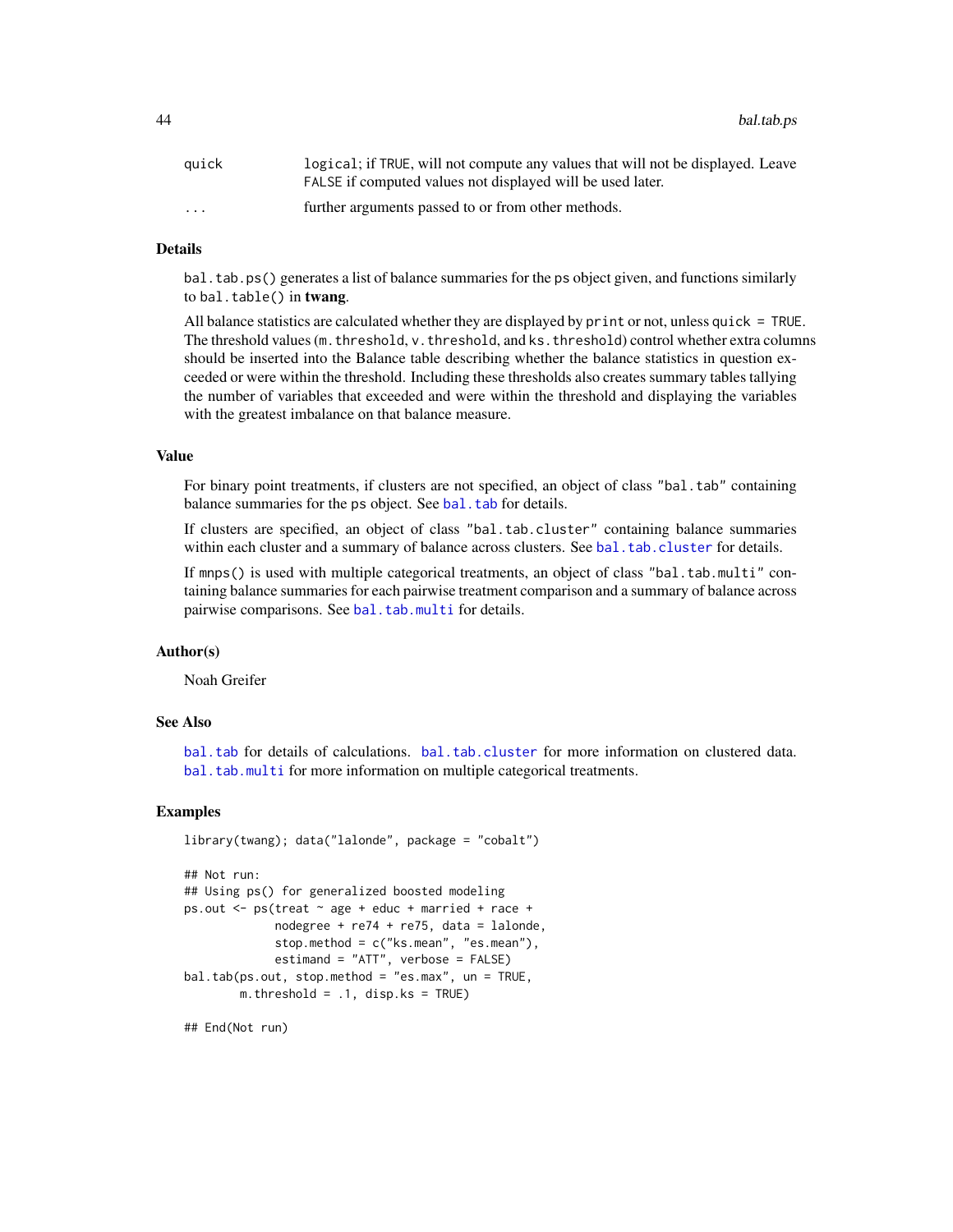<span id="page-44-1"></span><span id="page-44-0"></span>

#### Description

When using bal.tab() with subclassified data, i.e., data split into subclasses where balance may hold, the output will be different from the standard, non-subclassified case, and there is an additional option for controling display. This page outlines the outputs and options in this case.

There are two main componenets of the output of bal.tab() with subclassified data: the balance within subclasses and the balance summary across subclasses. The within-subclass balance displays essentially are standard balance displays for each subclass, except that only "adjusted" values are available ,ebcauset he subclassification itself is the adjustment.

The balance summary is, for each variable, a weighted average of the means and mean differences across subclasses. Each subclass statistic is weighed by the proportion of units corresponding to the target population (i.e., treated, control, or total sample) that are in that subclass. Variance ratios and KS statistics do not appear in this summary. Although this summary can be useful as a heuristic, it is important to ensure balance within each subclass as well.

#### Arguments

There are two arguments for bal.tab() that relate to subclasses: subclass and disp.subclass.

For the data.frame and formula methods of bal.tab, a vector of subclass membership or the name of the variable in data containing subclass membership. When using subclassification with a function compatible with **cobalt**, such as  $matchit()$  in **MatchIt**, this argument can be omitted because the subclass are in the output object.

dubplasbclass This is a display option that does not affect computation. If TRUE, balance for each subclass will be displayed. This can be cumbersome with many subclasses or covariates. The default is TRUE.

#### Value

The output is a bal.tab.subclass object, which inherits from bal.tab. It has the following elements:

#### Subclass.Balance

A list of data frames containing balance information for each covariate in each subclass. Each data frame contains the following columns:

- Type: Whether the covariate is binary, continuous, or a measure of distance (e.g., the propensity score).
- M.0.Adj: The mean of the control group in the subclass.
- M.1.Adj: The mean of the treated group in the subclass.
- Diff.Adj: The (standardized) difference in means between the two groups in the subclass.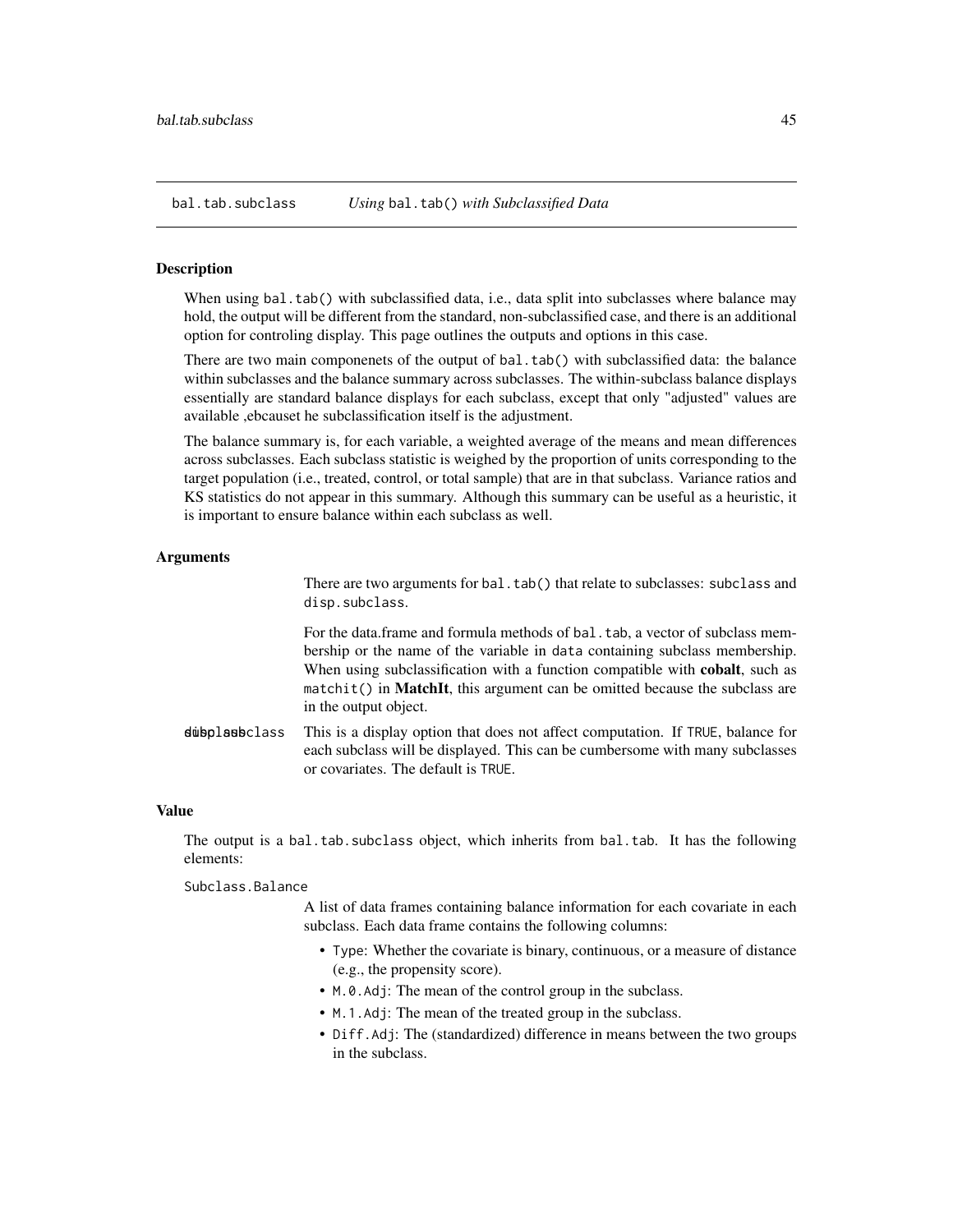- <span id="page-45-0"></span>• M.Threshold: Whether or not the calculated mean difference exceeds or is within the threshold given by m. threshold. If m. threshold is NULL, this column will be NA.
- V.Ratio.Adj: The ratio of the variances of the two groups in the subclass. NA for binary variables. If less than 1, the reciprocal is reported.
- V.Threshold: Whether or not the calculated variance ratio exceeds or is within the threshold given by v. threshold for continuous variables. If v.threshold is NULL, this column will be NA.
- KS.Adj: The KS statistic for the two groups in the subclass. NA for binary variables.
- KS.Threshold: Whether or not the calculated KS statistic exceeds or is within the threshold given by ks.threshold for continuous variables. If ks.threshold is NULL, this column will be NA.
- Balance.Across.Subclass

A data frame containing balance statistics for each covariate aggregated across subclasses and for the original sample (i.e., unadjusted). Variance ratios and KS statistics are not reported here.

Balanced.Means.Subclass

If m.threshold is specified, a table tallying the number of variables in each subclass that exceed or are within the threshold for mean differences.

Max.Imbalance.Means.Subclass

If m.threshold is specified, a table displaying the variable in each subclass with the greatest absolute mean difference.

Balanced.Variances.Subclass

If v.threhsold is specified, a table tallying the number of variables in each subclass that exceed or are within the threshold for variance ratios.

#### Max.Imbalance.Variance.Subclass

If  $v$ , threshold is specified, a table displaying the variable in each subclass with the greatest variance ratio.

#### Balanced.KS.Subclass

If ks.threhsold is specified, a table tallying the number of variables in each subclass that exceed or are within the threshold for KS statistics.

## Max.Imbalance.KS.Subclass

If ks.threshold is specified, a table displaying the variable in each subclass with the greatest KS statistics.

#### Subclass.Observations

A table displaying the sample sizes in each subclass.

#### Author(s)

Noah Greifer

#### See Also

link{bal.tab}, [bal.tab.data.frame](#page-13-1), [print.bal.tab.subclass](#page-58-2)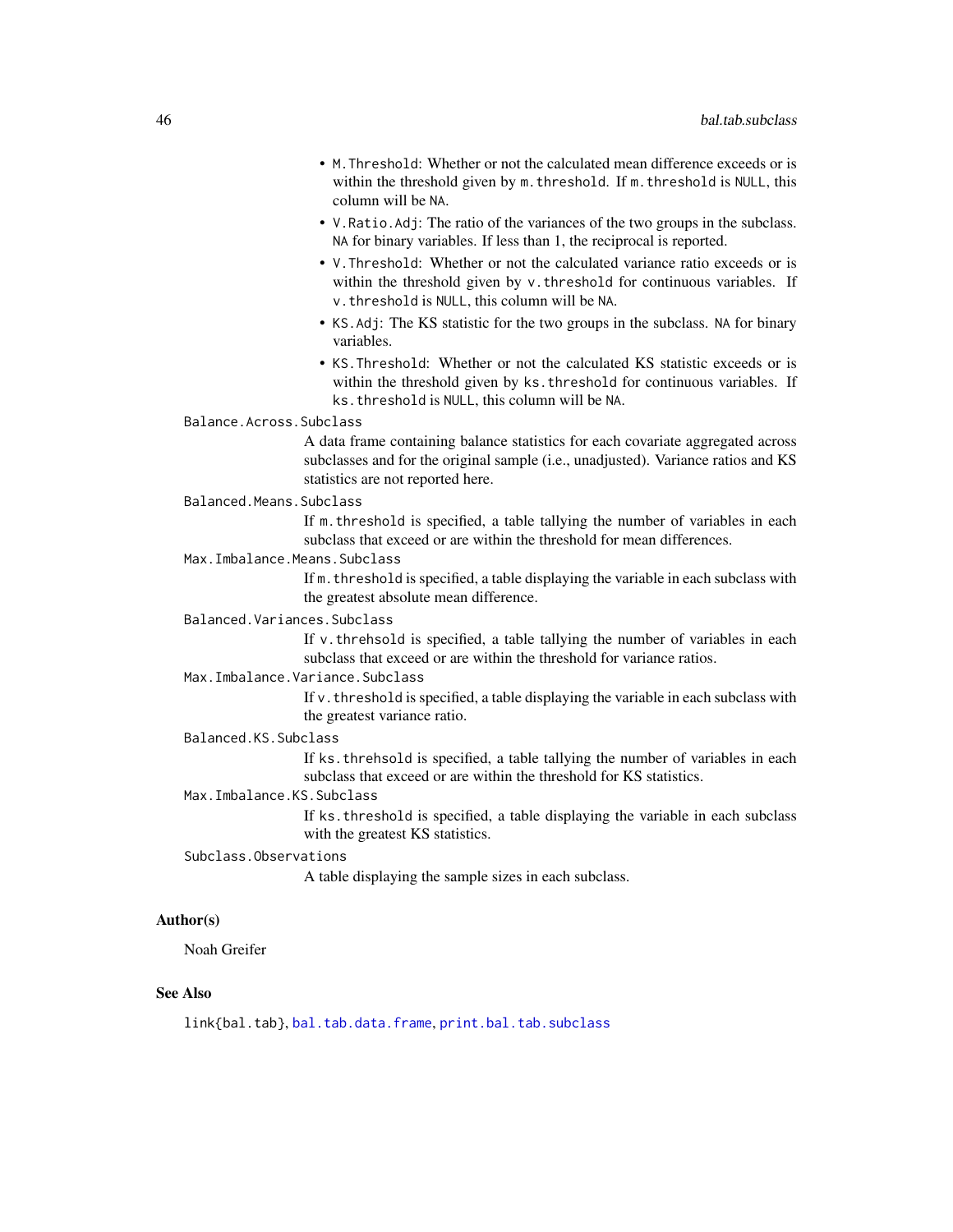<span id="page-46-1"></span><span id="page-46-0"></span>bal.tab.weightit *Balance Statistics for WeightIt Objects*

#### Description

Generates balance statistics for weightit and weightitMSM objects from WeightIt.

#### Usage

```
## S3 method for class 'weightit'
bal.tab(weightit,
    int = FALSE,
    distance = NULL,
   add1 = NULL,data = NULL,continuous = c("std", "raw"),binary = c("raw", "std"),s.d.denom,
   m.threshold = NULL,
    v.threshold = NULL,
    ks.threshold = NULL,
    r.threshold = NULL,
    imbalanced.only = FALSE,
    un = FALSE,disp.bal.tab = TRUE,disp.means = FALSE,
    disp.v.ratio = FALSE,
    disp.ks = FALSE,
    cluster = NULL,
    which.cluster = NULL,
    cluster.summary = TRUE,
    imp = NULL,which.imp = NA,
    imp.summary = TRUE,
   which.treat = NA,
    pairwise = TRUE,
    focal = NULL,multi.summary = TRUE,
   which.time = NULL,
    msm.summary = TRUE,
    quick = FALSE, \ldots)
```
#### Arguments

weightit A weightit object; the output of a call to weightit() or weightitMSM() from the WeightIt package.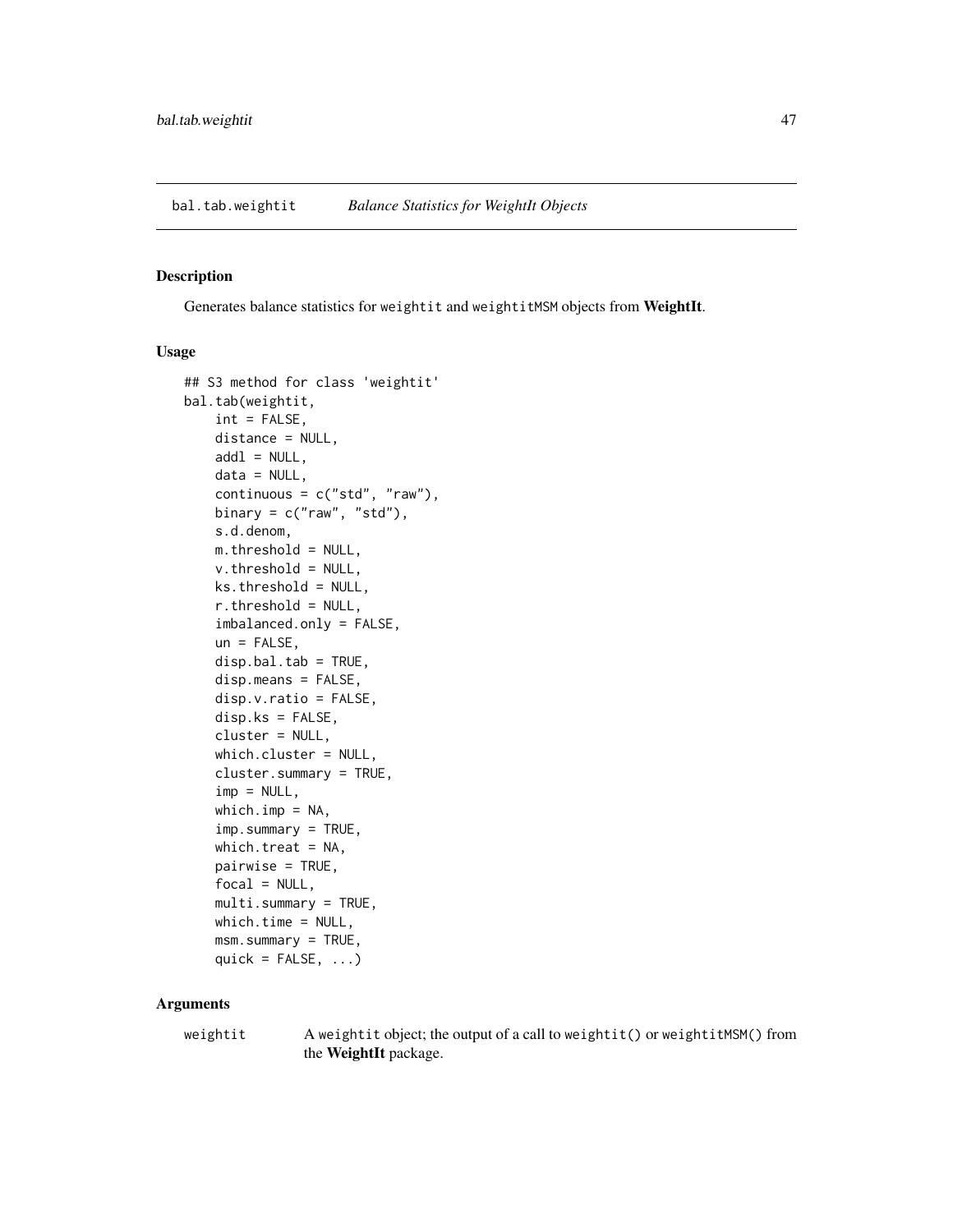| int             | logical or numeric; whether or not to include powers and 2-way interactions of<br>covariates included in covs and in addl. If numeric and equal to 1 or 2, squares                                                                                                                                                                                                                                                                                                                                                                     |
|-----------------|----------------------------------------------------------------------------------------------------------------------------------------------------------------------------------------------------------------------------------------------------------------------------------------------------------------------------------------------------------------------------------------------------------------------------------------------------------------------------------------------------------------------------------------|
|                 | of each covariate will be displayed; greater numbers will display corresponding<br>powers up to the provided input (e.g., 3 will display squares and cubes of each<br>covariate).                                                                                                                                                                                                                                                                                                                                                      |
| distance        | Optional; either a vector or data.frame containing distance values (e.g., propen-<br>sity scores) for each unit or a string containing the name of the distance variable<br>in data. Note that the distance measure generated by weightit() is automat-<br>ically included. For weightitMSM objects, must be a list of distance values<br>described above, with one list entry per time period.                                                                                                                                        |
| addl            | An optional data frame or the quoted names of additional covariates for which to<br>present balance. These may be covariates included in the original dataset but not<br>included in the call to weightit(). If variable names are specified, bal.tab()<br>will look first in the argument to data, if specified, and next in the weightit<br>object. For weightitMSM objects, must be a list of additional covariate values<br>described above, with one list entry per time period.                                                  |
| data            | An optional data frame containing variables that might be named in arguments<br>to distance, addl, and cluster.                                                                                                                                                                                                                                                                                                                                                                                                                        |
| continuous      | Whether mean differences for continuous variables should be standardized ("std")<br>or raw ("raw"). Default "std". Abbreviations allowed.                                                                                                                                                                                                                                                                                                                                                                                              |
| binary          | Whether mean differences for binary variables (i.e., difference in proportion)<br>should be standardized ("std") or raw ("raw"). Default "raw". Abbreviations<br>allowed.                                                                                                                                                                                                                                                                                                                                                              |
| s.d.denom       | Whether the denominator for standardized differences (if any are calculated)<br>should be the standard deviation of the treated group ("treated"), the standard de-<br>viation of the control group ("control"), or the pooled standard deviation ("pooled"),<br>computed as the square root of the mean of the group variances. Abbreviations<br>allowed. If not specified, bal.tab() will figure out which one is best based<br>on the estimand of the weightit object: if ATT, "treated"; if ATC, "control",<br>otherwise "pooled". |
| m.threshold     | A numeric value for the threshold for mean differences. .1 is recommended.                                                                                                                                                                                                                                                                                                                                                                                                                                                             |
| v.threshold     | A numeric value for the threshold for variance ratios. Will automatically convert<br>to the inverse if less than 1.                                                                                                                                                                                                                                                                                                                                                                                                                    |
| ks.threshold    | A numeric value for the threshold for Kolmogorov-Smirnov statistics. Must be<br>between 0 and 1.                                                                                                                                                                                                                                                                                                                                                                                                                                       |
| r.threshold     | A numeric value for the threshold for correlations between covariates and treat-<br>ment when treatment is continuous.                                                                                                                                                                                                                                                                                                                                                                                                                 |
| imbalanced.only |                                                                                                                                                                                                                                                                                                                                                                                                                                                                                                                                        |
|                 | logical; whether to display only the covariates that failed to meet at least one<br>of balance thresholds.                                                                                                                                                                                                                                                                                                                                                                                                                             |
| un              | logical; whether to print statistics for the unadjusted sample as well as for the<br>adjusted sample.                                                                                                                                                                                                                                                                                                                                                                                                                                  |
| disp.bal.tab    | logical; whether to display the table of balance statistics.                                                                                                                                                                                                                                                                                                                                                                                                                                                                           |
| disp.means      | logical; whether to print the group means in balance output.                                                                                                                                                                                                                                                                                                                                                                                                                                                                           |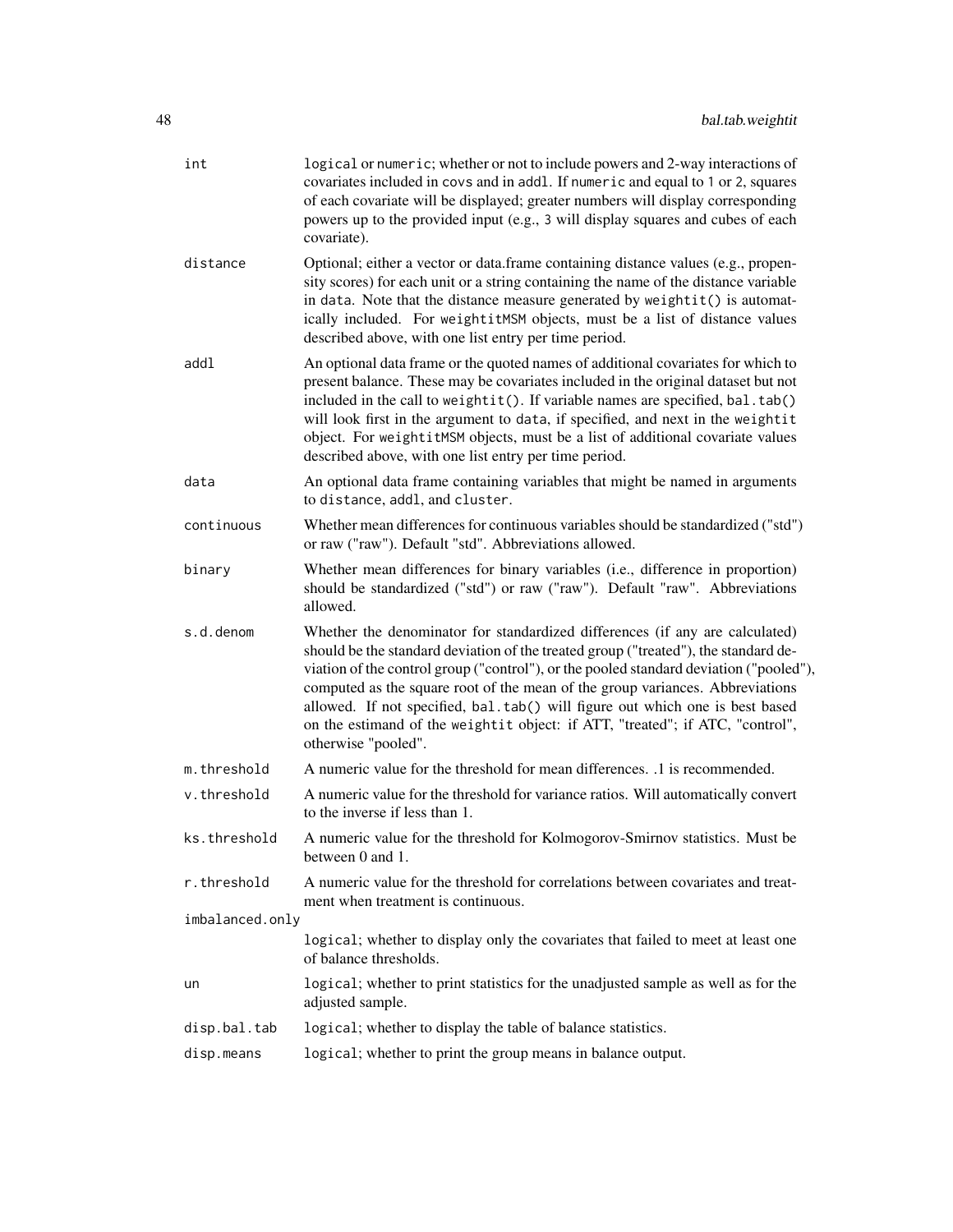<span id="page-48-0"></span>

| disp.v.ratio    | logical; whether to display variance ratios in balance output.                                                                                                                                                                     |
|-----------------|------------------------------------------------------------------------------------------------------------------------------------------------------------------------------------------------------------------------------------|
| disp.ks         | logical; whether to display Kolmogorov-Smirnov statistics in balance output.                                                                                                                                                       |
| cluster         | Either a vector containing cluster membserhip for each unit or a string contain-<br>ing the name of the cluster membership variable in data or the CBPS object.<br>See bal.tab.cluster for details.                                |
| which.cluster   | Which cluster(s) to display if cluster is specified. See bal. tab. cluster for<br>details.                                                                                                                                         |
| cluster.summary |                                                                                                                                                                                                                                    |
|                 | logical; whether to display the cluster summary table if cluster is specified.<br>See bal.tab.cluster for details.                                                                                                                 |
| imp             | Either a vector containing imputation indices for each unit or a string containing<br>the name of the imputation index variable in data or the original data set used<br>in the call to weightit(). See bal. tab. imp for details. |
| which.imp       | Which imputations(s) to display if imp is specified. See bal.tab.imp for de-<br>tails.                                                                                                                                             |
| imp.summary     | logical; whether to display the cluster summary table if imp is specified. See<br>bal.tab.imp for details.                                                                                                                         |
| which.treat     | which treatments to display when multiple categorical treatments are used. See<br>bal.tab.multi for details.                                                                                                                       |
| pairwise        | Whether balance should be computed for pairs of treatments or for each treat-<br>ment against all others combined. See bal.tab.multi for details.                                                                                  |
| focal           | Currently ignored.                                                                                                                                                                                                                 |
| multi.summary   | logical; whether to display the balance summary table across pairwise com-<br>parisons when multiple categorical treatments are used. See bal. tab.multi for<br>details.                                                           |
| which.time      | Which time periods to display if longutdinal treatments are used. See bal. tab. msm<br>for details.                                                                                                                                |
| msm.summary     | logical; whether to display the balance summary table across time periods<br>when longitudinal treatments are used. See bal. tab. msm for details.                                                                                 |
| quick           | logical; if TRUE, will not compute any values that will not be displayed. Leave<br>FALSE if computed values not displayed will be used later.                                                                                      |
| $\cdots$        | Further arguments passed to or from other methods. They are ignored in this<br>function.                                                                                                                                           |

## Details

bal.tab.weightit() generates a list of balance summaries for the weightit object given.

All balance statistics are calculated whether they are displayed by print or not, unless quick = TRUE. The threshold values (m.threshold, v.threshold, ks.threshold, and r.threshold) control whether extra columns should be inserted into the Balance table describing whether the balance statistics in question exceeded or were within the threshold. Including these thresholds also creates summary tables tallying the number of variables that exceeded and were within the threshold and displaying the variables with the greatest imbalance on that balance measure.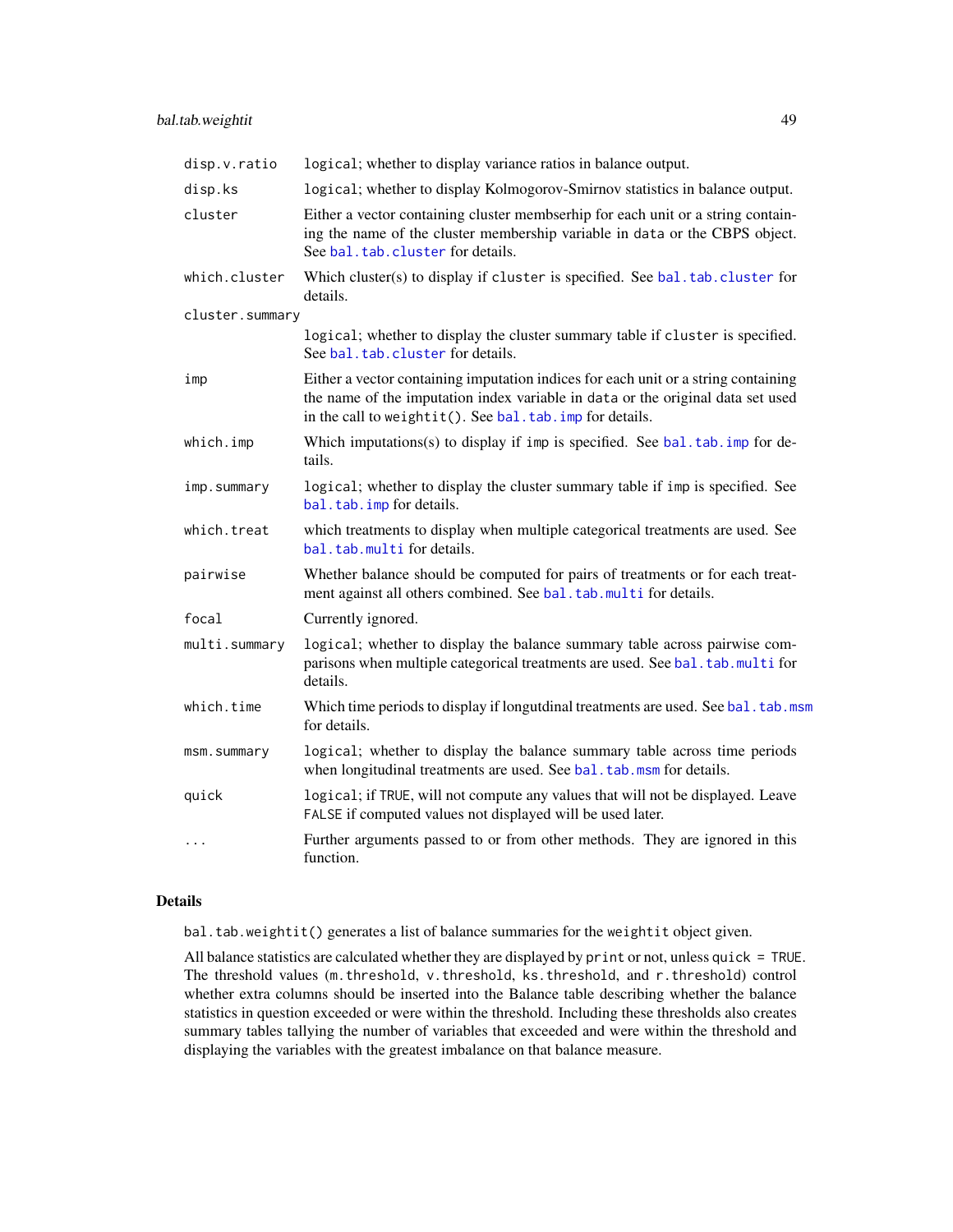For point treatments, if clusters and imputations are not specified, an object of class "bal.tab" containing balance summaries for the weightit object. See [bal.tab](#page-4-1) for details.

If clusters are specified, an object of class "bal.tab.cluster" containing balance summaries within each cluster and a summary of balance across clusters. See [bal.tab.cluster](#page-12-1) for details.

If imputations are specified, an object of class "bal.tab.imp" containing balance summaries for each imputation and a summary of balance across imputations, just as with clusters. See [bal.tab.imp](#page-23-1) for details.

If both clusters and imputations are specified, an object of class "bal.tab.imp.cluster" containing summaries between and across all clusters and imputations.

If weightit() is used with multiple categorical treatments, an object of class "bal.tab.multi" containing balance summaries for each pairwise treatment comparison and a summary of balance across pairwise comparisons. See [bal.tab.multi](#page-35-1) for details.

If weightitMSM() is used for longitudinal treatments, an object of class "bal.tab.msm" containing balance summaries for each time period and a summary of balance across tme periods. See [bal.tab.msm](#page-50-1) for details.

#### Author(s)

Noah Greifer

#### See Also

bal. tab for details of calculations.

#### Examples

```
library(WeightIt); data("lalonde", package = "cobalt")
## Basic propensity score weighting
w.out1 <- weightit(treat \sim age + educ + race +
                 married + nodegree + re74 + re75,
                 data = lalone, method = "ps")bal.tab(w.out1, un = TRUE, m.threshold = .1,v.threshold = 2)
## Entropy balancing for the ATE
w.out2 <- weightit(treat ~ age + educ + race +
                 married + nodegree + re74 + re75,
                  data = lalonde, method = "entropy",
                  estimand = "ATE")
bal.tab(w.out2)
```
## <span id="page-49-0"></span>Value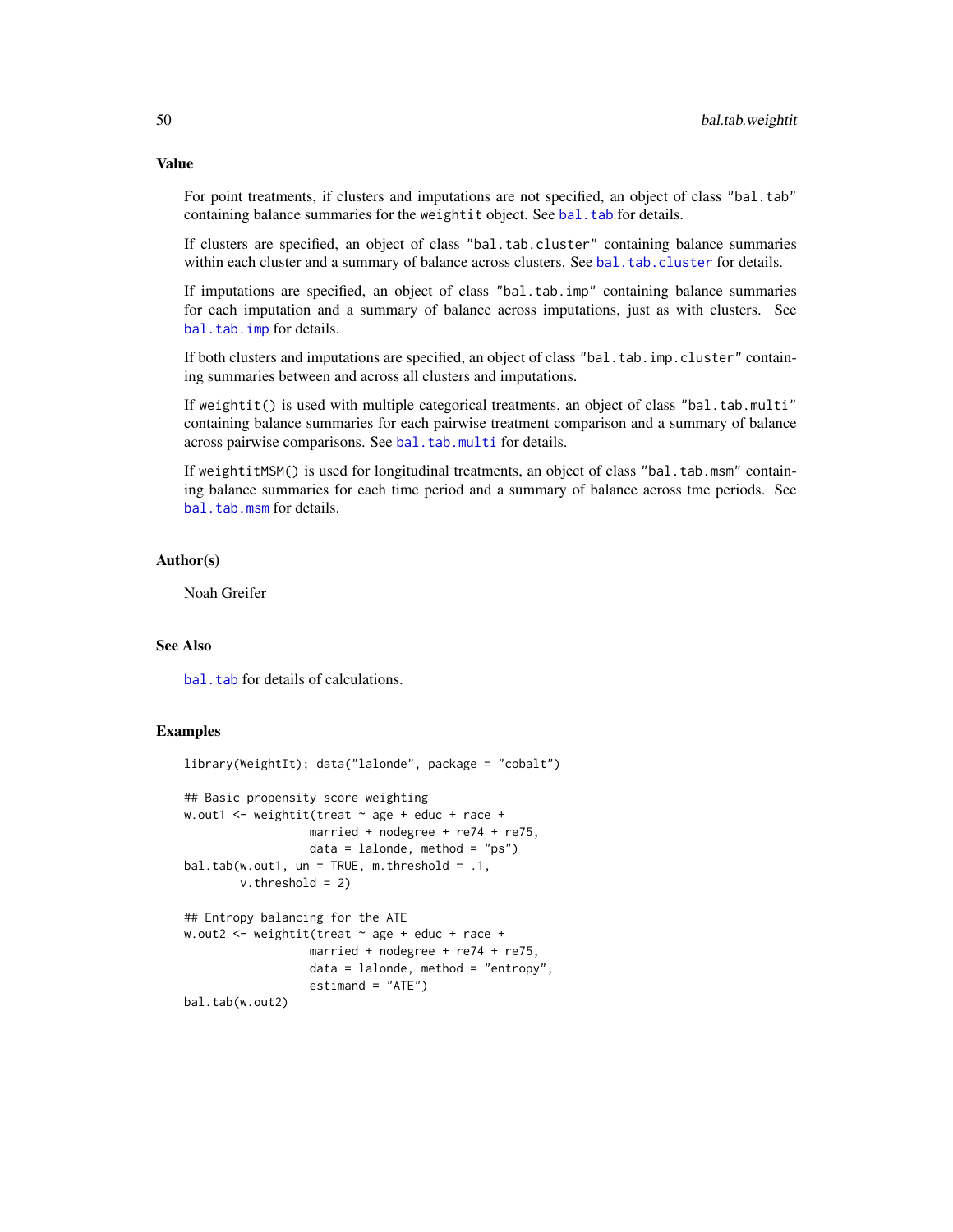<span id="page-50-0"></span>class-bal.tab.msm *Using* bal.tab() *with Longitudinal Treatments*

#### <span id="page-50-1"></span>Description

When using bal.tab() with longitudinal treatments, the output will be different from the case with point treatments, and there are some options that are common across all bal.tab methods for dealing with longitudinal data. This page outlines the outputs and options in this case.

There are two main componenets of the output of bal.tab() with longitudinal treatments: the timepoint-specific balance summary and across-time-points balance summary. The time-point-specific balance summaries are standard point treatment balance summaries at each time point.

The across-time-points balance summary is, for each variable, the greatest imbalance across all time-point-specific balance summaries. If the greatest observed imbalance is tolerable, then all other imabalances for that variable will be tolerable too, so focusing on reducing the greatest imbalance is sufficient for reducing imbalance overall.

#### Arguments

|                     | There are two additional arguments for each bal. tab() method that can handle<br>longitudinal treatments: which.time and msm.summary.                                                                                                                     |
|---------------------|-----------------------------------------------------------------------------------------------------------------------------------------------------------------------------------------------------------------------------------------------------------|
|                     | This is a display option that does not affect computation. If NULL (the default), all<br>tme points will be displayed. If NA, no time points will be displayed. Otherwise,<br>can be a vector of treatment names or indices for which to display balance. |
| w b mic buntminae v | This is a display option that does not affect computation. If TRUE, the bal-<br>ance summary across time points will be displayed. The default is TRUE, and<br>if which, time is NA, it will automatically be set to TRUE.                                |

## Value

The output is a bal.tab.msm object, which inherits from bal.tab. It has the following elements:

| Time.Balance         | For each time point, a regular bal. tab object containing a balance table, a sam-<br>ple size summary, and other balance assessment tools, depending on which op-<br>tions are specified.                          |
|----------------------|--------------------------------------------------------------------------------------------------------------------------------------------------------------------------------------------------------------------|
| Balance.Across.Times |                                                                                                                                                                                                                    |
|                      | The balance summary across time points. This will include the maximum abso-<br>lute mean difference for each covariate across all time points, and the same for<br>variance ratios and KS statistics if requested. |
| Observations         | A table of sample sizes or effective sample sizes for each time point before and<br>after adjustment.                                                                                                              |

As with other methods, multiple weights can be specified, and values for all weights will appear in all tables.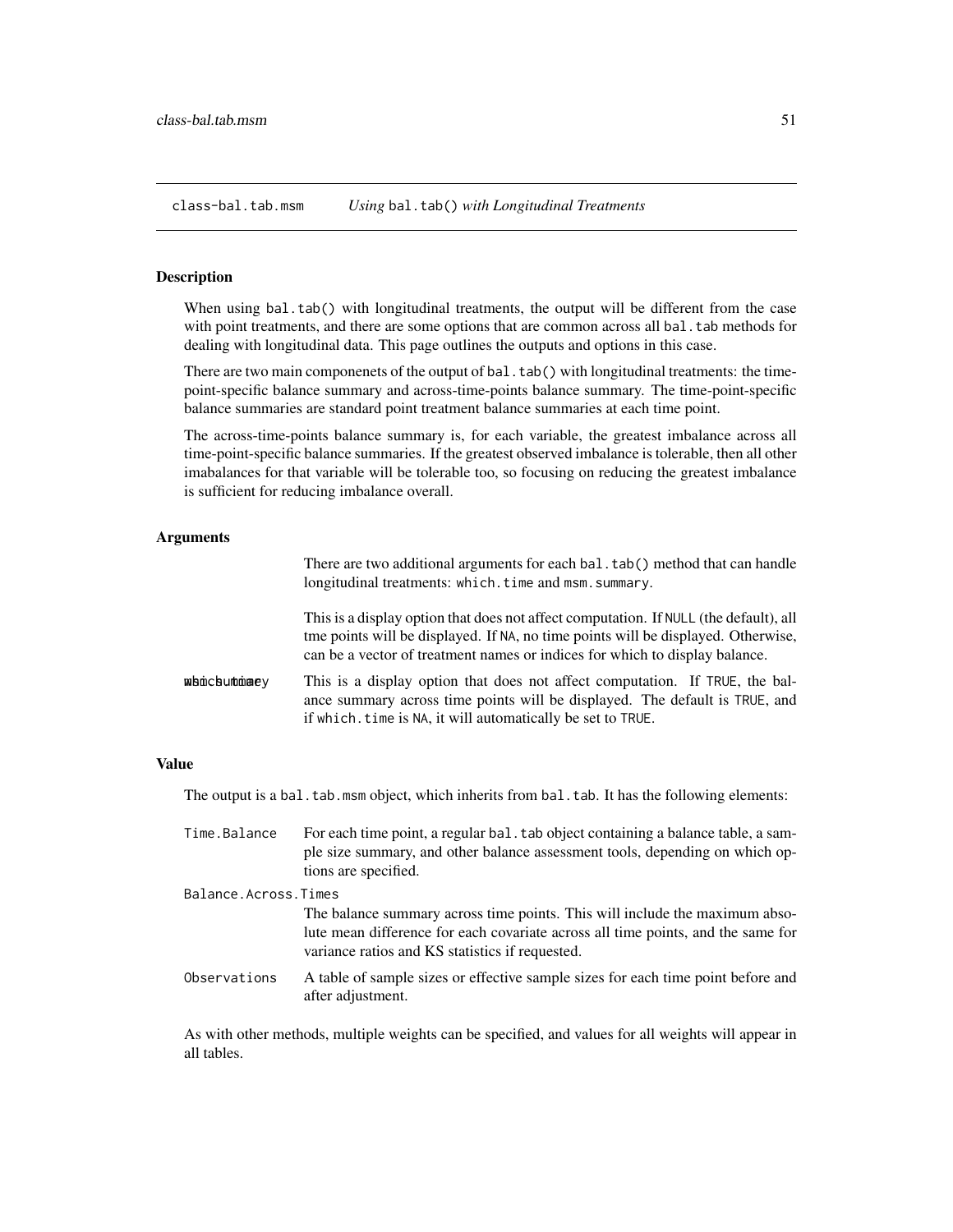## Author(s)

Noah Greifer

## See Also

[bal.tab](#page-4-1), [bal.tab.list](#page-24-1), [print.bal.tab.msm](#page-58-2)

f.build *Convenient Formula Generation*

## Description

f.build() returns a formula of the form  $y \sim x1 + x2 + ...$  from a data frame input. It can be much quicker to use f.build() than to hand-write the precise formula, which may contain errors. It can be used in place of a formula in, for example, [glm\(](#page-0-0)), matchit(), or [bal.tab\(](#page-4-1)).

## Usage

f.build(y, rhs)

## Arguments

|     | the quoted name of the response (left hand side) variable in the formula. Only<br>one variable is supported. The empty string is allowed.                                                    |
|-----|----------------------------------------------------------------------------------------------------------------------------------------------------------------------------------------------|
| rhs | a data frame whose variable names will be the terms on the right hand side of<br>the formula, or a character vector whose values will be the terms on the right<br>hand side of the formula. |

## Value

an object of class "formula".

## Examples

```
data(lalonde)
covs <- subset(lalonde, select = -c(treat, re78))
lm(f.build("treat", covs), data = lalonde)
```
<span id="page-51-0"></span>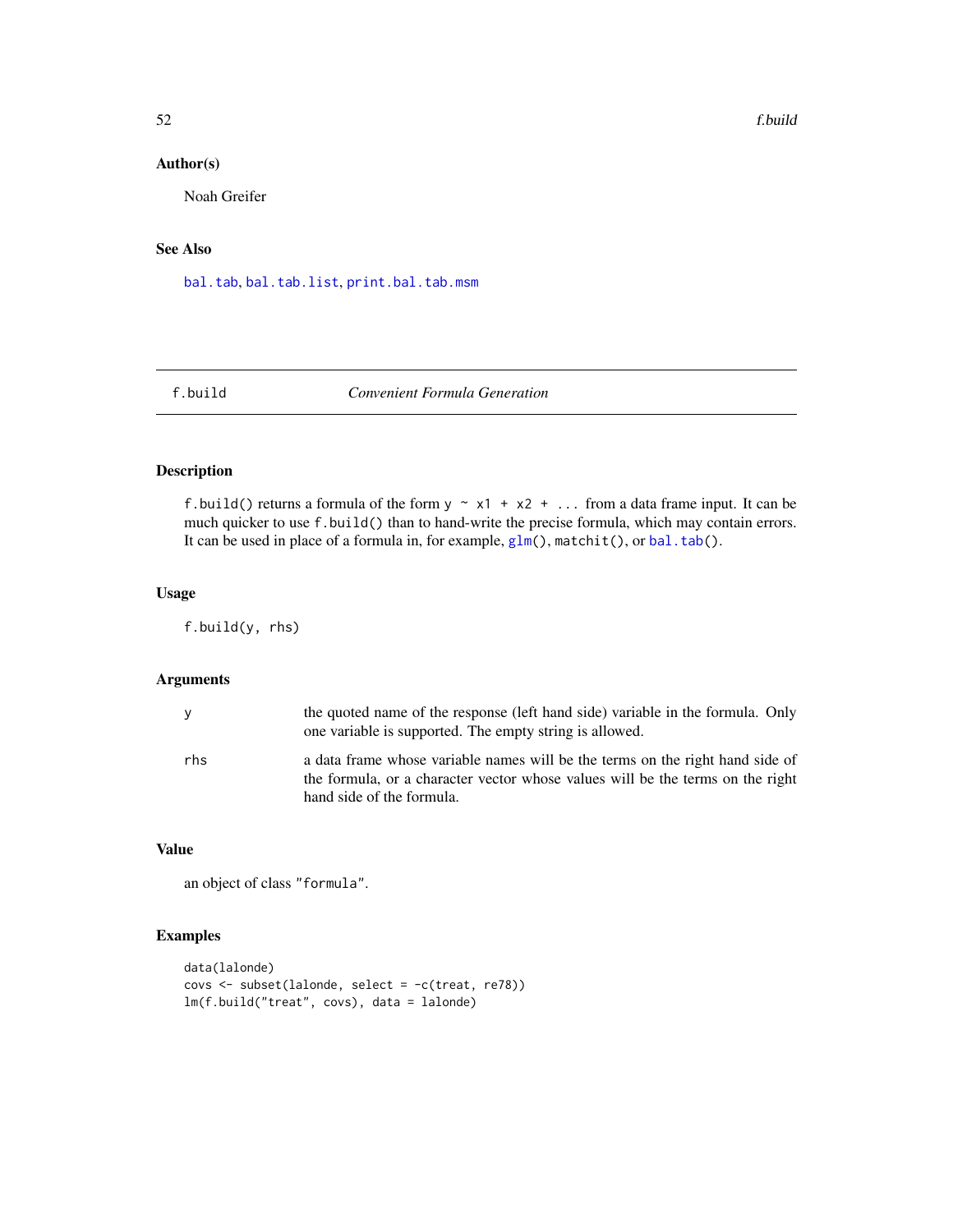<span id="page-52-0"></span>

#### Description

Extracts weights from the outputs of preprocessing functions.

#### Usage

```
get.w(...)
## S3 method for class 'matchit'
get.w(m, ...)
## S3 method for class 'ps'
get.w(ps, stop.method = NULL, estimand = NULL, s.weights = FALSE, ...)## S3 method for class 'mnps'
get.w(mnps, stop.method = NULL, s.weights = FALSE, ...)
## S3 method for class 'iptw'
get.w(jptw, stop.method = NULL, s.weights = FALSE, ...)## S3 method for class 'Match'
get.w(M, ...)
## S3 method for class 'CBPS'
get.w(c, estimate = NULL, ...)## S3 method for class 'ebalance'
get.w(e, treat, ...)
## S3 method for class 'optmatch'
get.w(o, ...)
## S3 method for class 'weightit'
get.w(W, s.weights = FALSE, ...)
```
#### Arguments

m, ps, mnps, iptw, M, c, e, o, W Output from the corresponding preprocessing packages. stop.method The name of the stop method used in the original call to ps() or mnps() in twang, e.g., "es.mean". If empty, will return weights from all stop method available into a data.frame. Abbreviations allowed.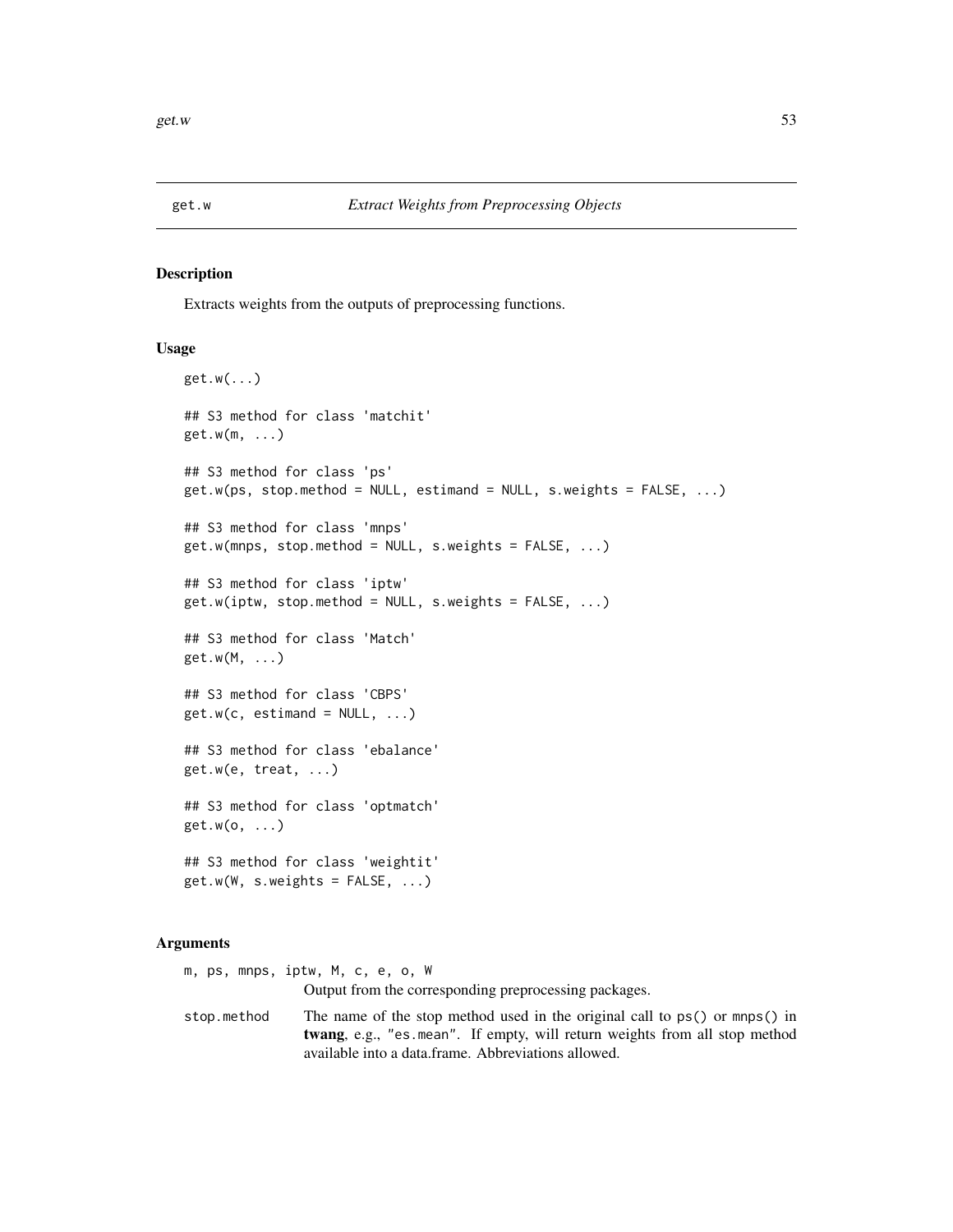<span id="page-53-0"></span>

| estimand  | If weights are computed using the propensity score (i.e., for the ps and CBPS<br>methods), which estimand to use to compute the weights. If "ATE", weights will<br>be computed as $1/ps$ for the treated group and $1/(1-ps)$ for the control group.<br>If "ATT", weights will be computed as 1 for the treated group and $ps/(1-ps)$<br>for the control group. If NULL, get. w() will try to figure out which estimand is<br>desired based on the object. |
|-----------|------------------------------------------------------------------------------------------------------------------------------------------------------------------------------------------------------------------------------------------------------------------------------------------------------------------------------------------------------------------------------------------------------------------------------------------------------------|
| treat     | A vector of treatment status for each unit. This is required for methods that<br>include treat as an argument. The treatment variable that was used in the<br>original preprocessing function call should be used.                                                                                                                                                                                                                                         |
| s.weights | Whether the sampling weights included in the original call to the fitting func-<br>tion should be included in the weights. If TRUE, the returned weights will be<br>the product of the balancing weights estimated by the fitting function and the<br>sampling weights. If FALSE, only the balancing weights will be returned.                                                                                                                             |
| .         | further arguments passed to or from other methods.                                                                                                                                                                                                                                                                                                                                                                                                         |

#### Details

The output of get.w() can be used in calls to the formula and data frame methods of [bal.tab\(](#page-4-1)) (see example below). In this way, the output of multiple preprocessing packages can be viewed simultaneously and compared. The weights can also be used in weights statements in regression methods to compute weighted effects.

twang has a funciton called get.weights() that performs the same function on ps objects but offers slightly finer control. Note that the weights generated by get.w() for ps objects do not include sampling weights.

When sampling weights are used with CBPS(), the returned weights will already have the sampling weights incorporated. To retrieve the balancing weights on their own, divide the returned weights by the original sampling weights. For other packages, the balancing weights are returned separately unless s.weights = TRUE, which means they must be multiplied by the sampling weights for effect estimation.

## Value

A vector or data.frame of weights for each unit. These may be matching weights or balancing weights.

## Author(s)

Noah Greifer

#### See Also

[get.weights](#page-0-0) in twang.

## Examples

```
## Not run:
data("lalonde", package = "cobalt")
library("MatchIt"); library("WeightIt")
```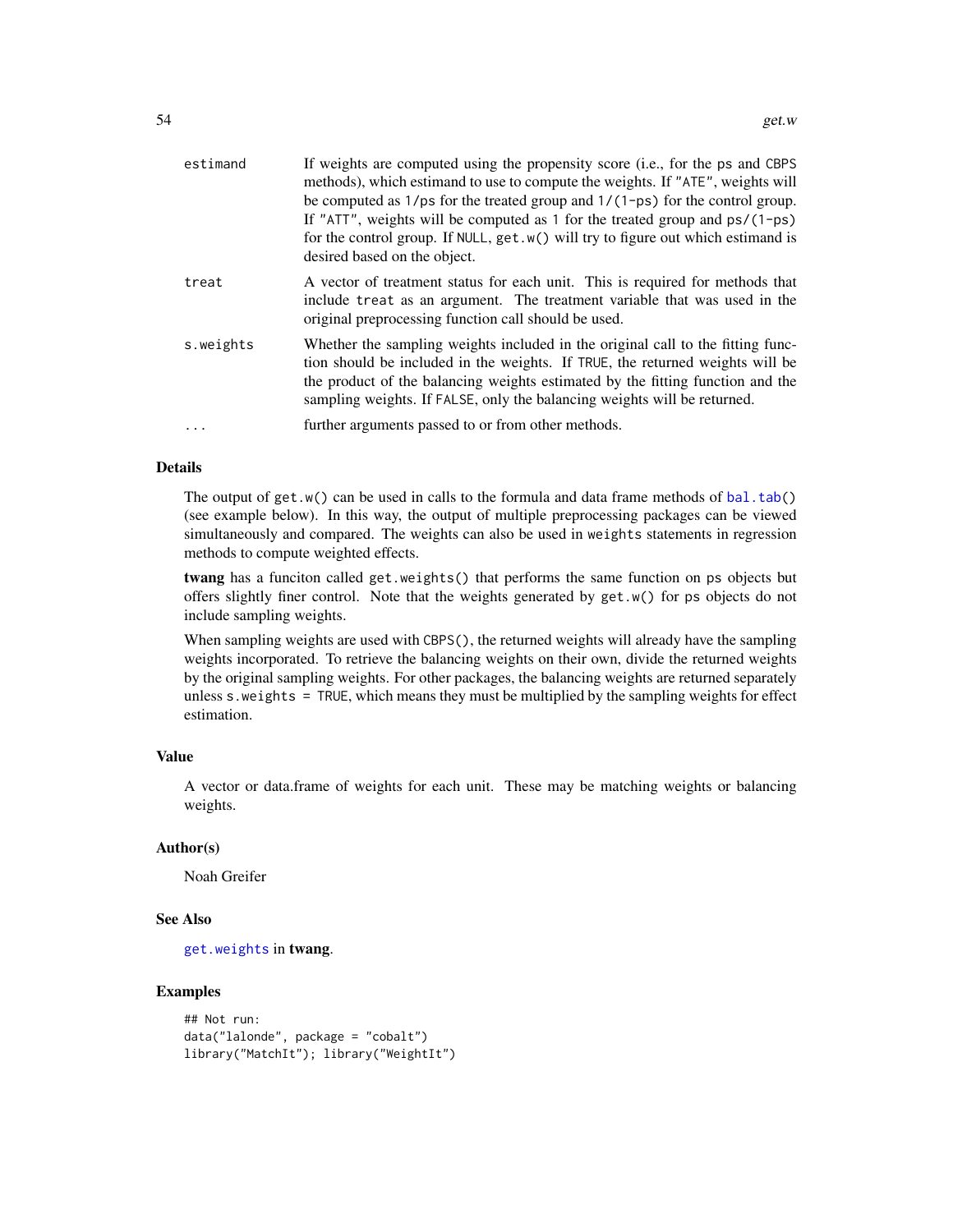#### <span id="page-54-0"></span>lalonde 55

```
m.out <- matchit(treat ~ age + educ + race, data = lalonde)
w.out \leq weightit(treat \sim age + educ + race, data = lalonde,
                  estimand = "ATT")
bal.tab(treat \sim age + educ + race, data = lalonde,
        weights = data.frame(matched = get.w(m.out),
                             weighted = get.w(w.out)),method = c("matching", "weighting"),
        estimand = "ATT")
## End(Not run)
```
lalonde *Lalonde's National Supported Work Demonstration data*

## Description

One of the datasets used by Dehejia and Wahba in their paper "Causal Effects in Non-Experimental Studies: Reevaluating the Evaluation of Training Programs." Versions of this data set have been used as an example data set in MatchIt, twang, Matching, and CBPS. The data set lalonde\_mis is the same but with some values missing (set to NA).

#### Usage

```
data("lalonde")
data("lalonde_mis")
```
#### Format

A data frame with 614 observations on the following 9 variables.

treat 1 if treated in the National Supported Work Demonstration, 0 if from the Current Population Survey

age age

educ years of education

race factor; black, Hispanic (hispan), or white

married 1 if married, 0 otherwise

nodegree 1 if no degree, 0 otherwise

re74 earnings in 1974 (pretreatment)

re75 earnings in 1975 (pretreatment)

re78 earnings in 1978 (outcome)

#### Source

<http://users.nber.org/~rdehejia/data/nswdata2.html>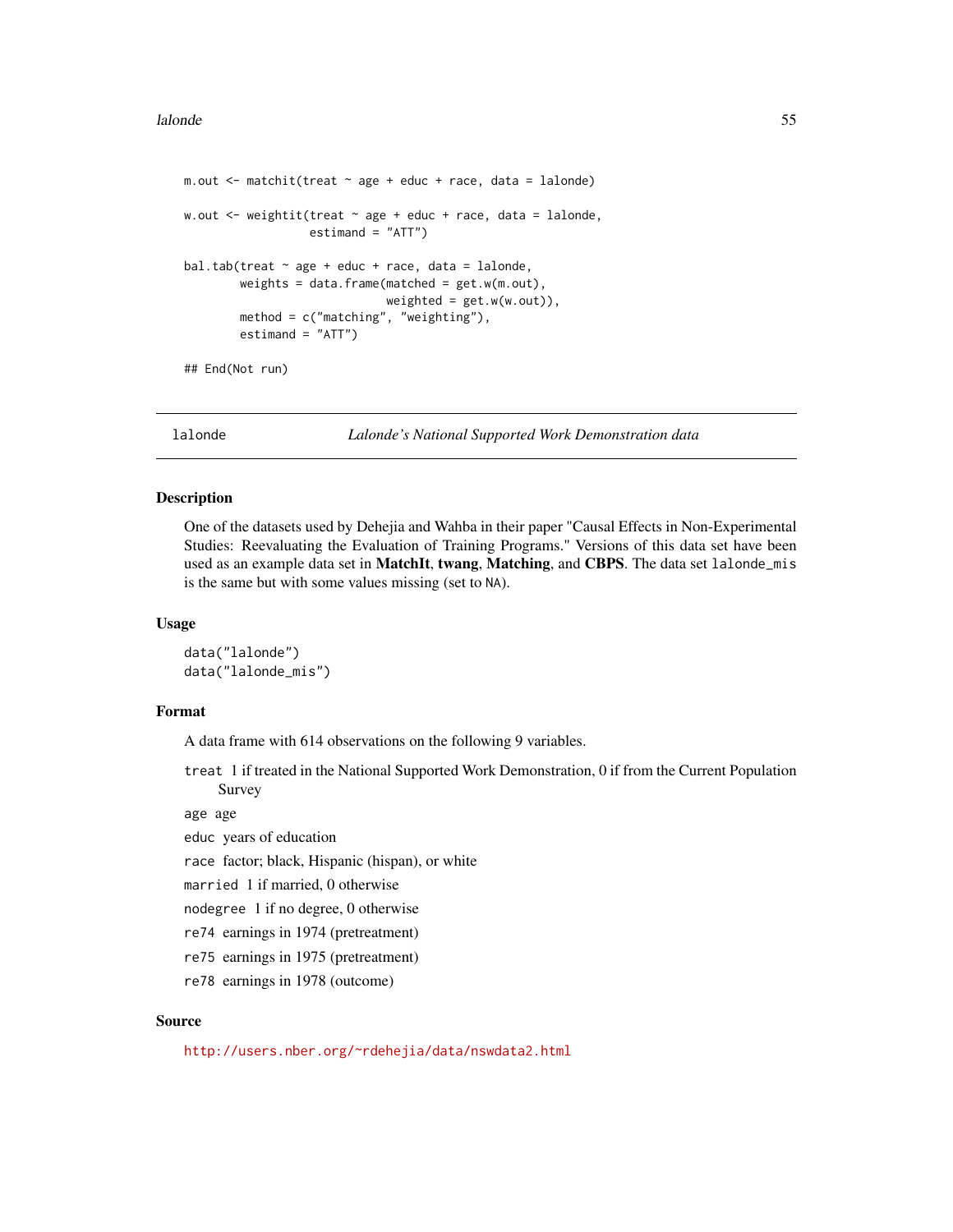## <span id="page-55-0"></span>References

Lalonde, R. (1986). Evaluating the econometric evaluations of training programs with experimental data. American Economic Review 76: 604-620.

Dehejia, R.H. and Wahba, S. (1999). Causal Effects in Nonexperimental Studies: Re-Evaluating the Evaluation of Training Programs. Journal of the American Statistical Association 94: 1053-1062.

love.plot *Generate Balance Plots for Publication*

## Description

Generates a "Love" plot graphically displaying covariate balance before and after adjusting.

#### Usage

```
love.plot(x,
    stat = c("mean.diffs", "variance.ratios",
             "ks.statistics"),
    threshold = NULL,
    abs = FALSE,var.order = NULL,
   no.missing = TRUE,
   var.names = NULL,
    drop.distance = FALSE,
    agg.fun = c("mean", "median", "max", "range"),
    colors = NULL,
    shapes = NULL,
    line = FALSE,
    ...)
```
## Arguments

| $\mathsf{x}$ | a bal. tab object; the output of a call to bal. tab(). m. threshold, v. threshold,<br>and r. threshold can be used in bal. tab() instead of love. plot()'s threshold<br>parameter.                                                                                                                                                                               |
|--------------|------------------------------------------------------------------------------------------------------------------------------------------------------------------------------------------------------------------------------------------------------------------------------------------------------------------------------------------------------------------|
| stat         | character; which statistic should be reported if treatment is binary. The op-<br>tions are "mean.diffs" for mean differences (standardized or not according the<br>options selected in bal. tab object), "variance ratios" for variance ratios, and<br>"ks.statistics" for Kolmogorov-Smirnov statistics. "mean.diffs" is the default.<br>Abbreviations allowed. |
| threshold    | numeric; an optional value to be used as a threshold marker in the plot. Over-<br>rides the threshold set in the bal. tab object.                                                                                                                                                                                                                                |
| abs          | logical; whether to present the statistic in absolute value or not if stat = "mean.diffs"<br>or the treatment variable is continuous. Defaults to TRUE when balance is plotted<br>across clusters.                                                                                                                                                               |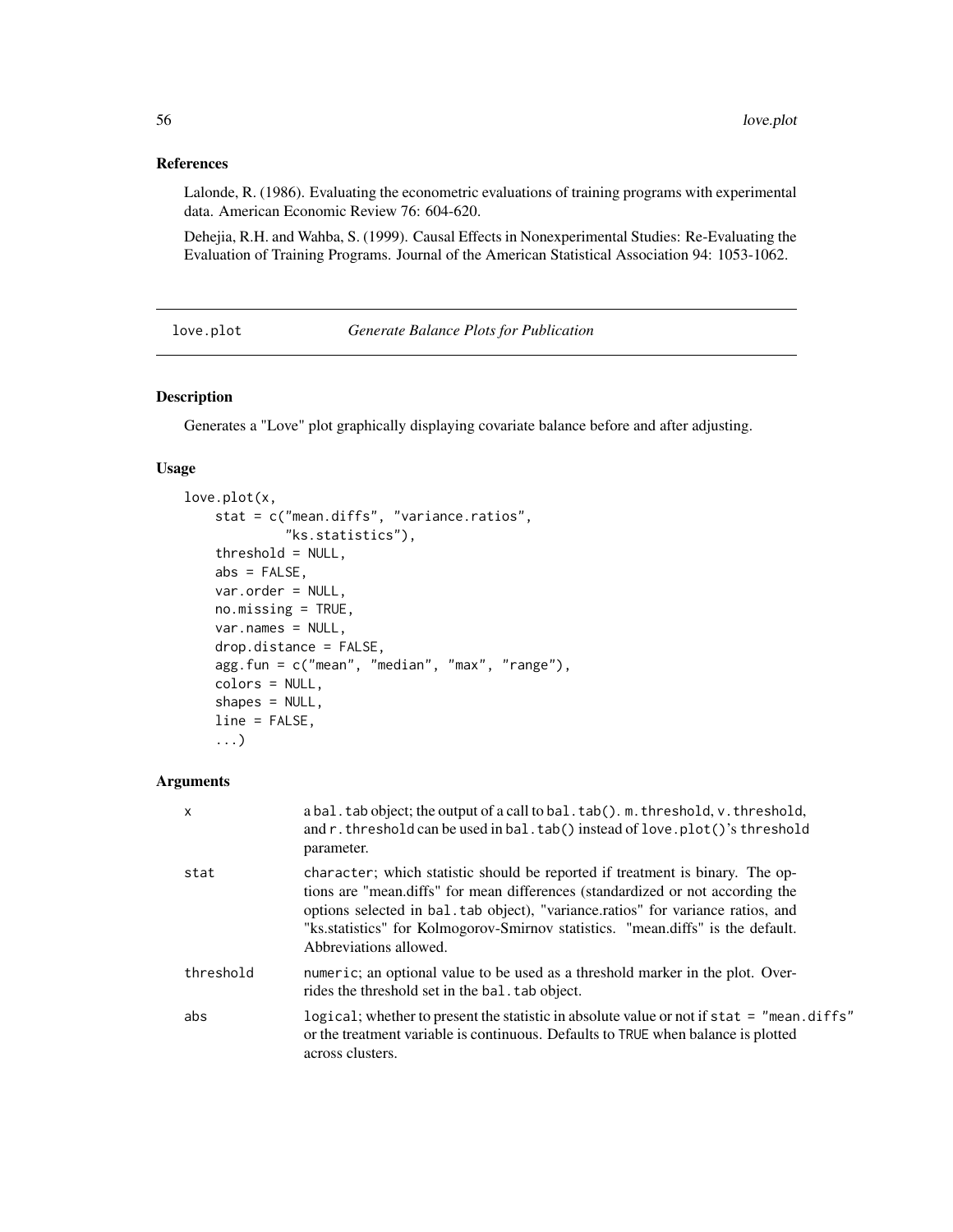#### <span id="page-56-0"></span>love.plot 57

| var.order     | character; how to order the variables in the plot. If NULL, they will be dis-<br>played in the same order as in the call to bal.tab(), which is the order of the<br>underlying data set. If "alphabetical", they will be displayed in alphabetical or-<br>der. If "adjusted", they will be ordered by the balance statistic of the adjusted<br>sample. if "unadjusted", they will be ordered by the balance statistic of the<br>unadjusted sample. "unadjusted" looks the nicest, but NULL or "alphabetical"<br>should be used if comparing variables across data sets to maintain variable or-<br>der. If multiple plots are produced simultaneously (i.e., for individual clusters<br>or imputations), var.order cannot be "unadjusted" or "adjusted". |
|---------------|----------------------------------------------------------------------------------------------------------------------------------------------------------------------------------------------------------------------------------------------------------------------------------------------------------------------------------------------------------------------------------------------------------------------------------------------------------------------------------------------------------------------------------------------------------------------------------------------------------------------------------------------------------------------------------------------------------------------------------------------------------|
| no.missing    | logical; whether to drop rows for variables for which the statistic has a value<br>of NA, for example, variance ratios for binary variables. If FALSE, there will be<br>rows for these variables but no points representing their value. Default is TRUE,<br>so that variables with missing values are absent.                                                                                                                                                                                                                                                                                                                                                                                                                                           |
| var.names     | an optional object providing alternate names for the variables in the plot, which<br>will otherwise be the variable names as they are stored. This may be useful when<br>variables have ugly names. See Details on how to specify var.names.                                                                                                                                                                                                                                                                                                                                                                                                                                                                                                             |
| drop.distance | logical; whether to ignore the distance measure (if there are any) in plotting.                                                                                                                                                                                                                                                                                                                                                                                                                                                                                                                                                                                                                                                                          |
| agg.fun       | if balance is to be displayed across clusters or imputations rather than within<br>a single cluster or imputation, which summarizing function (mean, median,<br>max, or range) of the balance statistics sould be used. If "range" is entered,<br>love.plot() will display a line from the min to the max with a point at the<br>mean for each covariate; it can only be used if quick $=$ FALSE in the bal. tab()<br>call. Abbreviations allowed; "mean" is default.                                                                                                                                                                                                                                                                                    |
| colors        | The colors of the points on the plot. See 'Color Specification' at par. The first<br>value corresponds to the color for the unadjusted sample, and the second color<br>to the adjusted sample. If only one is specified, it will apply to both. Defaults to<br>"red" and "blue".                                                                                                                                                                                                                                                                                                                                                                                                                                                                         |
| shapes        | numeric; the shapes of the points on the plot. See Example at shape. Must be<br>one or two numbers between 21 and 25. The first value corresponds to the shape<br>for the unadjusted sample, and the second color to the adjusted sample. If only<br>one is specified, it will apply to both. Defaults to 21 (circle).                                                                                                                                                                                                                                                                                                                                                                                                                                   |
| line          | logical; whether to display a line connecting the points for each sample.                                                                                                                                                                                                                                                                                                                                                                                                                                                                                                                                                                                                                                                                                |
|               | Options for display of the plot. The following arguments are currently accepted:                                                                                                                                                                                                                                                                                                                                                                                                                                                                                                                                                                                                                                                                         |
|               | size numeric; the size of the points on the plot. Defaults to 1.                                                                                                                                                                                                                                                                                                                                                                                                                                                                                                                                                                                                                                                                                         |
|               | title character; the title of the plot.                                                                                                                                                                                                                                                                                                                                                                                                                                                                                                                                                                                                                                                                                                                  |
|               | subtitle character; the subtitle of the plot.                                                                                                                                                                                                                                                                                                                                                                                                                                                                                                                                                                                                                                                                                                            |
|               | sample names character; new names to be given to the samples (i.e., in place<br>of "Unadjusted" and "Adjusted").                                                                                                                                                                                                                                                                                                                                                                                                                                                                                                                                                                                                                                         |
|               | limits numeric; the bounds for the x-axis of the plot. Must a vector of length<br>2 in ascending order.                                                                                                                                                                                                                                                                                                                                                                                                                                                                                                                                                                                                                                                  |
|               | which.cluster which clusters to display. Overrides the which.cluster op-<br>tion in the original bal. tab object.                                                                                                                                                                                                                                                                                                                                                                                                                                                                                                                                                                                                                                        |
|               | which. imp which imputations to display. Overrides the which. imp option in<br>the original bal. tab object.                                                                                                                                                                                                                                                                                                                                                                                                                                                                                                                                                                                                                                             |
|               | which. treat which treatment groups to display. Overrides the which. treat<br>option in the original bal. tab object.                                                                                                                                                                                                                                                                                                                                                                                                                                                                                                                                                                                                                                    |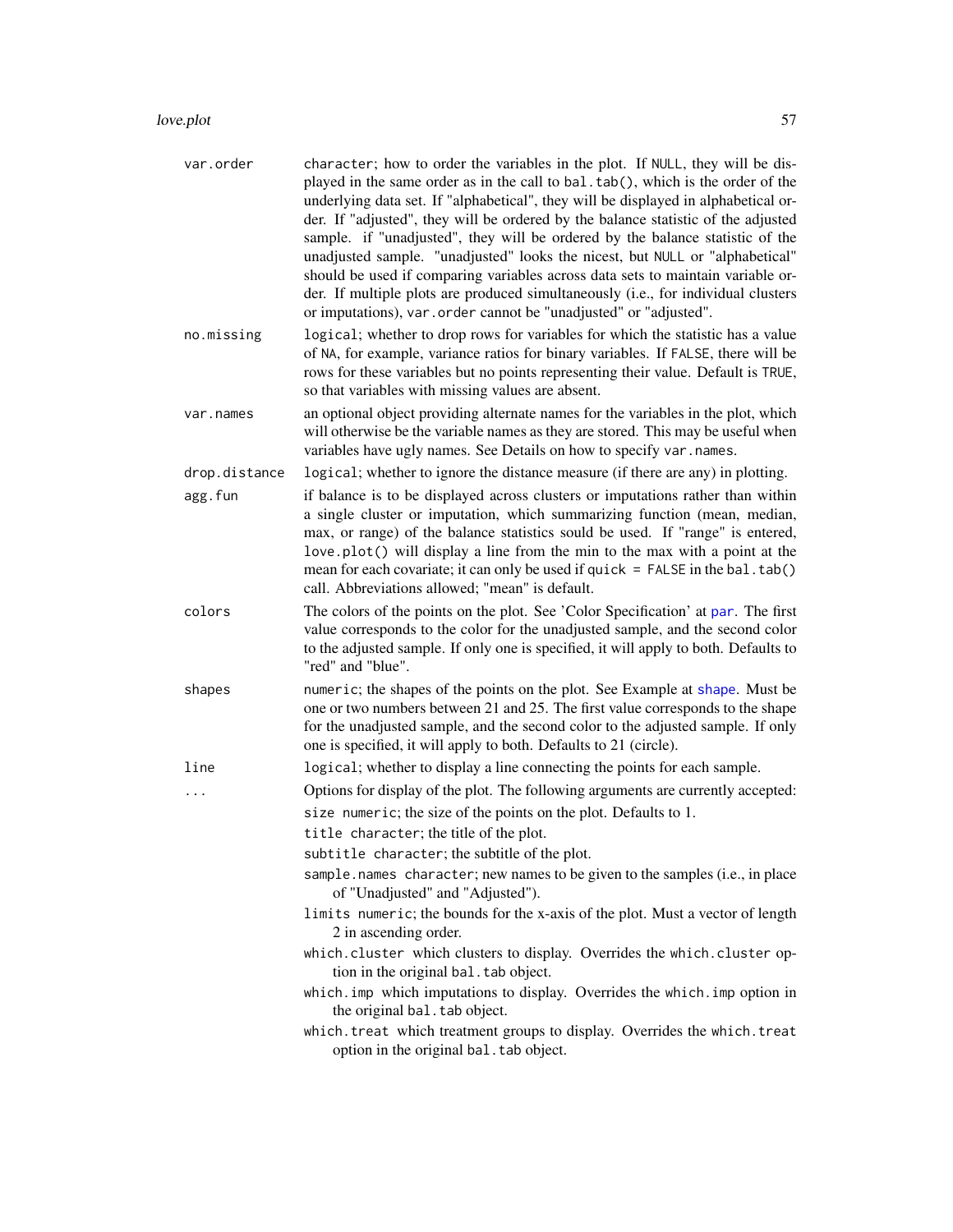#### <span id="page-57-0"></span>Details

love.plot() uses ggplot from the **ggplot2** package, and (invisibly) returns a "ggplot" object. This means that users can edit aspects of the plot using ggplot2 syntax.

The default in love.plot() is to present variables as they are named in the output of the call to bal.tab(), so it is important to know this output before specifying alternate variable names when using var.names, as the displayed variable names may differ from those in the original data.

There are several ways to specify alternate names for presentation in the displayed plot using the var.names argument by specifying a list of old and new variable names, pairing the old name with the new name. You can do this in three ways: 1) use a vector or list of new variable names, with the names of the values the old variable names; 2) use a data frame with exactly one column containing the new variable names and the row names containing the old variable names; or 3) use a data frame with two columns, the first (or the one named "old") containing the old variable names and the second (or the one named "new") containing the new variable names. If a variable in the output from bal.tab() is not provided in the list of old variable names, love.plot() will use the original old variable name.

love.plot() can be used with clusters, imuputations, or both as well. The cluster or imputation arguments must be specified in the call to bal.tab(). Several types of plots can be requested: a plot aggregating over all imputations across all clusters, a plot displaying individual clusters aggregating over imputations (if any), a plot displaying individual imputations across clusters, or a plot displaying individual clusters within one imputation (if any) or individual imputations for one cluster. The choice of these displays is controlled by the arguments to which.cluster and which.imp. If either of them are NA, the plot will aggregate over that collection. If either are individual values, the plot will display the values for those specific clusters or imputations. If either of them are NULL, the plot will display the values for all clusters or imputations. If both clusters and imputations are specified, at least one of which.cluster or which.imp must be a single value, or NA. When aggregating, an argument should be specified to agg.fun referring to whether the mean, median, or maximum ("max") balance statistic or range ("range") of balance statistics for each covariate should be presented in the plot. In order to use "range", quick in bal.tab() must be set to FALSE, because setting it to TRUE suppresses calculation of non-displayed values, and the minimum statistic across clusters or imputations, required for displaying the range, is not normally displayed.

#### Value

A "ggplot" object, returned invisbly.

#### **Note**

love.plot() can also be called by using plot() on a bal.tab object. That is, the "love." prefix is optional.

#### Author(s)

Noah Greifer

#### See Also

[bal.tab](#page-4-1)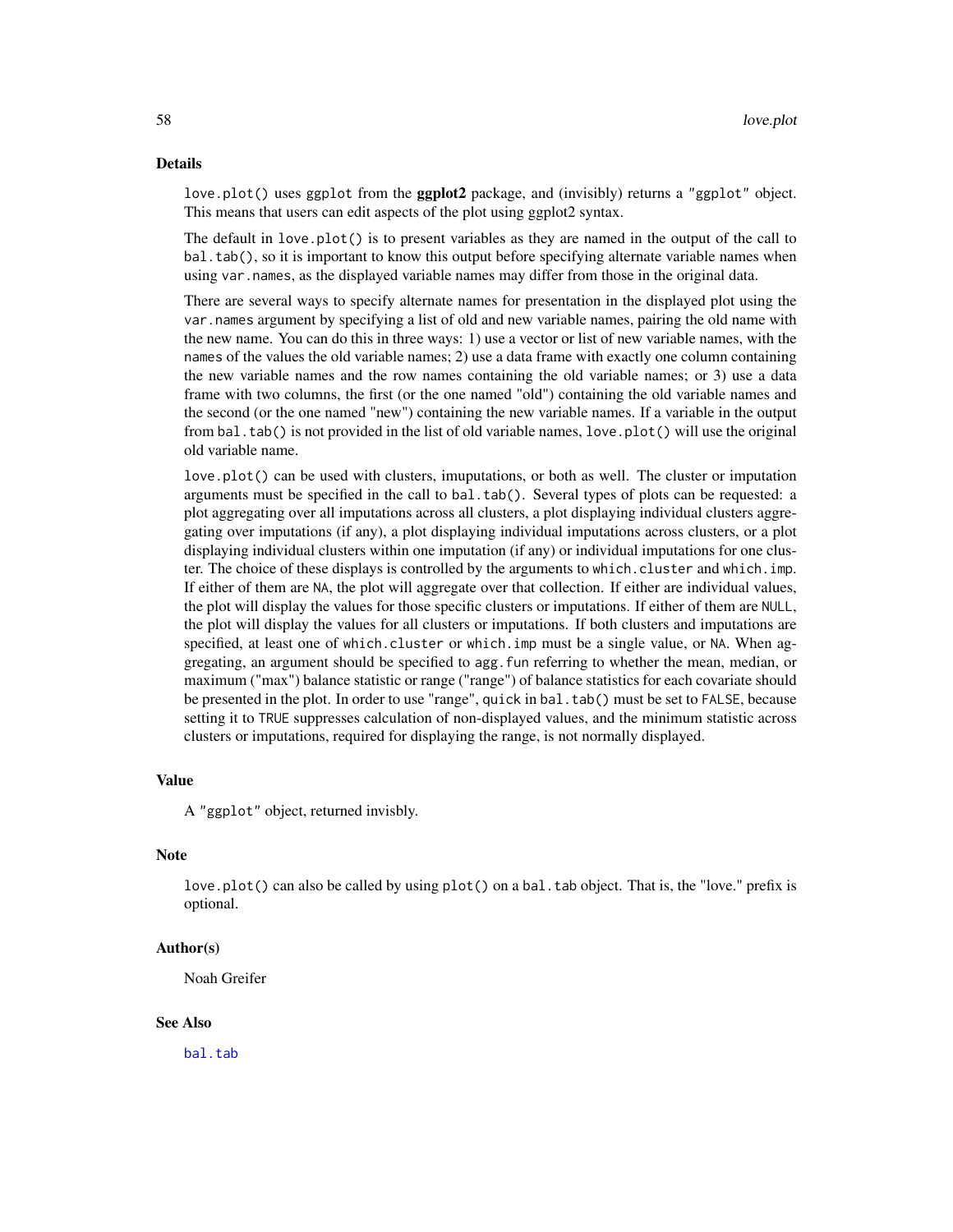## <span id="page-58-0"></span>print.bal.tab 59

#### Examples

```
library(MatchIt); data("lalonde", package = "cobalt")
## Nearest Neighbor matching
m.out1 <- matchit(treat ~ age + educ + race +
                  married + nodegree + re74 + re75,
                  data = lalonde)
love.plot(bal.tab(m.out1), stat = "mean.diffs", threshold = .1,
          var.order = "unadjusted")
## Using alternate variable names
v <- data.frame(old = c("age", "educ", "race_black", "race_hispan",
                        "race_white", "married", "nodegree", "re74",
                        "re75"),
                new = c("Age", "Years of Education", "Black",
                        "Hispanic", "White", "Married", "No Degree",
                        "Earnings 1974", "Earnings 1975"))
love.plot(bal.tab(m.out1), stat = "mean.diffs", threshold = .1,
          var.order = "unadjusted", var.names = v)
#Changing colors and shapes and adding lines
love.plot(bal.tab(m.out1), stat = "mean.diffs", threshold = .1,
          var.order = "unadjusted", var.names = v, abs = TRUE,
          shapes = c(22, 25), colors = c("darkblue", "lightblue"),line = TRUE)
```
<span id="page-58-1"></span>print.bal.tab *Print Results of a Call to bal.tab()*

## <span id="page-58-2"></span>Description

Prints bal.tab() output in a clean way. Provides options for printing.

#### Usage

```
## S3 method for class 'bal.tab'
print(x,
    disp.m.threshold = "as.is",
    disp.v.threshold = "as.is",
    disp.ks.threshold = "as.is",
    disp.r.threshold = "as.is",
    imbalanced.only = "as.is",
    un = "as.is".disp.bal.tab = "as.is",
    disp.means = "as.is",
    disp.v.ratio = "as.is",
```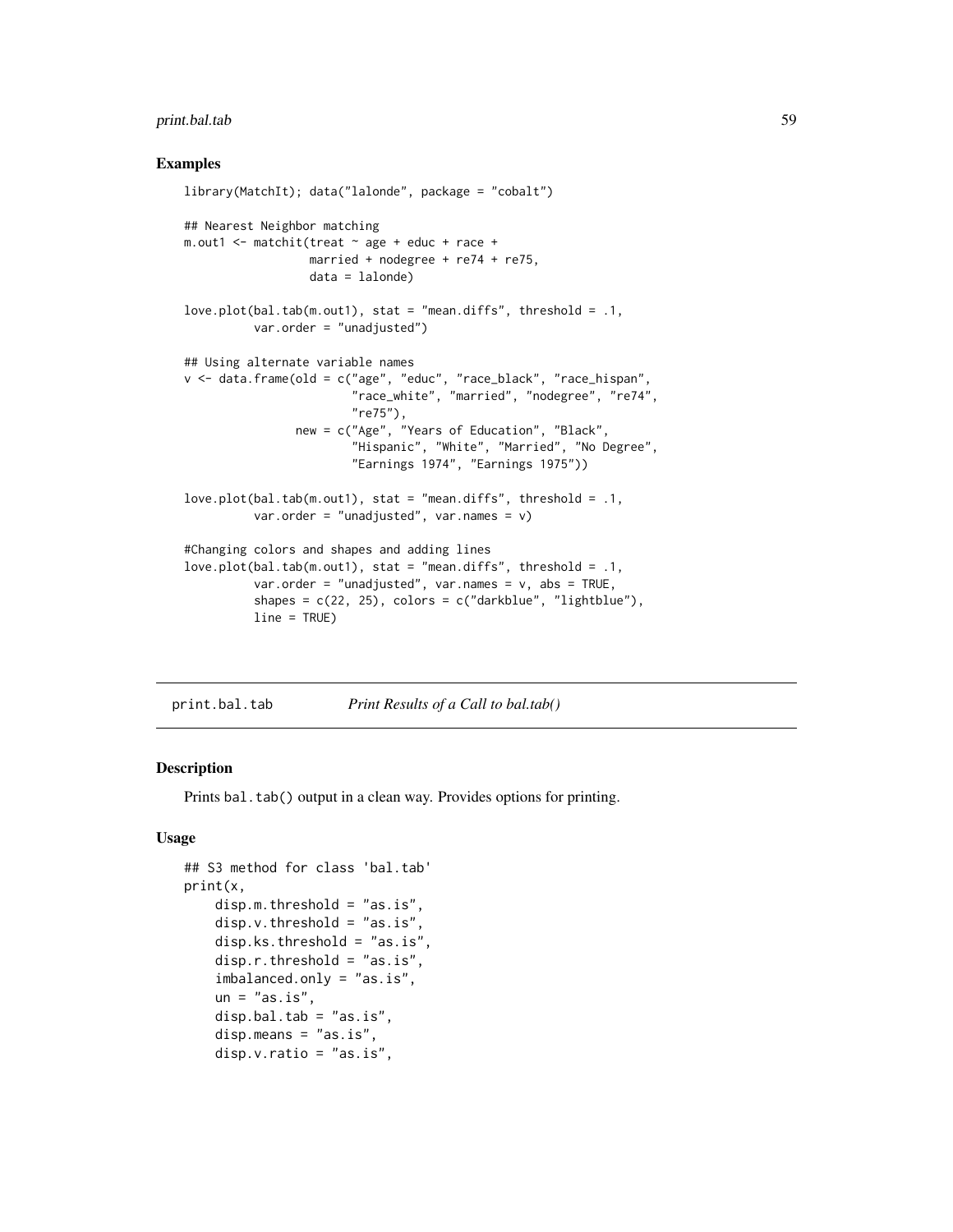```
disp.ks = "as.is",digits = max(3, getOption("digits") - 3),...)
## S3 method for class 'bal.tab.subclass'
print(x,
   disp.m.threshold = "as.is",
    disp.v.threshold = "as.is",
    disp.ks.threshold = "as.is",
    disp.r.threshold = "as.is",
    imbalanced.only = "as.is",
    un = "as.is",disp.bal.tab = "as.is",
    disp.means = "as.is",disp.v.ratio = "as.is",
    disp.ks = "as.is",disp.subclass = "as.is",
    digits = max(3, getOption("digits") - 3),...)
## S3 method for class 'bal.tab.cluster'
print(x,
    disp.m.threshold = "as.is",
    disp.v.threshold = "as.is",
    disp.ks.threshold = "as.is",
    disp.r.threshold = "as.is",
    imbalanced.only = "as.is",
    un = "as.is",disp.bal.tab = "as.is",
    disp.means = "as.is",
    disp.v.ratio = "as.is",disp.ks = "as.is",which.cluster,
    cluster.summary = "as.is",
    cluster.fun = NULL,
    digits = max(3, getOption("digits") - 3),...)
## S3 method for class 'bal.tab.imp'
print(x,
    disp.m.threshold = "as.is",
    disp.v.threshold = "as.is",
    disp.ks.threshold = "as.is",disp.r.threshold = "as.is",
    imbalanced.only = "as.is",
    un = "as.is",disp.bal.tab = "as.is",
    disp.means = "as.is",
```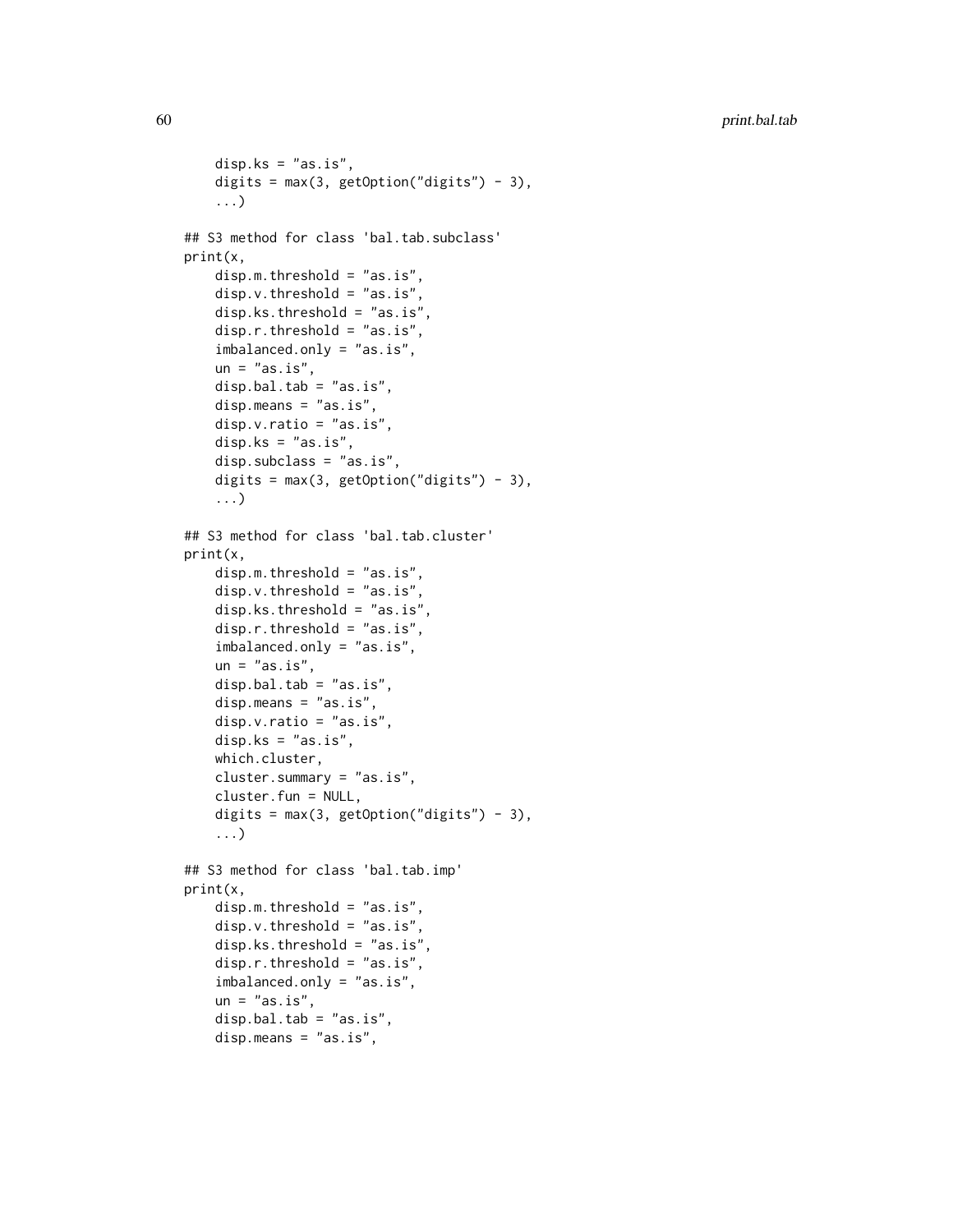```
disp.v.ratio = "as.is",
    disp.ks = "as.is",which.imp,
    imp.summary = "as.is",
    imp.fun = NULL,digits = max(3, getOption("digits") - 3),
    ...)
## S3 method for class 'bal.tab.imp.cluster'
print(x,
    disp.m.threshold = "as.is",
    disp.v.threshold = "as.is",
    disp.ks.threshold = "as.is",
    disp.r.threshold = "as.is",
    imbalanced.only = "as.is",
    un = "as.is",disp.bal.tab = "as.is",
    disp.means = "as.is",
    disp.v.ratio = "as.is",
    disp.ks = "as.is",
    which.cluster,
    cluster.summary = "as.is",
    cluster.fun = NULL,
    which.imp,
    imp.summary = "as.is",
    imp.fun = NULL,digits = max(3, getOption("digits") - 3),...)
    ## S3 method for class 'bal.tab.multi'
print(x,
    disp.m.threshold = "as.is",
    disp.v.threshold = "as.is",
    disp.ks.threshold = "as.is",
    imbalanced.only = "as.is",
    un = "as.is",disp.bal.tab = "as.is",disp.means = "as.is",
    disp.v.ratio = "as.is",
    disp.ks = "as.is",
    which.treat,
    multi.summary = "as.is",
    digits = max(3, getOption("digits") - 3),...)
    ## S3 method for class 'bal.tab.msm'
print(x,
    disp.m.threshold = "as.is",
```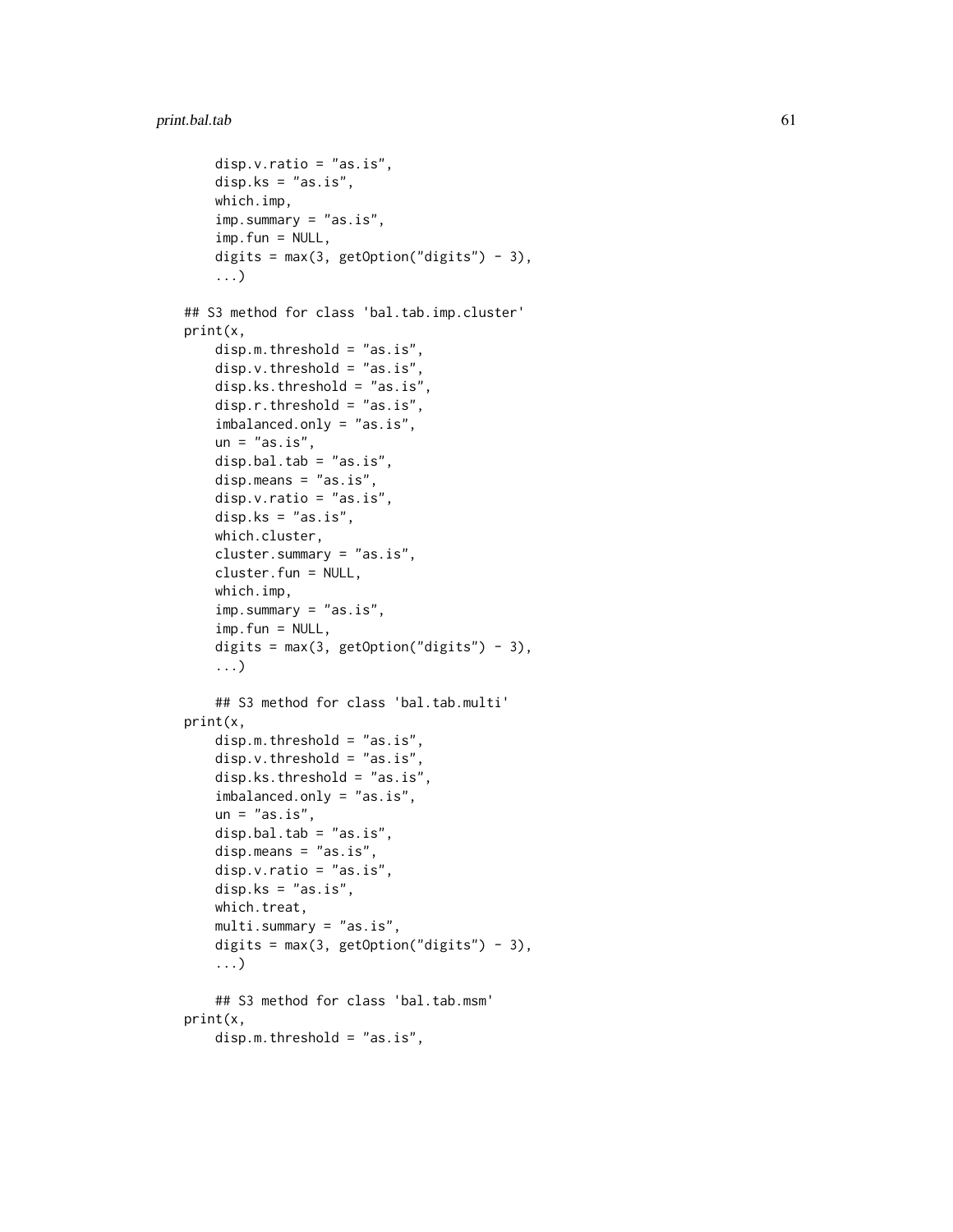```
disp.v.threshold = "as.is",
disp.ks.threshold = "as.is",
disp.r.threshold = "as.is",
imbalanced.only = "as.is",
un = "as.is",disp.bal.tab = "as.is",
disp.means = "as.is",
disp.v.ratio = "as.is",
disp.ks = "as.is",
which.cluster,
cluster.summary = "as.is",
cluster.fun = NULL,
which.time,
msm.summary = "as.is",
digits = max(3, getOption("digits") - 3),
...)
```
## Arguments

| X                 | a bal. tab object; the output of a call to bal. tab().                                                                                                                                                                                                                                                      |
|-------------------|-------------------------------------------------------------------------------------------------------------------------------------------------------------------------------------------------------------------------------------------------------------------------------------------------------------|
| disp.m.threshold  |                                                                                                                                                                                                                                                                                                             |
|                   | whether to display output related to specifying $m$ . threshold in the call to bal. $tab()$ ,<br>which includes the Mean Difference Threshold column in the Balance table, the<br>Mean Difference Balance Tally, and the variable with the Maximum Mean Dif-<br>ference Imbalance. Either FALSE or "as.is". |
| disp.v.threshold  |                                                                                                                                                                                                                                                                                                             |
|                   | whether to display output related to specifying $v$ . threshold in the call to bal. $tab()$ ,<br>which includes the Variance Ratio Threshold column in the Balance table, the<br>Variance Ratio Balance Tally, and the variable with the Maximum Variance Ra-<br>tio Imbalance. Either FALSE or "as.is".    |
| disp.ks.threshold |                                                                                                                                                                                                                                                                                                             |
|                   | whether to display output related to specifying ks. threshold in the call to<br>bal.tab(), which includes the KS Threshold column in the Balance table,<br>the KS Balance Tally, and the variable with the Maximum KS Statistic. Either                                                                     |
|                   | FALSE or "as.is".                                                                                                                                                                                                                                                                                           |
| disp.r.threshold  |                                                                                                                                                                                                                                                                                                             |
|                   | whether to display output related to specifying r. threshold in the call to bal. tab()<br>with a continuous treatment, which includes the Correlation Threshold column<br>in the Balance table, the Correlation Balance Tally, and the variable with the                                                    |
| imbalanced.only   | Maximum Correlation Imbalance. Either FALSE or "as. is".                                                                                                                                                                                                                                                    |
|                   |                                                                                                                                                                                                                                                                                                             |
|                   | whether to display only the covariates that failed to meet at least one of balance<br>thresholds. Depends only on whether threshold were initial set in the call to<br>bal.tab() and not on any arguments to print() (except disp.bal.tab).                                                                 |
| un                | whether to display balance values for the unadjusted sample. Ignored (and set<br>to TRUE) if no conditioning was performed.                                                                                                                                                                                 |
| disp.bal.tab      | whether to display the table of balance statistics. If FALSE, only other values<br>(e.g., the call, sample sizes, balance tallies, and maximum imbalances) will be<br>presented.                                                                                                                            |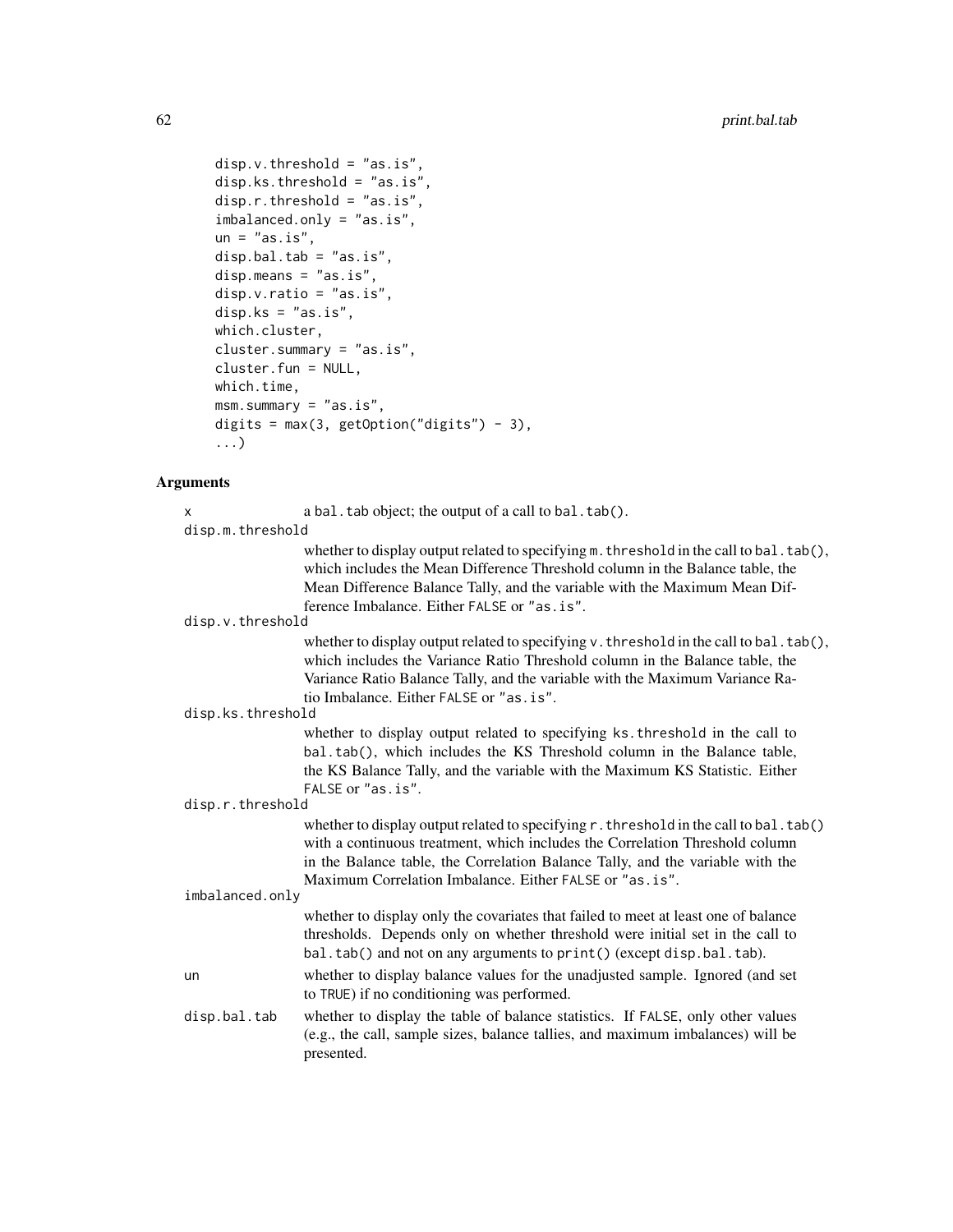<span id="page-62-0"></span>

| disp.means      | whether to print the group means in balance output.                                                                                                                                                                                                                                                                                                                                                                                                 |
|-----------------|-----------------------------------------------------------------------------------------------------------------------------------------------------------------------------------------------------------------------------------------------------------------------------------------------------------------------------------------------------------------------------------------------------------------------------------------------------|
| disp.v.ratio    | whether to display variance ratios in balance output.                                                                                                                                                                                                                                                                                                                                                                                               |
| disp.ks         | whether to display KS statistics in balance output.                                                                                                                                                                                                                                                                                                                                                                                                 |
| digits          | the number of digits to display.                                                                                                                                                                                                                                                                                                                                                                                                                    |
| disp.subclass   | whether to display balance information for individual subclasses if subclassifi-<br>cation is used in conditioning.                                                                                                                                                                                                                                                                                                                                 |
| which.cluster   | which cluster(s) to display. If NULL, all clusters will be displayed. If NA, no clus-<br>ters will be displayed. Otherwise, can be a vector of cluster names or numerical<br>indices for which to display balance. Indices correspond to the alphabetical or-<br>der of cluster names. To display the clusters requested in the original call to<br>bal.tab(), omit this argument, as specifying "as.is" will request a cluster<br>called "as.is.". |
| cluster.summary |                                                                                                                                                                                                                                                                                                                                                                                                                                                     |
|                 | whether to display the cluster summary table. If which. cluster is NA, cluster. summary<br>will be set to TRUE.                                                                                                                                                                                                                                                                                                                                     |
| cluster.fun     | a character vector of functions of balance statistics to display when dislaying<br>balance across clusters. Can be "mean", "median", "min", or "max". More<br>than one are allowed. "min" cannot be used if quick $=$ TRUE in the original<br>bal.tab() call.                                                                                                                                                                                       |
| which.imp       | which imputation(s) to display. If NULL, all imputations will be displayed. If<br>NA, no imputations will be displayed. Otherwise, can be a vector of imputations<br>numbers for which to display balance. To display the imputations requested in<br>the original call to bal.tab(), omit this argument, or enter "as.is".                                                                                                                         |
| imp.summary     | whether to display the imputation summary table. If which . imp is NA, cluster . summary<br>will be set to TRUE.                                                                                                                                                                                                                                                                                                                                    |
| imp.fun         | a character vector of functions of balance statistics to display when dislaying<br>balance across imputations. Can be "mean", "median", "min", or "max". More<br>than one are allowed. "min" cannot be used if quick $=$ TRUE in the original<br>bal.tab() call.                                                                                                                                                                                    |
| which.treat     | which treatments to display when multiple categorical treatments are used. See<br>bal.tab.multi for details.                                                                                                                                                                                                                                                                                                                                        |
| multi.summary   | logical; whether to display the balance summary table across pairwise com-<br>parisons when multiple categorical treatments are used. See bal.tab.multi for<br>details.                                                                                                                                                                                                                                                                             |
| which.time      | which time periods to display if longutdinal treatments are used. See bal. tab.msm<br>for details.                                                                                                                                                                                                                                                                                                                                                  |
| msm.summary     | logical; whether to display the balance summary table across time periods<br>when longitudinal treatments are used. See bal. tab.msm for details.                                                                                                                                                                                                                                                                                                   |
|                 | further arguments passed to or from other methods.                                                                                                                                                                                                                                                                                                                                                                                                  |

## Details

Simply calling bal.tab() will print its results, but it can be useful to store the results into an object and print them again later, possibly with different print options specified. The print() function automatically dispatches the correct method for the bal.tab object given. For balance tables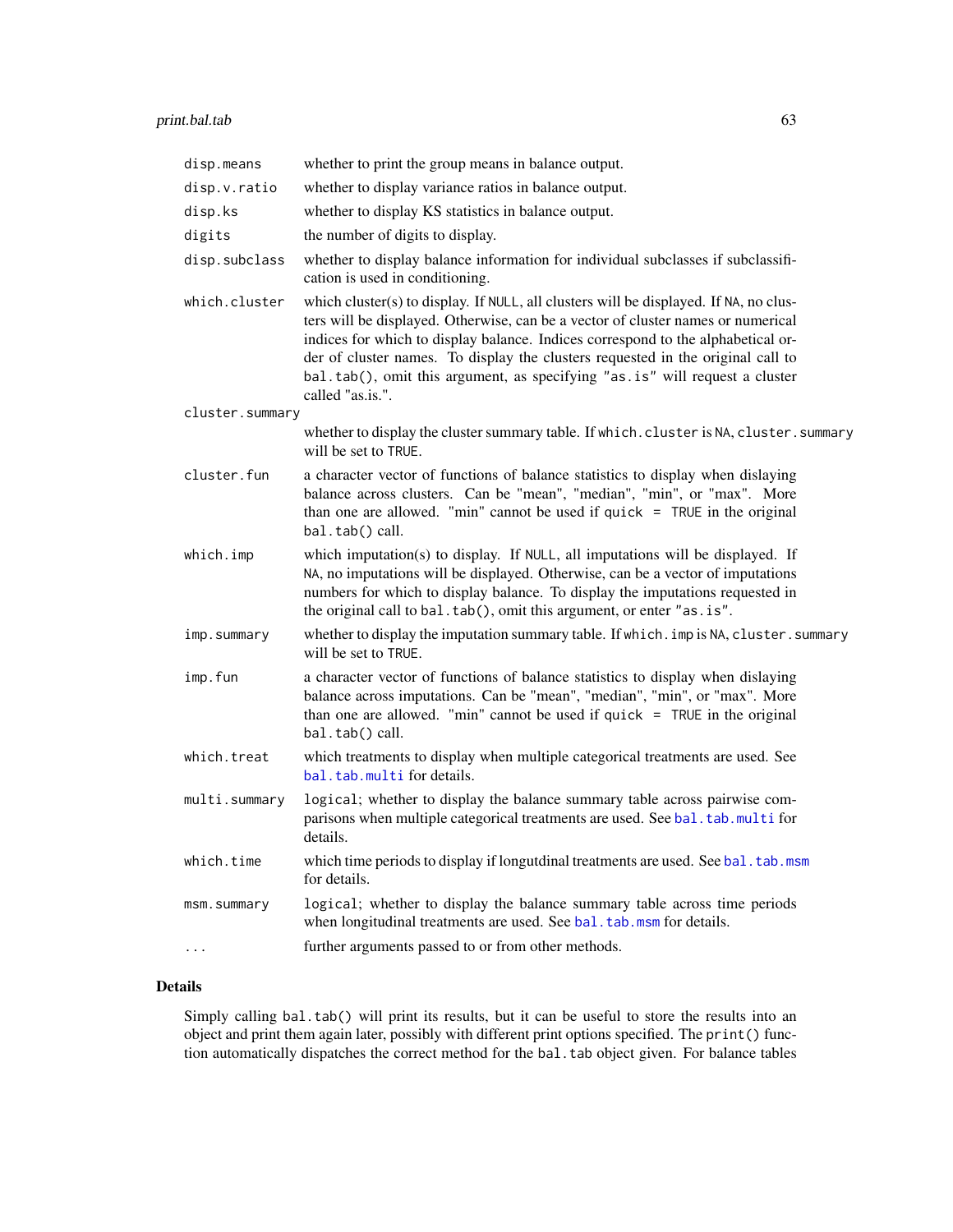generated from using weighting, matching, or no adjustement, print.bal.tab() will be used. For balance tables generated from using weighting, matching, or no adjustement with clusters, print.bal.tab.cluster() will be used. For balance tables generated from using subclassification, print.bal.tab.subclass() will be used. For balance tables generated from using weighting, matching, or no adjustement with multiply imputed data, print.bal.tab.imp() will be used. For balance tables generated from using weighting, matching, or no adjustement with clusters and multiply imputed data, print.bal.tab.imp.cluster() will be used.

For all paramaters except disp.m.threshold, disp.v.threshold, disp.ks.threshold, disp.r.threshold, and which.cluster, either omitting the argument or setting it to "as.is" will use the corresponding print option stored in the bal.tab object, which results from the original call to bal.tab().

For disp.m.threshold, disp.v.threshold, disp.ks.threshold, and disp.r.threshold, setting the argument to FALSE will display the results as if the corresponding threshold value had been omitted or set to NULL in the original call to bal.tab(). If the original threshold was omitted or set to NULL, a new threshold cannot be set without a new call to bal.tab(), so TRUE is not an acceptable option here.

For which.cluster, to retain the display option of the original call to bal.tab(), the argument must omitted, as using "as.is" would cause print() to attempt to display balance for a cluster called "as.is". If such a cluster existed and it was desired, it would otherwise be impossible to display it.

Any paramater used in bal.tab() for calculations, such as int, addl, or distance, cannot be used with print(); only those parameters listed above, those that solely determine printing options, can be used. To change computation options, a new call to bal.tab() must be performed.

#### **Note**

If quick  $=$  TRUE in the original call to bal.tab(), some values may not be calculated, in which case using print() will not display these values even when requested. For example, if disp.means = FALSE and quick = TRUE in the original call to bal.tab(), setting disp.means = TRUE in print() will not print the covariate means because they were not calculated.

#### Author(s)

Noah Greifer

#### See Also

[print](#page-0-0), [bal.tab](#page-4-1)

#### Examples

```
## Not run:
b \le - bal.tab(x, un = TRUE, v.threshold = 2)
print(b, un = FALSE, disp.v.threshold = FALSE)
```
## End(Not run)

<span id="page-63-0"></span>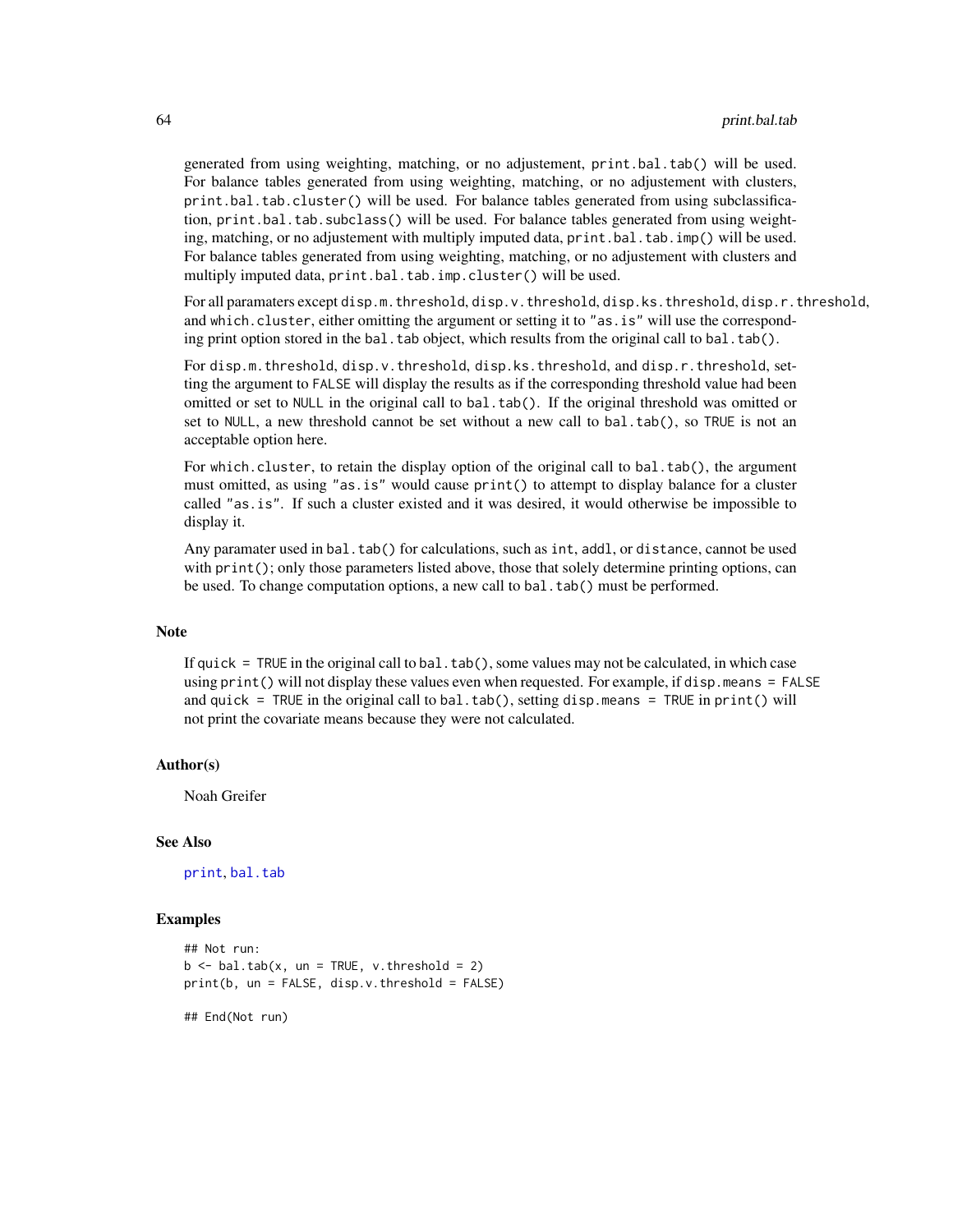<span id="page-64-0"></span>

## Description

splitfactor() splits factor variables into dummy  $(0/1)$  variables. This can be useful when functions do not process factor variables well or require numeric matrices to operate. unsplitfactor() combines dummy variables into factor variables, undoing the operation of splitfactor().

#### Usage

```
splitfactor(data, var.name, replace = TRUE, sep = "_",
            drop. level = NULL, drop. first = c(TRUE,FALSE, "if2"), drop.singleton = FALSE,
            drop.na = TRUE, check = TRUE)
unsplitfactor(data, var.name, replace = TRUE, sep = "_",
                dropped.level = NULL, dropped.na = TRUE)
```
#### Arguments

| data       | A data.frame containing the variables to be split or unsplit. In splitfactor(),<br>can be a factor variable to be split.                                                                                                                                                                                                                                          |
|------------|-------------------------------------------------------------------------------------------------------------------------------------------------------------------------------------------------------------------------------------------------------------------------------------------------------------------------------------------------------------------|
| var.name   | For splitfactor(), the names of the factor variables to split. If not specified,<br>will split all factor variables in data. If data is a factor, the stem for each of the<br>new variables to be created. For unsplitfactor(), the name of the previously<br>split factor.                                                                                       |
| replace    | Whether to replace the original variable(s) with the new variable(s) (TRUE) or<br>the append the newly created variable(s) to the end of the data set (FALSE).                                                                                                                                                                                                    |
| sep        | A character seperating the the stem from the value of the variable for each<br>dummy. For example, for "race_black", sep = $"$ _".                                                                                                                                                                                                                                |
| drop.level | The name of a level of var, name for which to drop the dummy variable. Only<br>works if there is only one variable to be split.                                                                                                                                                                                                                                   |
| drop.first | Whether to drop the first dummy created for each factor. If "if2", will only drop<br>the first category if the factor has exactly two levels. The default is to always<br>drop the first dummy (TRUE).                                                                                                                                                            |
|            | drop. singleton Whether to drop a factor variable if it only has one level.                                                                                                                                                                                                                                                                                       |
| drop.na    | if NAs are present in the variable, how to handle them. If TRUE, no new dummy<br>will be created for NA values, but all created dummies will have NA where the<br>original variable was NA. If FALSE, NA will be treated like any other factor level,<br>given its own column, and the other dummies will have a value of 0 where the<br>original variable is NA. |
| check      | Whether to make sure the variables specified in var name are actually factor<br>(or character) variables. If splitting non-factor (or non-character) variables into<br>dummies, set check = $FALSE$ . If check = $FALSE$ and data is a data frame, an<br>argument to var. name must be specified.                                                                 |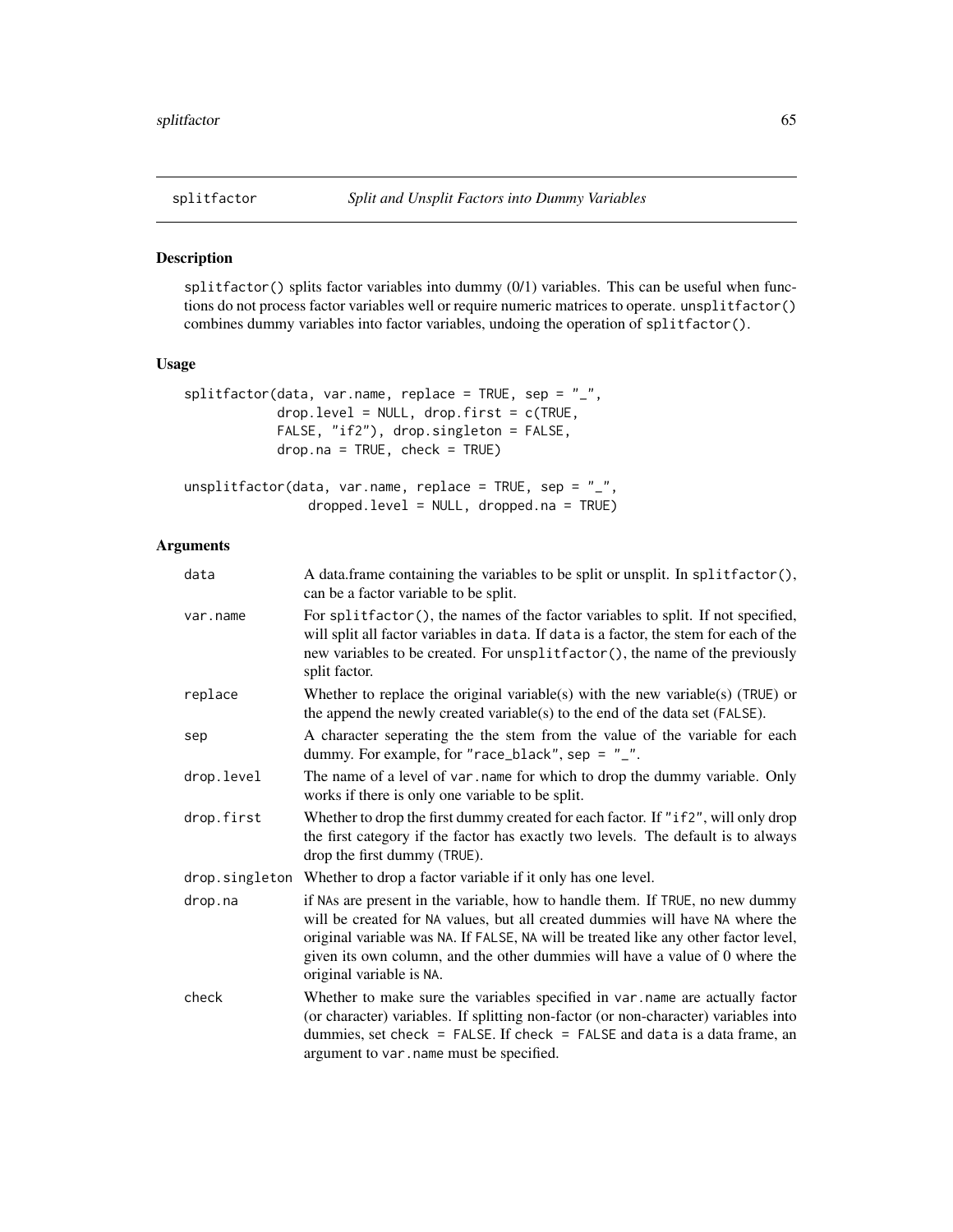| dropped.level | The value of the original factor variable whose dummy was dropped when the<br>variable was split. If left empty and a dummy was dropped, the resulting factor<br>will have the value NA instead of the dropped value. Can only be specified when<br>one factor is to be unsplit.                                                                                                                                                                                                                                               |
|---------------|--------------------------------------------------------------------------------------------------------------------------------------------------------------------------------------------------------------------------------------------------------------------------------------------------------------------------------------------------------------------------------------------------------------------------------------------------------------------------------------------------------------------------------|
| dropped.na    | If TRUE, will assume that NAs in the variables to be unsplit correspond to NA in the<br>unsplit factor (i.e., that drop. $na = TRUE$ was specified in split. factor ()). If<br>FALSE, will assume there is a dummy called "var.name_stem_NA" $(e.g., "x_NA")$<br>that contains 1s where the unsplit factor should be NA (i.e., that drop, $na = FALSE$<br>was specified in split. factor (). If NAs are stored in a different column with<br>the same stem, e.g., "x_miss", that name $(e.g., "miss")$ can be entered instead. |

## Details

If there are NAs in the variable to be split, the new variables created by splitfactor() will have NA where the original variable is NA.

#### Value

For splitfactor(), a data frame containing the original data set with the newly created dummies. For unsplitfactor(). a data frame containing the original data set with the newly created factor variables.

## Examples

```
data("lalonde", package = "cobalt")
lalonde.split <- splitfactor(lalonde, "race",
                           replace = TRUE,
                           drop.first = TRUE)
# A data set with "race_hispan" and "race_white" instead
# of "race".
lalonde.unsplit <- unsplitfactor(lalonde.split, "race",
                        replace = TRUE,
                        dropped.level = "black")
```
all.equal(lalonde, lalonde.unsplit) #TRUE